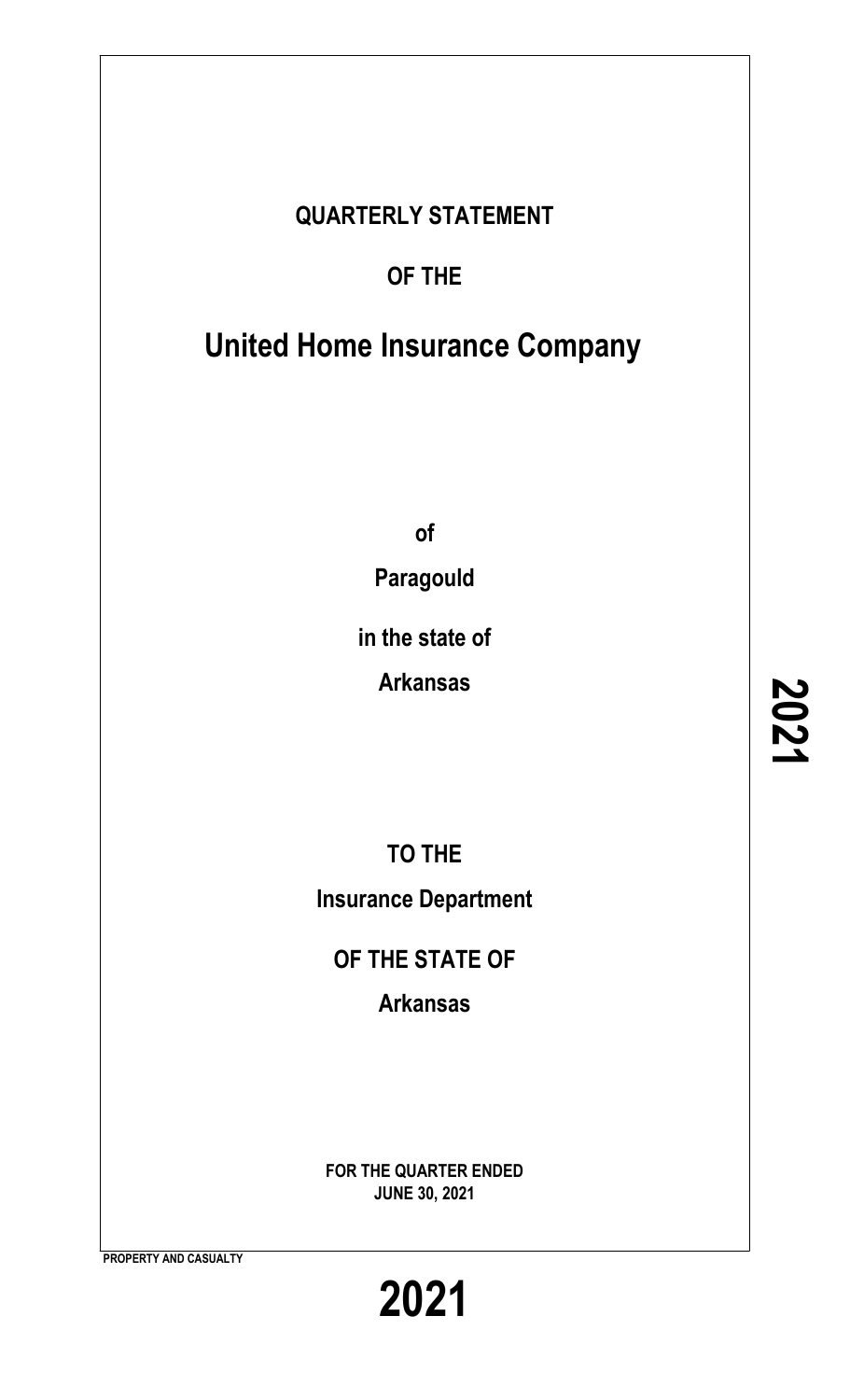

## **QUARTERLY STATEMENT**

**AS OF JUNE 30, 2021**

OF THE CONDITION AND AFFAIRS OF THE

### **United Home Insurance Company**

| NAIC Group Code                                                                                                                                                                                                                                                                                                                                                                                                                                                                                                                                                                                                                                                                                                                                                                                                                                                                                                                                                                                                                                                                                                                                                                                                                                                                                                                                                                                                                                                                                                                                            | 0000<br>(Current Period)               | 0000<br>(Prior Period)                                                 | NAIC Company Code                                                  | 17647                                                         | Employer's ID Number                            | 73-1233518 |  |  |
|------------------------------------------------------------------------------------------------------------------------------------------------------------------------------------------------------------------------------------------------------------------------------------------------------------------------------------------------------------------------------------------------------------------------------------------------------------------------------------------------------------------------------------------------------------------------------------------------------------------------------------------------------------------------------------------------------------------------------------------------------------------------------------------------------------------------------------------------------------------------------------------------------------------------------------------------------------------------------------------------------------------------------------------------------------------------------------------------------------------------------------------------------------------------------------------------------------------------------------------------------------------------------------------------------------------------------------------------------------------------------------------------------------------------------------------------------------------------------------------------------------------------------------------------------------|----------------------------------------|------------------------------------------------------------------------|--------------------------------------------------------------------|---------------------------------------------------------------|-------------------------------------------------|------------|--|--|
| Organized under the Laws of                                                                                                                                                                                                                                                                                                                                                                                                                                                                                                                                                                                                                                                                                                                                                                                                                                                                                                                                                                                                                                                                                                                                                                                                                                                                                                                                                                                                                                                                                                                                |                                        | Arkansas                                                               |                                                                    | State of Domicile or Port of Entry                            |                                                 | AR         |  |  |
| Country of Domicile                                                                                                                                                                                                                                                                                                                                                                                                                                                                                                                                                                                                                                                                                                                                                                                                                                                                                                                                                                                                                                                                                                                                                                                                                                                                                                                                                                                                                                                                                                                                        |                                        | United States of America                                               |                                                                    |                                                               |                                                 |            |  |  |
| Incorporated/Organized                                                                                                                                                                                                                                                                                                                                                                                                                                                                                                                                                                                                                                                                                                                                                                                                                                                                                                                                                                                                                                                                                                                                                                                                                                                                                                                                                                                                                                                                                                                                     |                                        | 07/17/1984                                                             |                                                                    | <b>Commenced Business</b>                                     | 03/01/1985                                      |            |  |  |
| <b>Statutory Home Office</b>                                                                                                                                                                                                                                                                                                                                                                                                                                                                                                                                                                                                                                                                                                                                                                                                                                                                                                                                                                                                                                                                                                                                                                                                                                                                                                                                                                                                                                                                                                                               |                                        | 1201 West Court Street                                                 |                                                                    |                                                               | Paragould, AR, US 72450                         |            |  |  |
|                                                                                                                                                                                                                                                                                                                                                                                                                                                                                                                                                                                                                                                                                                                                                                                                                                                                                                                                                                                                                                                                                                                                                                                                                                                                                                                                                                                                                                                                                                                                                            |                                        | (Street and Number)                                                    |                                                                    |                                                               | (City or Town, State, Country and Zip Code)     |            |  |  |
| Main Administrative Office                                                                                                                                                                                                                                                                                                                                                                                                                                                                                                                                                                                                                                                                                                                                                                                                                                                                                                                                                                                                                                                                                                                                                                                                                                                                                                                                                                                                                                                                                                                                 |                                        |                                                                        |                                                                    | 1201 West Court Street<br>(Street and Number)                 |                                                 |            |  |  |
|                                                                                                                                                                                                                                                                                                                                                                                                                                                                                                                                                                                                                                                                                                                                                                                                                                                                                                                                                                                                                                                                                                                                                                                                                                                                                                                                                                                                                                                                                                                                                            |                                        | Paragould, AR, US 72450                                                |                                                                    |                                                               | (870)236-2208                                   |            |  |  |
|                                                                                                                                                                                                                                                                                                                                                                                                                                                                                                                                                                                                                                                                                                                                                                                                                                                                                                                                                                                                                                                                                                                                                                                                                                                                                                                                                                                                                                                                                                                                                            |                                        | (City or Town, State, Country and Zip Code)                            |                                                                    |                                                               | (Area Code) (Telephone Number)                  |            |  |  |
| <b>Mail Address</b>                                                                                                                                                                                                                                                                                                                                                                                                                                                                                                                                                                                                                                                                                                                                                                                                                                                                                                                                                                                                                                                                                                                                                                                                                                                                                                                                                                                                                                                                                                                                        |                                        | P.O. Box 1546                                                          |                                                                    |                                                               | Paragould, AR, US 72451                         |            |  |  |
|                                                                                                                                                                                                                                                                                                                                                                                                                                                                                                                                                                                                                                                                                                                                                                                                                                                                                                                                                                                                                                                                                                                                                                                                                                                                                                                                                                                                                                                                                                                                                            |                                        | (Street and Number or P.O. Box)                                        |                                                                    |                                                               | (City or Town, State, Country and Zip Code)     |            |  |  |
| Primary Location of Books and Records                                                                                                                                                                                                                                                                                                                                                                                                                                                                                                                                                                                                                                                                                                                                                                                                                                                                                                                                                                                                                                                                                                                                                                                                                                                                                                                                                                                                                                                                                                                      |                                        |                                                                        |                                                                    | 1201 West Court Street                                        |                                                 |            |  |  |
|                                                                                                                                                                                                                                                                                                                                                                                                                                                                                                                                                                                                                                                                                                                                                                                                                                                                                                                                                                                                                                                                                                                                                                                                                                                                                                                                                                                                                                                                                                                                                            |                                        |                                                                        |                                                                    | (Street and Number)                                           |                                                 |            |  |  |
|                                                                                                                                                                                                                                                                                                                                                                                                                                                                                                                                                                                                                                                                                                                                                                                                                                                                                                                                                                                                                                                                                                                                                                                                                                                                                                                                                                                                                                                                                                                                                            |                                        | Paragould, AR, US 72450<br>(City or Town, State, Country and Zip Code) |                                                                    |                                                               | (870)236-2208<br>(Area Code) (Telephone Number) |            |  |  |
| Internet Web Site Address                                                                                                                                                                                                                                                                                                                                                                                                                                                                                                                                                                                                                                                                                                                                                                                                                                                                                                                                                                                                                                                                                                                                                                                                                                                                                                                                                                                                                                                                                                                                  |                                        | www.unitedhomeins.com                                                  |                                                                    |                                                               |                                                 |            |  |  |
|                                                                                                                                                                                                                                                                                                                                                                                                                                                                                                                                                                                                                                                                                                                                                                                                                                                                                                                                                                                                                                                                                                                                                                                                                                                                                                                                                                                                                                                                                                                                                            |                                        |                                                                        |                                                                    |                                                               |                                                 |            |  |  |
| <b>Statutory Statement Contact</b>                                                                                                                                                                                                                                                                                                                                                                                                                                                                                                                                                                                                                                                                                                                                                                                                                                                                                                                                                                                                                                                                                                                                                                                                                                                                                                                                                                                                                                                                                                                         |                                        | Kris M Boozer                                                          |                                                                    |                                                               | (870)236-2208-359                               |            |  |  |
|                                                                                                                                                                                                                                                                                                                                                                                                                                                                                                                                                                                                                                                                                                                                                                                                                                                                                                                                                                                                                                                                                                                                                                                                                                                                                                                                                                                                                                                                                                                                                            |                                        | (Name)                                                                 |                                                                    |                                                               | (Area Code)(Telephone Number)(Extension)        |            |  |  |
|                                                                                                                                                                                                                                                                                                                                                                                                                                                                                                                                                                                                                                                                                                                                                                                                                                                                                                                                                                                                                                                                                                                                                                                                                                                                                                                                                                                                                                                                                                                                                            |                                        | KBoozer@unitedhomeins.com                                              |                                                                    |                                                               | (870) 236-5717                                  |            |  |  |
|                                                                                                                                                                                                                                                                                                                                                                                                                                                                                                                                                                                                                                                                                                                                                                                                                                                                                                                                                                                                                                                                                                                                                                                                                                                                                                                                                                                                                                                                                                                                                            |                                        | (E-Mail Address)                                                       |                                                                    |                                                               | (Fax Number)                                    |            |  |  |
|                                                                                                                                                                                                                                                                                                                                                                                                                                                                                                                                                                                                                                                                                                                                                                                                                                                                                                                                                                                                                                                                                                                                                                                                                                                                                                                                                                                                                                                                                                                                                            |                                        |                                                                        | <b>OFFICERS</b>                                                    |                                                               |                                                 |            |  |  |
|                                                                                                                                                                                                                                                                                                                                                                                                                                                                                                                                                                                                                                                                                                                                                                                                                                                                                                                                                                                                                                                                                                                                                                                                                                                                                                                                                                                                                                                                                                                                                            |                                        | Name                                                                   | Title                                                              |                                                               |                                                 |            |  |  |
|                                                                                                                                                                                                                                                                                                                                                                                                                                                                                                                                                                                                                                                                                                                                                                                                                                                                                                                                                                                                                                                                                                                                                                                                                                                                                                                                                                                                                                                                                                                                                            |                                        | William Kyle Harris<br>Matthew Stephen Miller<br>William Kyle Harris   | <b>Chief Executive Officer</b><br>President<br>Secretary/Treasurer |                                                               |                                                 |            |  |  |
|                                                                                                                                                                                                                                                                                                                                                                                                                                                                                                                                                                                                                                                                                                                                                                                                                                                                                                                                                                                                                                                                                                                                                                                                                                                                                                                                                                                                                                                                                                                                                            |                                        |                                                                        | <b>OTHERS</b>                                                      |                                                               |                                                 |            |  |  |
|                                                                                                                                                                                                                                                                                                                                                                                                                                                                                                                                                                                                                                                                                                                                                                                                                                                                                                                                                                                                                                                                                                                                                                                                                                                                                                                                                                                                                                                                                                                                                            |                                        |                                                                        |                                                                    |                                                               |                                                 |            |  |  |
|                                                                                                                                                                                                                                                                                                                                                                                                                                                                                                                                                                                                                                                                                                                                                                                                                                                                                                                                                                                                                                                                                                                                                                                                                                                                                                                                                                                                                                                                                                                                                            |                                        |                                                                        | <b>DIRECTORS OR TRUSTEES</b>                                       |                                                               |                                                 |            |  |  |
|                                                                                                                                                                                                                                                                                                                                                                                                                                                                                                                                                                                                                                                                                                                                                                                                                                                                                                                                                                                                                                                                                                                                                                                                                                                                                                                                                                                                                                                                                                                                                            |                                        | William Kyle Harris<br>Michael Ray Cline<br>Michael P Ford             |                                                                    | <b>Michael Thomas Harris</b><br><b>Matthew Stephen Miller</b> |                                                 |            |  |  |
| State of<br>County of                                                                                                                                                                                                                                                                                                                                                                                                                                                                                                                                                                                                                                                                                                                                                                                                                                                                                                                                                                                                                                                                                                                                                                                                                                                                                                                                                                                                                                                                                                                                      | Arkansas<br><b>United States</b><br>SS |                                                                        |                                                                    |                                                               |                                                 |            |  |  |
| The officers of this reporting entity being duly sworn, each depose and say that they are the described officers of said reporting entity, and that on the reporting period stated above, all of the<br>herein described assets were the absolute property of the said reporting entity, free and clear from any liens or claims thereon, except as herein stated, and that this statement, together with<br>related exhibits, schedules and explanations therein contained, annexed or referred to, is a full and true statement of all the assets and liabilities and of the condition and affairs of the said<br>reporting entity as of the reporting period stated above, and of its income and deductions therefrom for the period ended, and have been completed in accordance with the NAIC Annual<br>Statement Instructions and Accounting Practices and Procedures manual except to the extent that: (1) state law may differ; or, (2) that state rules or regulations require differences in<br>reporting not related to accounting practices and procedures, according to the best of their information, knowledge and belief, respectively. Furthermore, the scope of this attestation by the<br>described officers also includes the related corresponding electronic filing with the NAIC, when required, that is an exact copy (except for formatting differences due to electronic filing) of the<br>enclosed statement. The electronic filing may be requested by various regulators in lieu of or in addition to the enclosed statement. |                                        |                                                                        |                                                                    |                                                               |                                                 |            |  |  |

| (Signature)                            | (Signature)                                | (Signature)         |
|----------------------------------------|--------------------------------------------|---------------------|
| William Kyle Harris                    | Matthew Stephen Miller                     | William Kyle Harris |
| (Printed Name)                         | (Printed Name)                             | (Printed Name)      |
|                                        | z.                                         |                     |
| <b>Chief Executive Officer</b>         | President                                  | Secretary/Treasurer |
| (Title)                                | (Title)                                    | (Title)             |
| Subscribed and sworn to before me this | a. Is this an original filing?             | Yes[X] No[]         |
| 2021<br>day of                         | b. If no,<br>1. State the amendment number |                     |
|                                        | 2. Date filed                              |                     |
|                                        | 3. Number of pages attached                |                     |
| (Notary Public Signature)              |                                            |                     |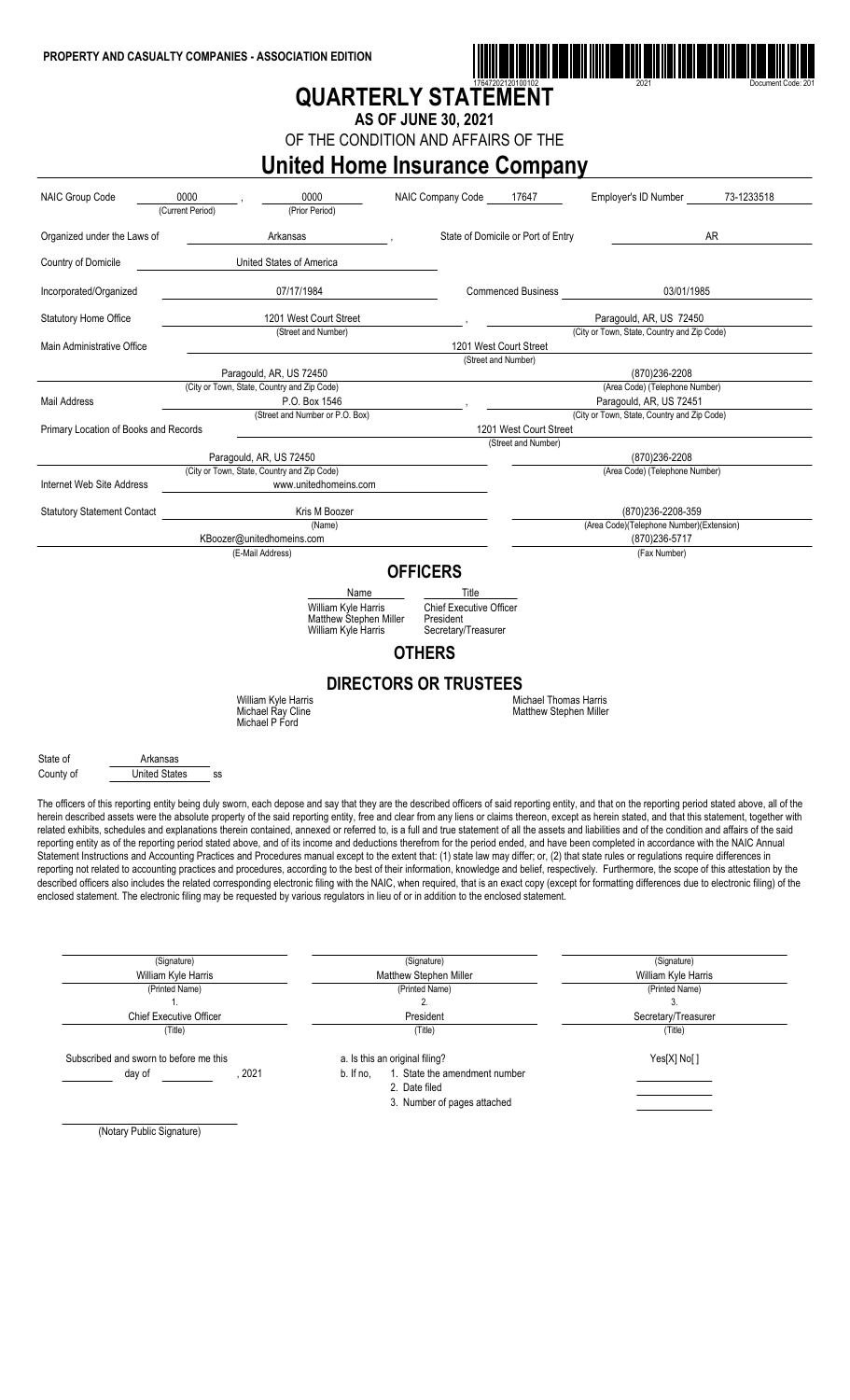|                |         | <b>ASSETS</b>                                                                                                                                                                                                                       |             |                               |                                                |                                                         |
|----------------|---------|-------------------------------------------------------------------------------------------------------------------------------------------------------------------------------------------------------------------------------------|-------------|-------------------------------|------------------------------------------------|---------------------------------------------------------|
|                |         |                                                                                                                                                                                                                                     |             | <b>Current Statement Date</b> |                                                | 4                                                       |
|                |         |                                                                                                                                                                                                                                     | 1<br>Assets | 2<br>Nonadmitted<br>Assets    | 3<br>Net Admitted<br>Assets<br>$(Cols. 1 - 2)$ | December 31<br>Prior Year Net<br><b>Admitted Assets</b> |
| 1.             |         |                                                                                                                                                                                                                                     | .32,907,845 |                               | $\ldots$ 32,907,845   $\ldots$ 31,326,776      |                                                         |
| 2.             | Stocks: |                                                                                                                                                                                                                                     |             |                               |                                                |                                                         |
|                | 2.1     |                                                                                                                                                                                                                                     |             |                               |                                                |                                                         |
|                | 2.2     |                                                                                                                                                                                                                                     |             |                               |                                                |                                                         |
| 3.             |         | Mortgage loans on real estate:                                                                                                                                                                                                      |             |                               |                                                |                                                         |
|                | 3.1     |                                                                                                                                                                                                                                     |             |                               |                                                |                                                         |
| 4.             | 3.2     | Real estate:                                                                                                                                                                                                                        |             |                               |                                                |                                                         |
|                | 4.1     | Properties occupied by the company (less \$0                                                                                                                                                                                        |             |                               |                                                |                                                         |
|                |         |                                                                                                                                                                                                                                     |             |                               |                                                |                                                         |
|                | 4.2     | Properties held for the production of income (less \$0                                                                                                                                                                              |             |                               |                                                |                                                         |
|                |         |                                                                                                                                                                                                                                     |             |                               |                                                |                                                         |
|                | 4.3     |                                                                                                                                                                                                                                     |             |                               |                                                |                                                         |
| 5.             |         | Cash (\$9,471,592), cash equivalents (\$0) and short-term                                                                                                                                                                           |             |                               |                                                |                                                         |
|                |         |                                                                                                                                                                                                                                     |             |                               |                                                |                                                         |
| 6.             |         |                                                                                                                                                                                                                                     |             |                               |                                                |                                                         |
| 7.<br>8.       |         |                                                                                                                                                                                                                                     |             |                               |                                                |                                                         |
| 9.             |         |                                                                                                                                                                                                                                     |             |                               |                                                |                                                         |
| 10.            |         |                                                                                                                                                                                                                                     |             |                               |                                                |                                                         |
| 11.            |         |                                                                                                                                                                                                                                     |             |                               |                                                |                                                         |
| 12.            |         |                                                                                                                                                                                                                                     |             |                               |                                                |                                                         |
| 13.            |         |                                                                                                                                                                                                                                     |             |                               |                                                |                                                         |
| 14.            |         |                                                                                                                                                                                                                                     |             |                               |                                                |                                                         |
| 15.            |         | Premiums and considerations:                                                                                                                                                                                                        |             |                               |                                                |                                                         |
|                | 15.1    | Uncollected premiums and agents' balances in the course of                                                                                                                                                                          |             |                               |                                                |                                                         |
|                |         | 15.2 Deferred premiums, agents' balances and installments booked                                                                                                                                                                    |             |                               |                                                |                                                         |
|                |         | but deferred and not yet due (including \$0 earned but                                                                                                                                                                              |             |                               |                                                |                                                         |
|                |         |                                                                                                                                                                                                                                     | .           |                               |                                                |                                                         |
|                |         | 15.3 Accrued retrospective premiums (\$0) and contracts                                                                                                                                                                             |             |                               |                                                |                                                         |
|                |         |                                                                                                                                                                                                                                     |             |                               |                                                |                                                         |
| 16.            |         | Reinsurance:                                                                                                                                                                                                                        |             |                               |                                                |                                                         |
|                |         |                                                                                                                                                                                                                                     |             |                               |                                                |                                                         |
|                |         |                                                                                                                                                                                                                                     |             |                               |                                                |                                                         |
|                | 16.3    |                                                                                                                                                                                                                                     |             |                               |                                                |                                                         |
| 17.            |         |                                                                                                                                                                                                                                     |             |                               |                                                |                                                         |
| 18.1<br>18.2   |         |                                                                                                                                                                                                                                     |             |                               |                                                |                                                         |
| 19.            |         |                                                                                                                                                                                                                                     |             |                               |                                                |                                                         |
| 20.            |         |                                                                                                                                                                                                                                     |             |                               |                                                |                                                         |
| 21.            |         | Furniture and equipment, including health care delivery assets                                                                                                                                                                      |             |                               |                                                |                                                         |
|                |         |                                                                                                                                                                                                                                     |             |                               |                                                |                                                         |
| 22.            |         | Net adjustments in assets and liabilities due to foreign exchange rates …… <b>with the construction of the construction</b> with the construction of the construction of the construction of the construction of the construction o |             |                               |                                                |                                                         |
| 23.            |         |                                                                                                                                                                                                                                     |             |                               |                                                |                                                         |
| 24.            |         |                                                                                                                                                                                                                                     |             |                               |                                                |                                                         |
| 25.            |         |                                                                                                                                                                                                                                     |             |                               |                                                |                                                         |
| 26.            |         | TOTAL assets excluding Separate Accounts, Segregated Accounts and                                                                                                                                                                   |             |                               |                                                |                                                         |
| 27.            |         | From Separate Accounts, Segregated Accounts and Protected Cell                                                                                                                                                                      |             |                               |                                                |                                                         |
|                |         |                                                                                                                                                                                                                                     |             |                               |                                                |                                                         |
| 28.            |         |                                                                                                                                                                                                                                     |             |                               |                                                |                                                         |
|                |         | <b>DETAILS OF WRITE-INS</b>                                                                                                                                                                                                         |             |                               |                                                |                                                         |
|                |         |                                                                                                                                                                                                                                     |             |                               |                                                |                                                         |
| 1102.<br>1103. |         |                                                                                                                                                                                                                                     |             |                               |                                                |                                                         |
|                |         |                                                                                                                                                                                                                                     |             |                               |                                                |                                                         |
|                |         |                                                                                                                                                                                                                                     |             |                               |                                                |                                                         |
|                |         |                                                                                                                                                                                                                                     |             |                               |                                                |                                                         |
| 2502.<br>2503. |         |                                                                                                                                                                                                                                     |             |                               |                                                |                                                         |
|                |         |                                                                                                                                                                                                                                     |             |                               |                                                |                                                         |
|                |         | 2599. TOTALS (Lines 2501 through 2503 plus 2598) (Line 25 above) …………………………454,193 ………………………………………………………………………                                                                                                                      |             |                               |                                                |                                                         |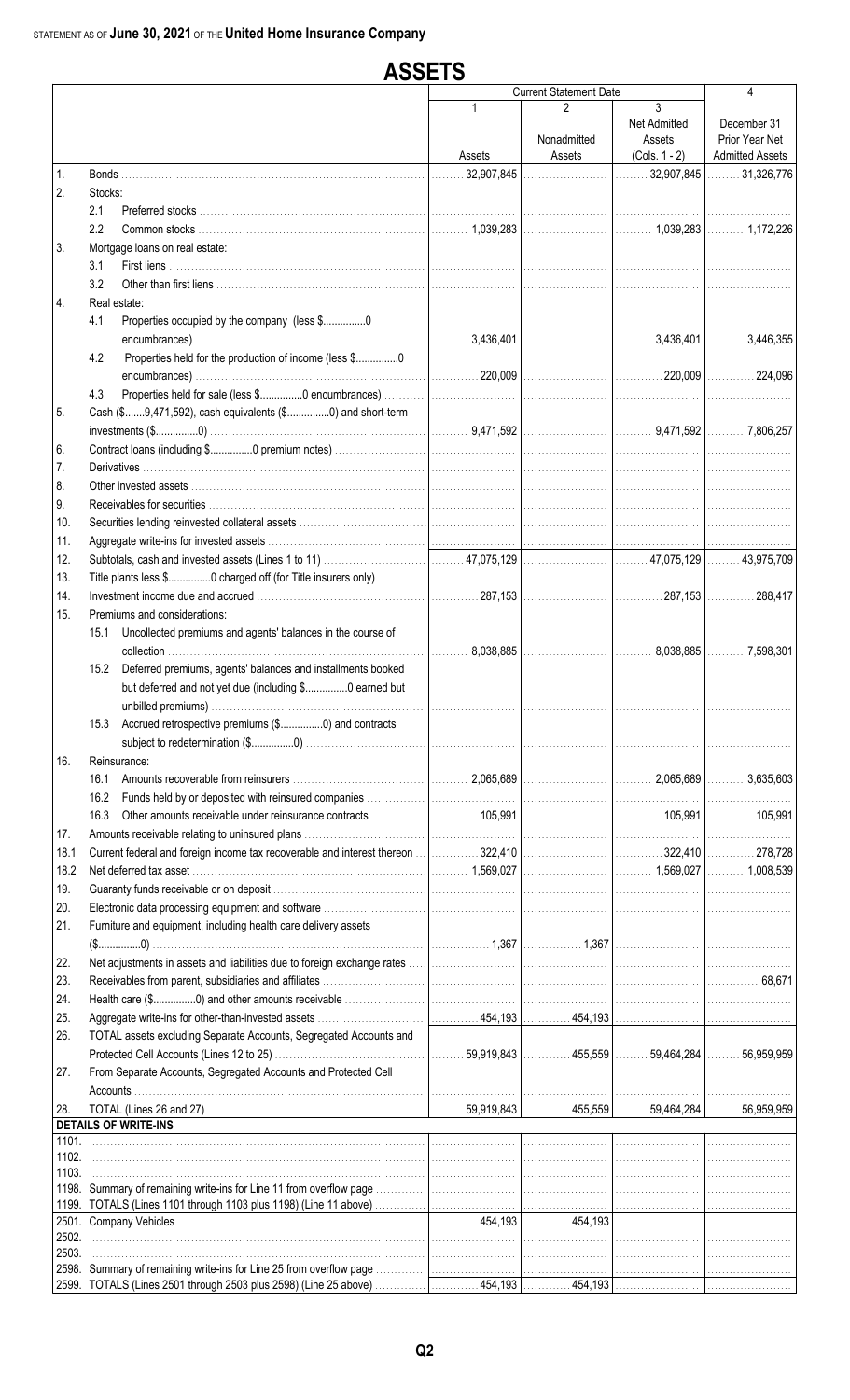## **LIABILITIES, SURPLUS AND OTHER FUNDS**

|                |                                                                                                                                       | $\mathbf{1}$          | $\overline{2}$ |
|----------------|---------------------------------------------------------------------------------------------------------------------------------------|-----------------------|----------------|
|                |                                                                                                                                       | Current               | December 31,   |
|                |                                                                                                                                       | <b>Statement Date</b> | Prior Year     |
| 1.             |                                                                                                                                       |                       |                |
| 2.             |                                                                                                                                       |                       |                |
| 3.             |                                                                                                                                       |                       |                |
| 4.             |                                                                                                                                       |                       |                |
| 5.<br>6.       | Taxes, licenses and fees (excluding federal and foreign income taxes) Matterian Materian Materian Materian 144,344   Materian 503,001 |                       |                |
| 7.1            |                                                                                                                                       |                       |                |
| 7.2            |                                                                                                                                       |                       |                |
| 8.             |                                                                                                                                       |                       |                |
|                | Unearned premiums (after deducting unearned premiums for ceded reinsurance of \$4,026,489 and including                               |                       |                |
| 9.             | warranty reserves of \$0 and accrued accident and health experience rating refunds including \$0                                      |                       |                |
|                |                                                                                                                                       |                       |                |
| 10.            |                                                                                                                                       |                       |                |
| 11.            | Dividends declared and unpaid:                                                                                                        |                       |                |
|                | 11.1                                                                                                                                  |                       |                |
|                | 11.2                                                                                                                                  |                       |                |
| 12.            |                                                                                                                                       |                       |                |
| 13.            |                                                                                                                                       |                       |                |
| 14.            |                                                                                                                                       |                       |                |
| 15.            |                                                                                                                                       |                       |                |
| 16.            |                                                                                                                                       |                       |                |
| 17.            |                                                                                                                                       |                       |                |
| 18.            |                                                                                                                                       |                       |                |
| 19.            |                                                                                                                                       |                       |                |
| 20.            |                                                                                                                                       |                       |                |
| 21.            |                                                                                                                                       |                       |                |
| 22.            |                                                                                                                                       |                       |                |
| 23.            |                                                                                                                                       |                       |                |
| 24.            |                                                                                                                                       |                       |                |
| 25.            |                                                                                                                                       |                       |                |
| 26.            |                                                                                                                                       |                       |                |
| 27.            |                                                                                                                                       |                       |                |
| 28.            |                                                                                                                                       |                       |                |
| 29.            |                                                                                                                                       |                       |                |
| 30.            |                                                                                                                                       |                       |                |
| 31.            |                                                                                                                                       |                       |                |
| 32.            |                                                                                                                                       |                       |                |
| 33.            |                                                                                                                                       |                       |                |
| 34.            |                                                                                                                                       |                       |                |
| 35.            |                                                                                                                                       |                       |                |
| 36.            | Less treasury stock, at cost:                                                                                                         |                       |                |
|                | 36.1                                                                                                                                  |                       |                |
|                | 36.2                                                                                                                                  |                       |                |
| 37.            |                                                                                                                                       |                       |                |
| 38.            |                                                                                                                                       |                       |                |
|                | <b>DETAILS OF WRITE-INS</b>                                                                                                           |                       |                |
| 2501.          |                                                                                                                                       |                       |                |
| 2502.<br>2503. |                                                                                                                                       |                       |                |
| 2598.          |                                                                                                                                       |                       |                |
| 2599.          |                                                                                                                                       |                       |                |
| 2901.          |                                                                                                                                       |                       |                |
| 2902.<br>2903. |                                                                                                                                       |                       |                |
| 2998.          |                                                                                                                                       |                       |                |
| 2999.          |                                                                                                                                       |                       |                |
| 3201.          |                                                                                                                                       |                       |                |
| 3202.<br>3203. |                                                                                                                                       |                       |                |
| 3298.          |                                                                                                                                       |                       |                |
| 3299.          |                                                                                                                                       |                       |                |
|                |                                                                                                                                       |                       |                |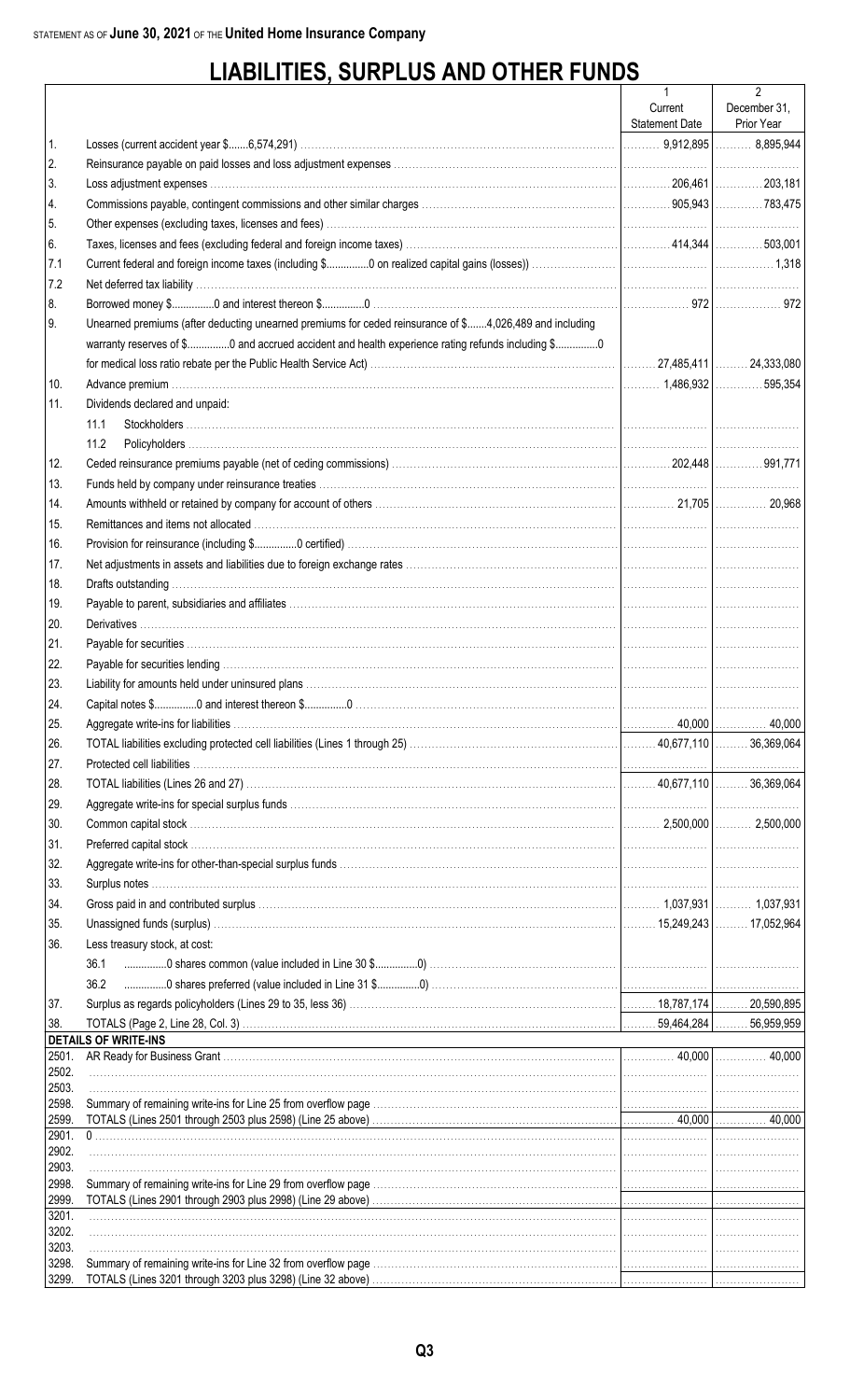## **STATEMENT OF INCOME**

|                    |                                                                                                        | 1                   | $\overline{2}$ | 3                |
|--------------------|--------------------------------------------------------------------------------------------------------|---------------------|----------------|------------------|
|                    |                                                                                                        | <b>Current Year</b> | Prior Year     | Prior Year Ended |
|                    |                                                                                                        | to Date             | to Date        | December 31      |
|                    | UNDERWRITING INCOME                                                                                    |                     |                |                  |
| $\mathbf{1}$ .     | Premiums earned                                                                                        |                     |                |                  |
|                    | 1.1<br>1.2                                                                                             |                     |                |                  |
|                    | 1.3                                                                                                    |                     |                |                  |
|                    | 1.4                                                                                                    |                     |                |                  |
| <b>DEDUCTIONS:</b> |                                                                                                        |                     |                |                  |
| 2.                 | Losses incurred (current accident year \$21,753,026)                                                   |                     |                |                  |
|                    | 2.1                                                                                                    |                     |                |                  |
|                    | 2.2                                                                                                    |                     |                |                  |
|                    | 2.3                                                                                                    |                     |                |                  |
|                    | 2.4                                                                                                    |                     |                |                  |
| 3.                 |                                                                                                        |                     |                |                  |
| 4.                 |                                                                                                        |                     |                |                  |
| 5.                 |                                                                                                        |                     |                |                  |
| 6.                 |                                                                                                        |                     |                |                  |
| 7.                 |                                                                                                        |                     |                |                  |
| 8.                 |                                                                                                        |                     |                |                  |
|                    | <b>INVESTMENT INCOME</b>                                                                               |                     |                |                  |
| 9.                 |                                                                                                        |                     |                |                  |
| 10.                |                                                                                                        |                     |                |                  |
| 11.                |                                                                                                        |                     |                |                  |
|                    | <b>OTHER INCOME</b>                                                                                    |                     |                |                  |
| 12.                | Net gain or (loss) from agents' or premium balances charged off (amount recovered \$0                  |                     |                |                  |
|                    |                                                                                                        |                     |                |                  |
| 13.                |                                                                                                        |                     |                |                  |
| 14.                |                                                                                                        |                     |                |                  |
| 15.                |                                                                                                        |                     |                |                  |
| 16.                | Net income before dividends to policyholders, after capital gains tax and before all other federal and |                     |                |                  |
|                    |                                                                                                        |                     |                |                  |
| 17.                |                                                                                                        |                     |                |                  |
| 18.                | Net income, after dividends to policyholders, after capital gains tax and before all other federal and |                     |                |                  |
| 19.                |                                                                                                        |                     |                |                  |
| 20.                |                                                                                                        |                     |                |                  |
|                    | <b>CAPITAL AND SURPLUS ACCOUNT</b>                                                                     |                     |                |                  |
| 21.                |                                                                                                        |                     |                |                  |
| 22.                |                                                                                                        |                     |                | 985 078          |
| 23.                |                                                                                                        |                     |                |                  |
| 24.                |                                                                                                        |                     |                |                  |
| 25.                |                                                                                                        |                     |                |                  |
| 26.                |                                                                                                        |                     |                |                  |
| 27.                |                                                                                                        |                     |                |                  |
| 28.                |                                                                                                        |                     |                |                  |
| 29.                |                                                                                                        |                     |                |                  |
| 30.                |                                                                                                        |                     |                |                  |
| 31.                |                                                                                                        |                     |                |                  |
| 32.                | Capital changes:                                                                                       |                     |                |                  |
|                    | 32.1                                                                                                   |                     |                |                  |
|                    | 32.2                                                                                                   |                     |                |                  |
|                    | 32.3                                                                                                   |                     |                |                  |
| 33.                | Surplus adjustments:                                                                                   |                     |                |                  |
|                    | 33.1<br>Paid in                                                                                        |                     |                |                  |
|                    | 33.2                                                                                                   |                     |                |                  |
|                    | 33.3                                                                                                   |                     |                |                  |
| 34.                |                                                                                                        |                     |                |                  |
| 35.                |                                                                                                        |                     |                |                  |
| 36.                |                                                                                                        |                     |                |                  |
| 37.                |                                                                                                        |                     |                |                  |
| 38.                |                                                                                                        |                     |                |                  |
| 39.                |                                                                                                        |                     |                |                  |
|                    | <b>DETAILS OF WRITE-INS</b>                                                                            |                     |                |                  |
| 0501.              |                                                                                                        |                     |                |                  |
| 0502.              |                                                                                                        |                     |                |                  |
| 0503.              |                                                                                                        |                     |                |                  |
| 0598.              |                                                                                                        |                     |                |                  |
| 0599.              |                                                                                                        |                     |                |                  |
| 1401.<br>1402.     |                                                                                                        |                     |                |                  |
| 1403.              |                                                                                                        |                     |                |                  |
| 1498.              |                                                                                                        |                     |                |                  |
| 1499.              |                                                                                                        |                     |                |                  |
| 3701.              |                                                                                                        |                     |                |                  |
| 3702.              |                                                                                                        |                     |                |                  |
| 3703.              |                                                                                                        |                     |                |                  |
| 3798.              |                                                                                                        |                     |                |                  |
| 3799.              |                                                                                                        |                     |                |                  |
|                    |                                                                                                        |                     |                |                  |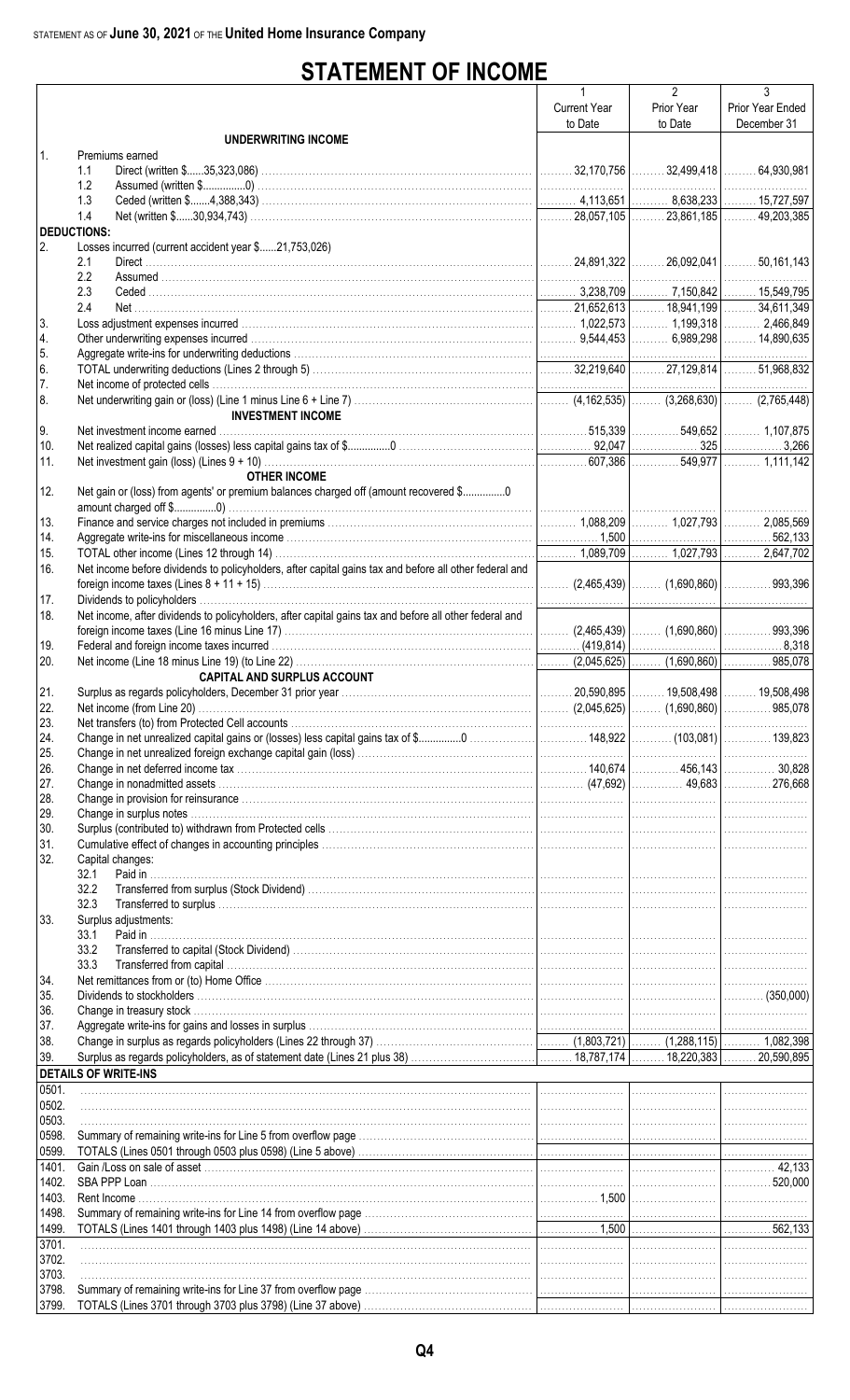|         |      | <b>CASH FLOW</b>                                                                            |                                            |                                            |                                         |
|---------|------|---------------------------------------------------------------------------------------------|--------------------------------------------|--------------------------------------------|-----------------------------------------|
|         |      |                                                                                             | $\mathbf{1}$<br>Current<br>Year<br>To Date | $\overline{2}$<br>Prior<br>Year<br>To Date | 3<br>Prior<br>Year Ended<br>December 31 |
|         |      | <b>Cash from Operations</b>                                                                 |                                            |                                            |                                         |
| 1.      |      |                                                                                             |                                            |                                            |                                         |
| 2.      |      |                                                                                             |                                            |                                            |                                         |
| 3.      |      |                                                                                             |                                            |                                            |                                         |
| 4.      |      |                                                                                             |                                            |                                            |                                         |
| 5.      |      |                                                                                             |                                            |                                            |                                         |
| 6.      |      |                                                                                             |                                            |                                            |                                         |
| 7.      |      |                                                                                             |                                            |                                            |                                         |
| 8.      |      |                                                                                             |                                            |                                            |                                         |
| 9.      |      | Federal and foreign income taxes paid (recovered) net of \$0 tax on capital gains           |                                            |                                            |                                         |
|         |      |                                                                                             |                                            |                                            |                                         |
| 10.     |      |                                                                                             |                                            |                                            |                                         |
| 11.     |      |                                                                                             |                                            |                                            |                                         |
|         |      | <b>Cash from Investments</b>                                                                |                                            |                                            |                                         |
| 12.     |      | Proceeds from investments sold, matured or repaid:                                          |                                            |                                            |                                         |
|         | 12.1 |                                                                                             |                                            |                                            |                                         |
|         | 12.2 |                                                                                             |                                            |                                            |                                         |
|         | 12.3 |                                                                                             |                                            |                                            |                                         |
|         | 12.4 |                                                                                             |                                            |                                            |                                         |
|         | 12.5 |                                                                                             |                                            |                                            |                                         |
|         | 12.6 |                                                                                             |                                            |                                            |                                         |
|         | 12.7 |                                                                                             |                                            |                                            |                                         |
|         | 12.8 |                                                                                             |                                            |                                            |                                         |
| 13.     |      | Cost of investments acquired (long-term only):                                              |                                            |                                            |                                         |
|         | 13.1 |                                                                                             |                                            |                                            |                                         |
|         | 13.2 |                                                                                             |                                            |                                            |                                         |
|         | 13.3 |                                                                                             |                                            |                                            |                                         |
|         | 13.4 |                                                                                             |                                            |                                            |                                         |
|         | 13.5 |                                                                                             |                                            |                                            |                                         |
|         | 13.6 |                                                                                             |                                            |                                            |                                         |
|         | 13.7 |                                                                                             |                                            |                                            |                                         |
| 14.     |      |                                                                                             |                                            |                                            |                                         |
| 15.     |      |                                                                                             |                                            |                                            |                                         |
|         |      | <b>Cash from Financing and Miscellaneous Sources</b>                                        |                                            |                                            |                                         |
| 16.     |      | Cash provided (applied):                                                                    |                                            |                                            |                                         |
|         | 16.1 |                                                                                             |                                            |                                            |                                         |
|         | 16.2 |                                                                                             |                                            |                                            |                                         |
|         | 16.3 |                                                                                             |                                            |                                            |                                         |
|         | 16.4 |                                                                                             |                                            |                                            |                                         |
|         | 16.5 |                                                                                             |                                            |                                            |                                         |
|         | 16.6 |                                                                                             |                                            |                                            |                                         |
| 17.     |      | Net cash from financing and miscellaneous sources (Line 16.1 through 16.4 minus Line 16.5   |                                            |                                            |                                         |
|         |      |                                                                                             |                                            |                                            |                                         |
|         |      | RECONCILIATION OF CASH, CASH EQUIVALENTS AND SHORT-TERM INVESTMENTS                         |                                            |                                            |                                         |
| 18.     |      | Net change in cash, cash equivalents and short-term investments (Line 11, plus Lines 15 and |                                            |                                            |                                         |
|         |      |                                                                                             |                                            |                                            |                                         |
| 19.     |      | Cash, cash equivalents and short-term investments:                                          |                                            |                                            |                                         |
|         | 19.1 |                                                                                             |                                            |                                            |                                         |
|         | 19.2 |                                                                                             |                                            |                                            |                                         |
|         |      | Supplemental Disclosures of Cash Flow Information for Non-Cash Transactions:<br>Note:       |                                            |                                            |                                         |
| 20.0001 |      |                                                                                             |                                            |                                            |                                         |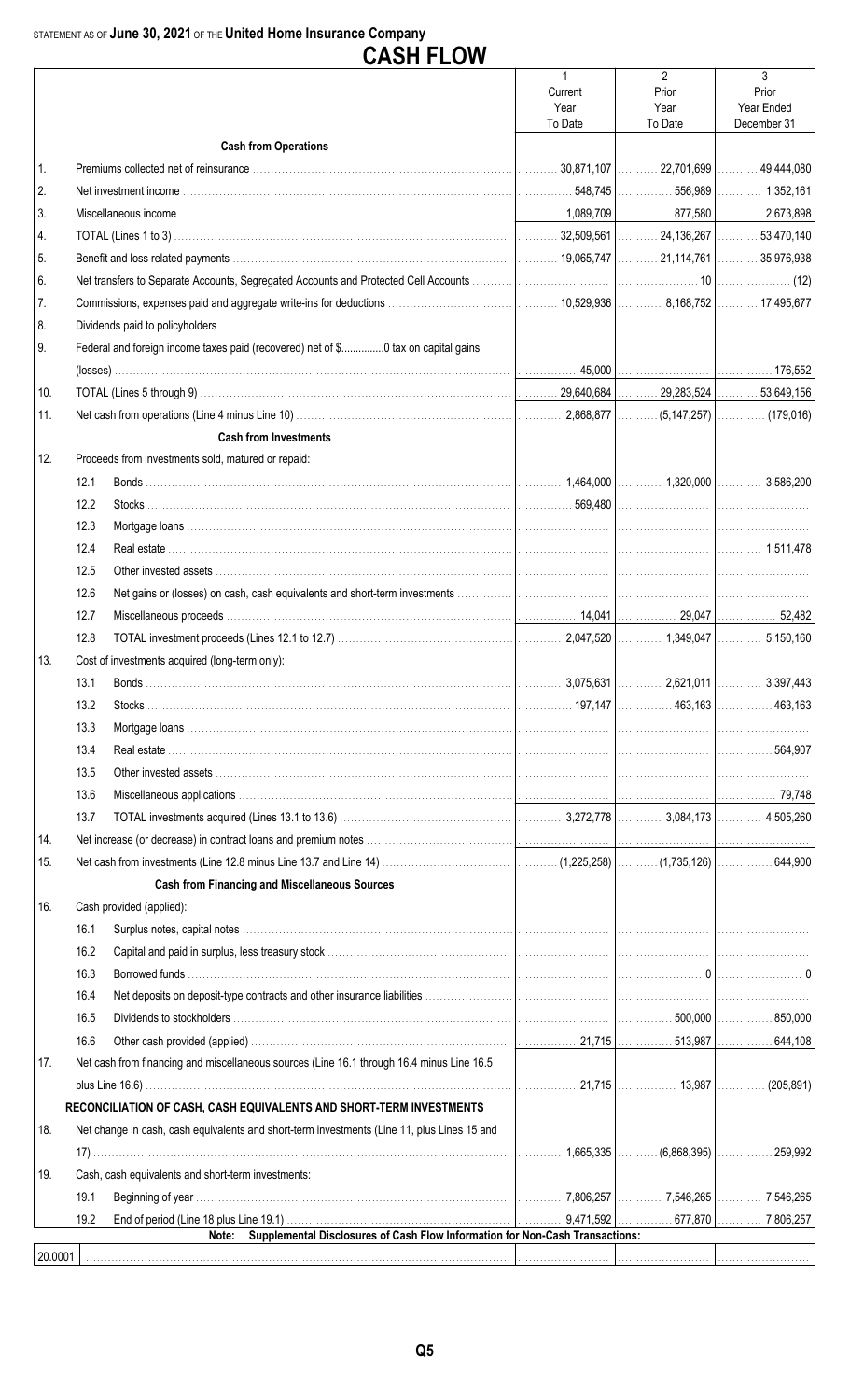### **Notes to Financial Statement**

#### **1. Summary of Significant Accounting Policies**

#### A. Accounting Practices

- A. The financial statements of United Home Insurance Company are presented on the basis of accounting practices prescribed or permitted by the Arkansas Insurance Department. The National Association of Insurance Commissioners' *Accounting Practices and Procedures Manual*  has been adopted as a component of prescribed or permitted practices by the state of Arkansas.
- B. The preparation of financial statements in conformity with Statutory Accounting Principles requires management to make estimates and assumptions that affect the reported amounts of assets and liabilities. It also requires disclosure of contingent assets and liabilities at the date of financial statements and reported amounts of revenue and expenses during the period. Actual results could differ from those estimates.
- C. Premiums are earned over the terms of the related insurance policies and reinsurance contracts. Unearned premium reserves are established to cover the unexpired portion of premiums written. Such reserves are computed by pro rata methods for direct business and are based on reports received from ceding companies for reinsurance. Expenses incurred in connection with acquiring new insurance business, including such acquisition cost as sales commissions, are charged to operations as incurred. In addition, the company also uses the following accounting policies:
	- a. Short term investments, if any, are listed at cost
	- b. Bonds are stated at amortized cost using the interest method.
	- c. Publicly traded common stocks, if any, are listed at market value
	- d. No preferred stock
	- e. No mortgage loans
	- f. Book value for mortgage-backed securities is the cost of remaining principal plus accrual of the discount or less amortization of the premium over the life of the bond to maturity
	- g. See # 3
	- h. No joint ventures, partnerships or LLC's
	- i. No derivatives
	- j. No anticipated investment income utilized in calculations
	- k. Case loss reserve estimates per onsite inspection of damage with IBNR tied to historical norms. There are no liability exposures to toxic waste, asbestos, etc.
	- l. Company has not changed its capitalization policy form prior period
	- m. No pharmaceutical rebate receivable

|     |                                                                    | SSAP#      | F/S Page   | $F/S$ Line # | 2021        | 2020       |
|-----|--------------------------------------------------------------------|------------|------------|--------------|-------------|------------|
|     | <b>NET INCOME</b>                                                  |            |            |              |             |            |
| (1) | State basis (Page 4, Line 20, Columns $1 \& 3$ )                   | XXX        | <b>XXX</b> | XXX          | (2,045,625) | 985,078    |
| (2) | State Prescribed Practices that increase/(decrease) from NAIC SAP: |            |            |              |             |            |
|     |                                                                    |            |            |              |             |            |
| (3) | State Permitted Practices that increase/(decrease) from NAIC SAP:  |            |            |              |             |            |
|     |                                                                    |            |            |              |             |            |
| (4) | NAIC SAP (1-2-3=4)                                                 | XXX        | XXX        | XXX          | (2,045,625) | 985,078    |
|     | <b>SURPLUS</b>                                                     |            |            |              |             |            |
| (5) | State basis (Page 3, Line 37, Columns $1 \& 2$ )                   | <b>XXX</b> | XXX        | <b>XXX</b>   | 18,787,174  | 20.590.895 |
| (6) | State Prescribed Practices that increase/(decrease) from NAIC SAP: |            |            |              |             |            |
|     |                                                                    |            |            |              |             |            |
| (7) | State Permitted Practices that increase/(decrease) from NAIC SAP:  |            |            |              |             |            |
|     |                                                                    |            |            |              |             |            |
| (8) | NAIC SAP $(5-6-7=8)$                                               | XXX        | XXX        | XXX          | 18.787.1741 | 20,590,895 |

D. The management of United Home Insurance Company does not have any going concerns about the Company's ability to continue.

#### **2. Accounting Changes and Corrections of Errors**

The Company did not have any material changes in accounting principles and/or corrections of errors.

#### **3. Business Combinations and Goodwill**

Not applicable. The Company did not have any business combinations.

#### **4. Discontinued Operations**

Not applicable. The Company did not discontinue any of its operations.

#### **5. Investments**

- A. Mortgage Loans, including Mezzanine Real Estate Loans Not Applicable. The Company has no investments in real estate mortgage loans.
- B. Debt Restructuring Not Applicable. The Company did not have any debt investments restructured during 2021.
- C. Reverse Mortgages
	- Not Applicable. The Company has no investments in reverse mortgages.
- D. Loan-Backed Securities Not Applicable. The Company has no investments in loan-backed securities.
- E. Dollar Repurchase Agreements and/or Securities Lending Transactions Not Applicable. The Company has no investments in repurchase agreement securities requiring collateral.
- F. Repurchase Agreements Transactions Accounted for as Secured Borrowing Not Applicable.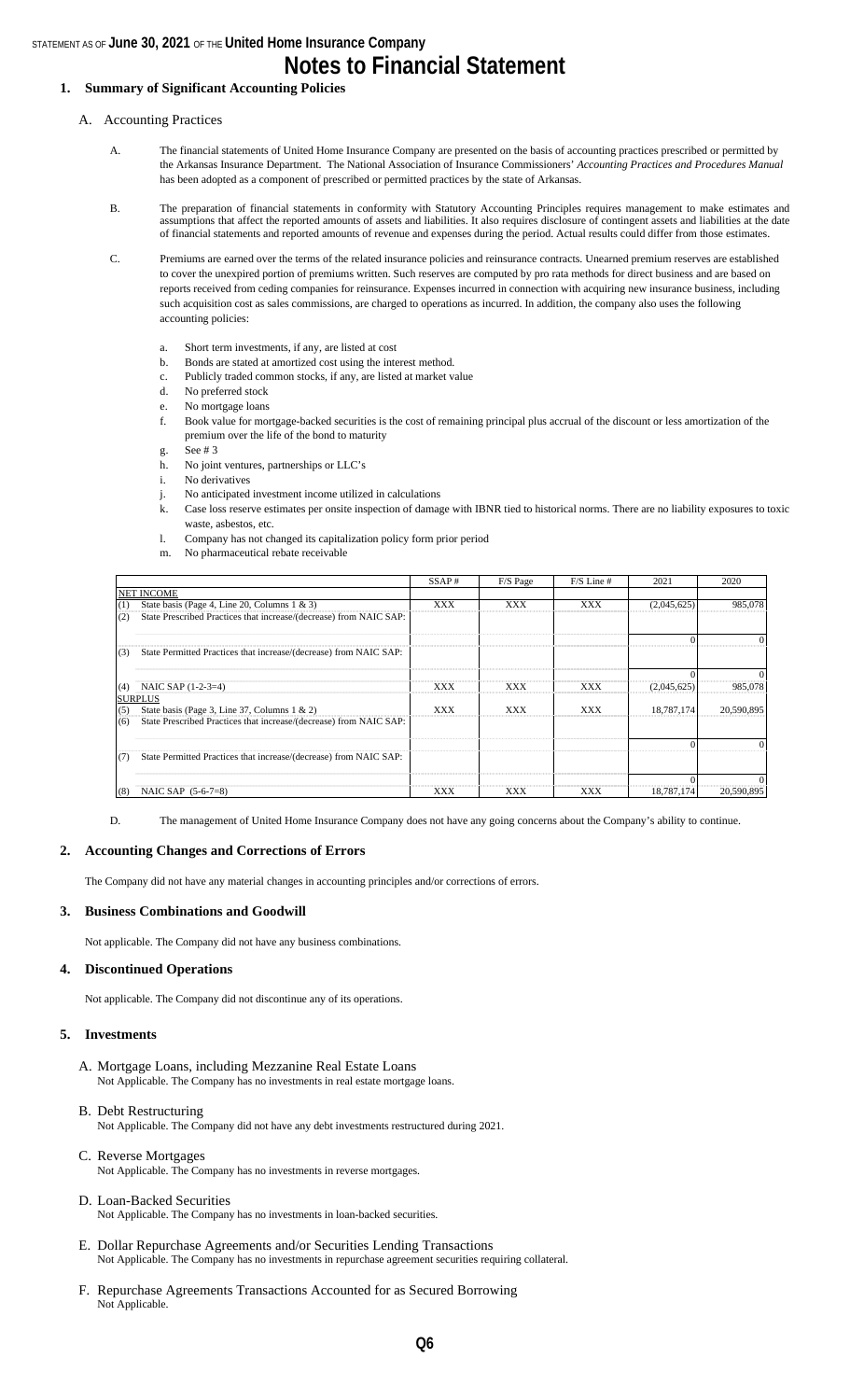## **Notes to Financial Statement**

- G. Reverse Repurchase Agreements Transactions Accounted for as Secured Borrowing Not Applicable.
- H. Repurchase Agreements Transactions Accounted for as a Sale Not Applicable.
- I. Reverse Repurchase Agreements Transactions Accounted for as a Sale Not Applicable

#### L. Restricted Assets

(1) Restricted Assets (Including Pledged)

|         |                                  | Current Year<br>Gross (Admitted & Nonadmited) Restricted |                                                       |                        |                       |                  |                   |                        |                |                        |                  |                       |
|---------|----------------------------------|----------------------------------------------------------|-------------------------------------------------------|------------------------|-----------------------|------------------|-------------------|------------------------|----------------|------------------------|------------------|-----------------------|
|         |                                  |                                                          |                                                       | Current Year           |                       |                  | 6                 | $\tau$                 | 8              | $\mathbf{Q}$           | Percentage       |                       |
|         |                                  | -1                                                       | $\overline{c}$                                        | 3                      | 4                     | 5                |                   |                        |                |                        | 10               | 11                    |
|         |                                  |                                                          | G/A Supporting                                        | <b>Total Protected</b> | Protected Cell        |                  |                   |                        |                | Total                  | Gross (Admitted  | Admitted              |
|         |                                  |                                                          | Protected Cell                                        | Cell Account           | <b>Account Assets</b> |                  |                   | Increase/              | Total          | Admitted               | & Nonadmitted)   | Restricted to         |
|         |                                  | <b>Total General</b>                                     | <b>Account Activity</b>                               | Restricted             | Supporting G/A        | Total            | <b>Total From</b> | (Decrease)             | Nonadmitted    | Restricted             | Restricted to    | <b>Total Admitted</b> |
|         | <b>Restricted Asset Category</b> | Account (G/A)                                            | (a)                                                   | Assets                 | Activity (b)          | $(1$ plus $3)$   | Prior Year        | $(5 \text{ minus } 6)$ | Restricted     | $(5 \text{ minus } 8)$ | Total Assets (c) | Assets (d)            |
| (a)     | Subject to contractual           |                                                          |                                                       |                        |                       |                  |                   |                        |                |                        |                  |                       |
|         | obligation for which             |                                                          |                                                       |                        |                       |                  |                   |                        |                |                        |                  |                       |
|         | liability is not shown           | $\mathbf{0}$                                             | $\Omega$                                              | $\Omega$               | $\Omega$              | $\mathbf{0}$     | $\mathbf{0}$      | $\Omega$               | $\Omega$       | $\Omega$               | 0.000            | 0.000                 |
| (b)     | Collateral held under            |                                                          |                                                       |                        |                       |                  |                   |                        |                |                        |                  |                       |
|         | security lending agreements      | $\Omega$                                                 | $\Omega$                                              | $\Omega$               | $\Omega$              | $\mathbf{0}$     | $\mathbf{0}$      | $\Omega$               | $\mathbf{0}$   | $\Omega$               | 0.000            | 0.000                 |
| (c)     | Subject to repurchase            |                                                          |                                                       |                        |                       |                  |                   |                        |                |                        |                  |                       |
|         | agreements                       | $\mathbf{0}$                                             | $\Omega$                                              | $\Omega$               | $\sqrt{ }$            | $\mathbf{0}$     | $\mathbf{0}$      | $\Omega$               | $\mathbf{0}$   | $\Omega$               | 0.000            | 0.000                 |
| (d)     | Subject to reverse               |                                                          |                                                       |                        |                       |                  |                   |                        |                |                        |                  |                       |
|         | repurchase agreements            | $\Omega$                                                 | $\Omega$                                              | $\Omega$               | $\sqrt{ }$            | $\boldsymbol{0}$ | $\mathbf{0}$      | $\Omega$               | $\Omega$       | $\Omega$               | 0.000            | 0.000                 |
| (e)     | Subject to dollar repurchase     |                                                          |                                                       |                        |                       |                  |                   |                        |                |                        |                  |                       |
|         | agreements                       | $\Omega$                                                 | $\Omega$                                              | $\Omega$               | $\Omega$              | $\mathbf{0}$     | $\theta$          | $\Omega$               | $\Omega$       | $\Omega$               | 0.000            | 0.000                 |
| (f)     | Subject to dollar reverse        |                                                          |                                                       |                        |                       |                  |                   |                        |                |                        |                  |                       |
|         | repurchase agreements            | $\Omega$                                                 | $\Omega$                                              | $\Omega$               | $\overline{0}$        | $\mathbf{0}$     | $\overline{0}$    | $\Omega$               | $\mathbf{0}$   | $\mathbf{0}$           | 0.000            | 0.000                 |
|         | (g) Placed under option          |                                                          |                                                       |                        |                       |                  |                   |                        |                |                        |                  |                       |
|         | contracts                        | $\Omega$                                                 | $\theta$                                              | $\Omega$               | $\Omega$              | $\Omega$         | $\theta$          | $\Omega$               | $\Omega$       | $\Omega$               | 0.000            | 0.000                 |
| (h)     | Letter stock or securities       |                                                          |                                                       |                        |                       |                  |                   |                        |                |                        |                  |                       |
|         | restricted as to sale -          |                                                          |                                                       |                        |                       |                  |                   |                        |                |                        |                  |                       |
|         | excluding FHLB capital           |                                                          |                                                       |                        |                       |                  |                   |                        |                |                        |                  |                       |
|         | stock                            | $\sqrt{ }$                                               | $\Omega$                                              | $\Omega$               | $\Omega$              | $\mathbf{0}$     | $\mathbf{0}$      | $\Omega$               | $\mathbf{0}$   |                        | 0.000            | 0.000                 |
| (i)     | FHLB capital stock               | $\Omega$                                                 | $\Omega$                                              | $\Omega$               | $\Omega$              | $\Omega$         | $\theta$          | $\Omega$               | $\overline{0}$ |                        | 0.000            | 0.000                 |
| (j)     | On deposit with states           | 2,821,939                                                | $\theta$                                              | $\Omega$               | $\theta$              | 2,821,939        | 2,822,776         | (837)                  | $\overline{0}$ | 2,821,939              | 4.710            | 4.746                 |
| (k)     | On deposit with other            |                                                          |                                                       |                        |                       |                  |                   |                        |                |                        |                  |                       |
|         | regulatory bodies                | $\mathbf{0}$                                             | $\Omega$                                              | $\Omega$               | $\Omega$              | $\mathbf{0}$     | $\mathbf{0}$      | $\Omega$               | $\mathbf{0}$   | $\Omega$               | 0.000            | 0.000                 |
| (1)     | Pledged as collateral to         |                                                          |                                                       |                        |                       |                  |                   |                        |                |                        |                  |                       |
|         | FHLB (including assets           |                                                          |                                                       |                        |                       |                  |                   |                        |                |                        |                  |                       |
|         | backing funding                  |                                                          |                                                       |                        |                       |                  |                   |                        |                |                        |                  |                       |
|         | agreements)                      | $\Omega$                                                 | $\Omega$                                              | $\Omega$               | $\Omega$              | $\mathbf{0}$     | $\mathbf{0}$      | $\Omega$               | $\mathbf{0}$   | $\Omega$               | 0.000            | 0.000                 |
|         | (m) Pledged as collateral not    |                                                          |                                                       |                        |                       |                  |                   |                        |                |                        |                  |                       |
|         | captured in other categories     | $\Omega$                                                 | $\Omega$                                              | $\Omega$               | $\sqrt{ }$            | $\mathbf{0}$     | $\Omega$          | $\Omega$               | $\mathbf{0}$   | $\Omega$               | 0.000            | 0.000                 |
| (n)     | Other restricted assets          | $\Omega$                                                 | $\theta$                                              | $\Omega$               | $\Omega$              | $\overline{0}$   | $\theta$          | $\theta$               | $\theta$       | 0                      | 0.000            | 0.000                 |
| $\circ$ | <b>Total Restricted Assets</b>   |                                                          |                                                       |                        |                       | 2,821,9          |                   |                        |                |                        |                  |                       |
|         |                                  | 2.821.939                                                | $\Omega$                                              |                        | $\Omega$              |                  | 39 2.822,776      | (837)                  |                | 0 2.821.939            | 4.710            | 4.746                 |
|         | (a) Subset of column 1           |                                                          | (c) Column 5 divided by Asset Page Column 1, Line 28  |                        |                       |                  |                   |                        |                |                        |                  |                       |
|         | (b) Subset of column 3           |                                                          | (d) Column 9 divided by Asset Page, Column 3, Line 28 |                        |                       |                  |                   |                        |                |                        |                  |                       |
|         |                                  |                                                          |                                                       |                        |                       |                  |                   |                        |                |                        |                  |                       |

M. Working Capital Finance Investments

Not Applicable

#### N. Offsetting and Netting of Assets and Liabilities

Not Applicable

#### O. 5GI Securities

Not Applicable

#### P. Short Sales

Not Applicable

#### Q. Prepayment Penalty and Acceleration Fees

Not Applicable

R. Reporting Entity's Share of Cash Pool by Asset type.

Not Applicable

#### **6. Joint Ventures, Partnerships and Limited Liability Companies**

- A. The Company does not have any investments in joint ventures that exceed 10% of admitted assets.
- B. The Company did not recognize any impairment in its joint ventures.

#### **7. Investment Income**

The Company does not have any investment income due and accrued over 90 days past due and does not have any amounts excluded from surplus.

#### **8. Derivative Instruments**

Not applicable. The Company does not invest in derivative type investments.

#### **9. Income Taxes**

A. The components of the net deferred tax asset/(liability) at June 30 are as follows: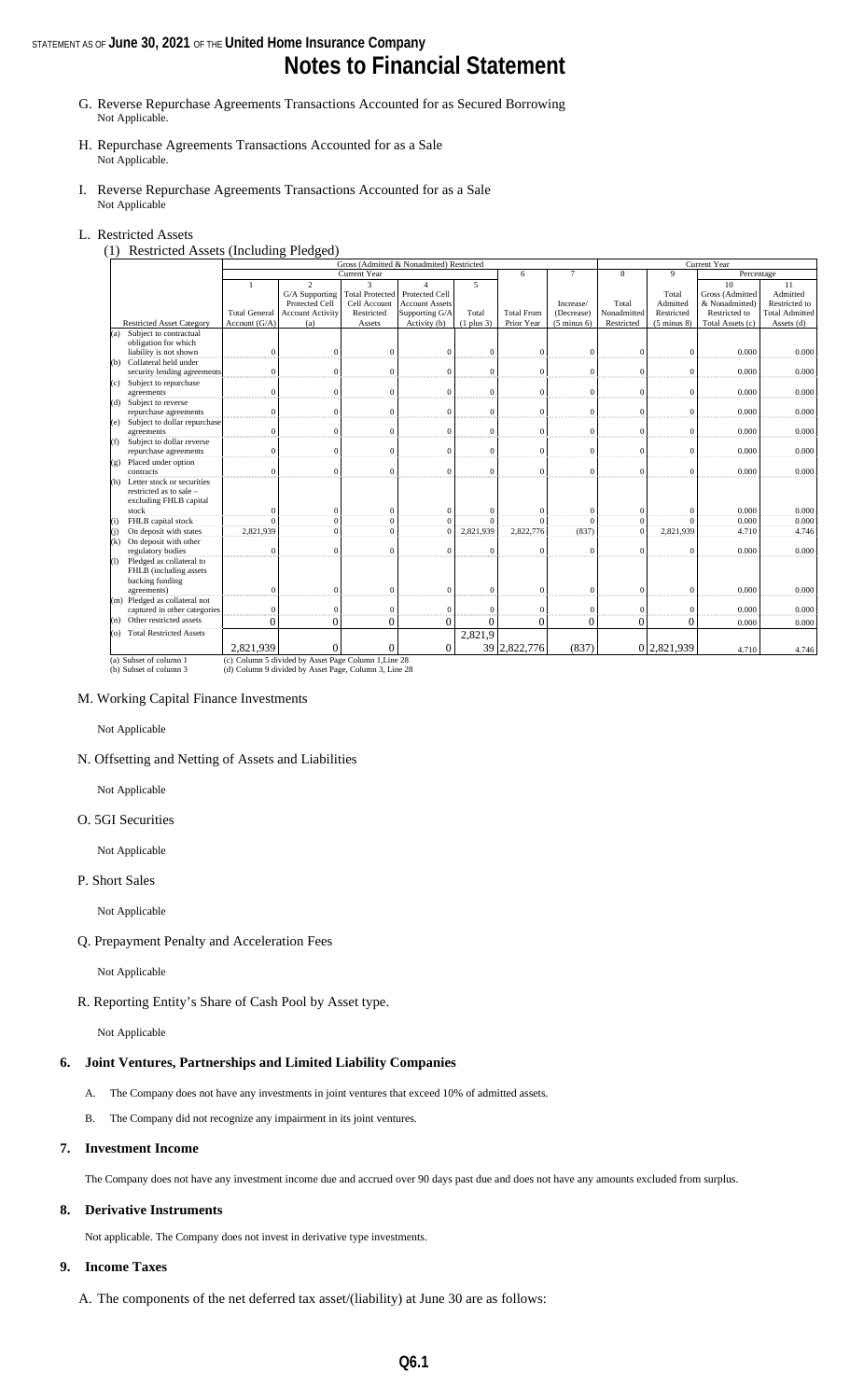## **Notes to Financial Statement**

| 1. |                                                                                 |                                                                             |                 | 06/30/2021        |                                |                 | 12/31/2020     |                                |                                   | Change                           |                                |  |
|----|---------------------------------------------------------------------------------|-----------------------------------------------------------------------------|-----------------|-------------------|--------------------------------|-----------------|----------------|--------------------------------|-----------------------------------|----------------------------------|--------------------------------|--|
|    |                                                                                 | Description                                                                 | (1)<br>Ordinary | (2)               | (3)<br>$(Col. 1 + 2)$<br>Total | (4)<br>Ordinary | (5)<br>Capital | (6)<br>$(Col. 4 + 5)$<br>Total | (7)<br>$(Col. 1 - 4)$<br>Ordinary | (8)<br>$(Col. 2 - 5)$<br>Capital | (9)<br>$(Col. 7 + 8)$<br>Total |  |
|    | (a)                                                                             | Gross Deferred Tax Assets                                                   | 1,680,628       | Capital<br>61,433 | 1,742,061                      | 1,100,237       | 55,288         | 1,155,525                      | 580,391                           | 6,145                            | 586,536                        |  |
|    | (b)                                                                             | Statutory Valuation Allowance Adjustments                                   | $\mathbf{0}$    | $\Omega$          | $\Omega$                       | $\mathbf{0}$    | $\mathbf{0}$   | $\mathbf{0}$                   | $\Omega$                          | $\Omega$                         | $\Omega$                       |  |
|    | (c)                                                                             | Adjusted Gross Deferred Tax Assets $(1a - 1b)$                              | 1,680,628       | 61,433            | 1,742,061                      | 1,100,237       | 55,288         | 1,155,525                      | 580,391                           | 6,145                            | 586,536                        |  |
|    | (d)                                                                             | Deferred Tax Assets Nonadmitted                                             | $\mathbf{0}$    | $\mathbf{0}$      | $\mathbf{0}$                   | $\mathbf{0}$    | $\mathbf{0}$   | $\Omega$                       | $\Omega$                          | $\mathbf{0}$                     | $\Omega$                       |  |
|    | (e)                                                                             | Subtotal Net Admitted Deferred Tax Asset (1c - 1d)                          | 1,680,628       | 61,433            | 1,742,061                      | 1,100,237       | 55,288         | 1,155,525                      | 580,391                           | 6,145                            | 586,536                        |  |
|    | (f)                                                                             | Deferred Tax Liabilities                                                    | 97,857          | 75,176            | 173,033                        | 103,083         | 43,903         | 146,986                        | (5,226)                           | 31,273                           | 26,047                         |  |
|    | (g)                                                                             | Net Admitted Deferred Tax Asset/(Net Deferred Tax                           |                 |                   |                                |                 |                |                                |                                   |                                  |                                |  |
|    |                                                                                 | Liability) $(1e - 1f)$                                                      | 1,582,770       | (13,743)          | 1,569,027                      | 997,154         | 11,385         | 1,008,539                      | 585,616                           | (25, 128)                        | 560,488                        |  |
| 2. |                                                                                 |                                                                             |                 | 06/30/2021        |                                |                 | 12/31/2020     |                                |                                   | Change                           |                                |  |
|    |                                                                                 |                                                                             |                 |                   |                                |                 |                |                                |                                   |                                  |                                |  |
|    |                                                                                 |                                                                             | (1)             | (2)               | (3)<br>$(Col. 1 + 2)$          | (4)             | (5)            | (6)<br>$(Col. 4 + 5)$          | (7)<br>$(Col. 1 - 4)$             | (8)<br>$(Col. 2 - 5)$            | (9)<br>$(Col. 7 + 8)$          |  |
|    |                                                                                 | Admission Calculation Components SSAP No. 101                               | Ordinary        | Capital           | Total                          | Ordinary        | Capital        | Total                          | Ordinary                          | Capital                          | Total                          |  |
|    | (a)                                                                             | Federal Income Taxes Paid In Prior Years                                    |                 |                   |                                |                 |                |                                |                                   |                                  |                                |  |
|    |                                                                                 | Recoverable Through Loss Carrybacks                                         | $\Omega$        | $\mathbf{0}$      | $\Omega$                       | $\Omega$        | $\mathbf{0}$   | $\theta$                       | $\mathbf{0}$                      |                                  | $\Omega$<br>$\Omega$           |  |
|    | (b)                                                                             | Adjusted Gross Deferred Tax Assets Expected To Be                           |                 |                   |                                |                 |                |                                |                                   |                                  |                                |  |
|    |                                                                                 | Realized (Excluding The Amount Of Deferred Tax                              |                 |                   |                                |                 |                |                                |                                   |                                  |                                |  |
|    |                                                                                 | Assets From 2(a) Above) After Application of the                            |                 |                   |                                |                 |                |                                |                                   |                                  |                                |  |
|    |                                                                                 | Threshold Limitation (The Lesser of 2(b)1 and 2(b)2                         |                 |                   |                                |                 |                |                                |                                   |                                  |                                |  |
|    |                                                                                 | below)                                                                      | 1.680.628       | 50,339            | 1,730,967                      | 1,100,237       | 44,194         | 1,144,431                      | 580,391                           | 6,145                            | 586,536                        |  |
|    |                                                                                 | 1. Adjusted Gross Deferred Tax Assets Expected to                           |                 |                   |                                |                 |                |                                |                                   |                                  |                                |  |
|    |                                                                                 | be Realized Following the Balance Sheet Date                                | $\Omega$        | $\mathbf{0}$      | $\mathbf{0}$                   | $\Omega$        | $\theta$       | $\mathbf{0}$                   | $\mathbf{0}$                      |                                  | $\Omega$<br>$\mathbf{0}$       |  |
|    |                                                                                 | 2. Adjusted Gross Deferred Tax Assets Allowed per                           |                 |                   |                                |                 |                |                                |                                   |                                  |                                |  |
|    |                                                                                 | <b>Limitation Threshold</b>                                                 | <b>XXX</b>      | <b>XXX</b>        | $\Omega$                       | <b>XXX</b>      | <b>XXX</b>     | $\theta$                       | <b>XXX</b>                        | <b>XXX</b>                       | $\Omega$                       |  |
|    | (c)                                                                             | Adjusted Gross Deferred Tax Assets (Excluding The                           |                 |                   |                                |                 |                |                                |                                   |                                  |                                |  |
|    |                                                                                 | Amount Of Deferred Tax Assets From 2(a) and 2(b)                            |                 |                   |                                |                 |                |                                |                                   |                                  |                                |  |
|    |                                                                                 | above) Offset by Gross Deferred Tax Liabilities                             | $\mathbf{0}$    | 11,094            | 11,094                         | $\Omega$        | 11,094         | 11,094                         | $\mathbf{0}$                      |                                  | $\Omega$<br>$\sqrt{ }$         |  |
|    | (d)                                                                             | Deferred Tax Assets Admitted as the result of                               |                 |                   |                                |                 |                |                                |                                   |                                  |                                |  |
|    |                                                                                 | application of SSAP No. 101 Total $(2(a) + 2(b) +$                          |                 |                   |                                |                 |                |                                |                                   |                                  |                                |  |
|    |                                                                                 | 2(c)                                                                        | 1.680.628       | 61.433            | 1,742,061                      | 1,100,237       | 55,288         | 1,155,525                      | 580.391                           | 6.145                            | 586,536                        |  |
| 3. |                                                                                 |                                                                             |                 | Description       |                                |                 |                |                                | 2021                              |                                  | 2020                           |  |
|    | (a)                                                                             | Ratio Percentage Used To Determine Recovery Period And Threshold Limitation |                 |                   |                                |                 |                |                                |                                   |                                  |                                |  |
|    |                                                                                 |                                                                             |                 |                   |                                |                 |                |                                |                                   |                                  |                                |  |
|    |                                                                                 | Amount.                                                                     |                 |                   |                                |                 |                |                                |                                   | 524.802                          | 524.802                        |  |
|    |                                                                                 |                                                                             |                 |                   |                                |                 |                |                                |                                   |                                  |                                |  |
|    | Amount Of Adjusted Capital And Surplus Used To Determine Recovery Period<br>(b) |                                                                             |                 |                   |                                |                 |                |                                |                                   |                                  |                                |  |
|    | And Threshold Limitation in 2(b)2 Above.                                        |                                                                             |                 |                   |                                |                 |                |                                | 19,582,356                        | 19,582,356                       |                                |  |
|    |                                                                                 |                                                                             |                 |                   |                                |                 |                |                                |                                   |                                  |                                |  |
| 4. |                                                                                 |                                                                             |                 | 06/30/2021        |                                |                 | 12/31/2020     |                                |                                   | Change                           |                                |  |
|    |                                                                                 |                                                                             |                 |                   |                                |                 |                |                                |                                   |                                  |                                |  |
|    |                                                                                 |                                                                             | (1)             |                   | (2)                            |                 | (3)            | (4)                            |                                   | (5)                              | (6)                            |  |
|    |                                                                                 |                                                                             |                 |                   |                                |                 |                |                                |                                   | $(C_01 \ 1 - 3)$                 | $(C_01 \ 2 - 4)$               |  |

|     |                                          |           | 00/30/2021 | 1 <i>4</i> /21/4040 |         | Change         |                |
|-----|------------------------------------------|-----------|------------|---------------------|---------|----------------|----------------|
|     |                                          | (1)       | (2)        | (3)                 | (4)     | (5)            | (6)            |
|     |                                          |           |            |                     |         | $(Col. 1 - 3)$ | $(Col. 2 - 4)$ |
|     | <b>Impact of Tax-Planning Strategies</b> | Ordinary  | Capital    | Ordinary            | Capital | Ordinary       | Capital        |
| (a) | Determination of adjusted gross deferred |           |            |                     |         |                |                |
|     | tax assets and net admitted deferred tax |           |            |                     |         |                |                |
|     | assets, by tax character as a percentage |           |            |                     |         |                |                |
|     | Adjusted gross DTAs amount from          |           |            |                     |         |                |                |
|     | Note $9A1(c)$                            | 1,680,628 | 61,433     | 1,100,237           | 55,288  | 580,391        | 6,145          |
|     | Percentage of adjusted gross DTAs by     |           |            |                     |         |                |                |
|     | tax character attributable to the impact |           |            |                     |         |                |                |
|     | of tax planning strategies               |           |            |                     |         | $\theta$       | 0              |
| 3.  | Net Admitted Adjusted Gross DTAs         |           |            |                     |         |                |                |
|     | amount from Note 9A1(e)                  | 1,680,628 | 61,433     | 1,100,237           | 55,288  | 580,391        | 6,145          |
| 4.  | Percentage of net admitted adjusted      |           |            |                     |         |                |                |
|     | gross DTAs by tax character admitted     |           |            |                     |         |                |                |
|     | because of the impact of tax planning    |           |            |                     |         |                |                |
|     | strategies                               | 0         |            |                     |         | $\Omega$       | $\overline{0}$ |

(b) Does the Company's tax-planning strategies include the use of reinsurance? Yes[ ] No[X]

#### B. Regarding deferred tax liabilities that are not recognized:

#### C. Current income taxes incurred consist of the following major components:

|    |     |                                                                  | (1)        | (2)        | (3)              |
|----|-----|------------------------------------------------------------------|------------|------------|------------------|
|    |     |                                                                  |            |            | (Col. 1 – 2)     |
|    |     | Description                                                      | 06/30/2021 | 12/31/2020 | Change           |
| 1. |     | Current Income Tax                                               |            |            |                  |
|    | (a) | Federal                                                          | (419, 814) | 8,318      | (428, 132)       |
|    | (b) | Foreign                                                          |            |            |                  |
|    | (c) | Subtotal                                                         | (419, 814) | 8,318      | (428, 132)       |
|    | (d) | Federal income tax on net capital gains                          |            |            |                  |
|    | (e) | Utilization of capital loss carry-forwards                       |            |            | 0                |
|    | (f) | Other                                                            |            |            | $\Omega$         |
|    | (g) | Federal and foreign income taxes incurred                        | (419, 814) | 8,318      | (428, 132)       |
| 2. |     | Deferred Tax Assets:                                             |            |            |                  |
|    | (a) | Ordinary                                                         |            |            |                  |
|    |     | (1) Discounting of unpaid losses                                 | 117,520    | 89,342     | 28,178           |
|    |     | (2) Unearned premium reserve                                     | 1,154,387  | 1,021,989  | 132,398          |
|    |     | (3) Policyholder reserves                                        |            |            | $\Omega$         |
|    |     | (4) Investments                                                  | (75, 176)  | (43,903)   | (31,273)         |
|    |     | (5) Deferred acquisition costs                                   |            |            | 0                |
|    |     | (6) Policyholder dividends accrual                               |            |            | 0                |
|    |     | (7) Fixed assets                                                 |            | 0          | 0                |
|    |     | (8) Compensation and benefits accrual                            |            | 0          | 0                |
|    |     | (9) Pension accrual                                              |            | 0          | $\theta$         |
|    |     | $(10)$ Receivables – nonadmitted                                 |            | $\Omega$   | $\Omega$         |
|    |     | (11) Net operating loss carry-forward                            | 419,814    | $\Omega$   | 419,814          |
|    |     | (12) Tax credit carry-forward                                    |            | 0          | $\boldsymbol{0}$ |
|    |     | (13) Other (including items $<$ 5% of total ordinary tax assets) |            | 0          | $\mathbf{0}$     |
|    |     | (99) Subtotal                                                    | 1,616,545  | 1,067,428  | 549,117          |
|    |     | (b) Statutory valuation allowance adjustment                     | $\theta$   | 0          | 0                |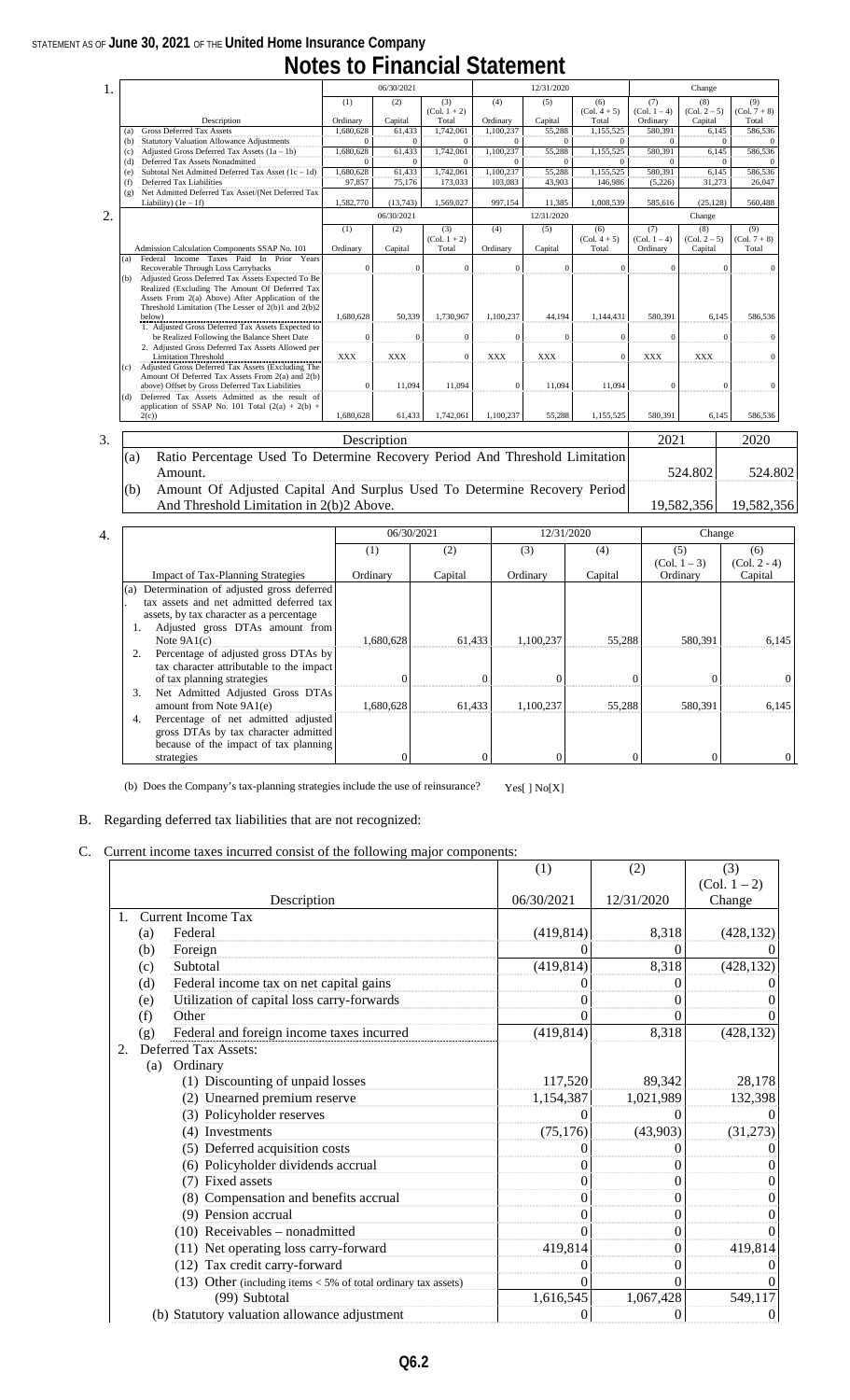## **Notes to Financial Statement**

| (c) Nonadmitted                                                      | 0         | 0         | $\overline{0}$ |
|----------------------------------------------------------------------|-----------|-----------|----------------|
| (d) Admitted ordinary deferred tax assets $(2a99 – 2b – 2c)$         | 1,616,545 | 1,067,428 | 549,117        |
| (e) Capital:                                                         |           |           |                |
| (1) Investments                                                      | 39,245    | 33,100    | 6,145          |
| (2) Net capital loss carry-forward                                   | 11,094    | 11,094    | $\theta$       |
| (3) Real estate                                                      |           |           | $^{(1)}$       |
| (4) Other (including items $< 5\%$ of total capital tax assets)      |           |           | 0              |
| (99) Subtotal                                                        | 50,339    | 44,194    | 6,145          |
| (f) Statutory valuation allowance adjustment                         |           |           | $\overline{0}$ |
| (g) Nonadmitted                                                      |           |           | $\theta$       |
| (h) Admitted capital deferred tax assets $(2e99 – 2f – 2g)$          | 50,339    | 44,194    | 6,145          |
| (i) Admitted deferred tax assets $(2d + 2h)$                         | 1,666,884 | 1,111,622 | 555,262        |
| Deferred Tax Liabilities:<br>3.                                      |           |           |                |
| (a) Ordinary                                                         |           |           |                |
| (1) Investments                                                      |           |           | $\Omega$       |
| (2) Fixed assets                                                     | 97,857    | 103,083   | (5,226)        |
| (3) Deferred and uncollected premium                                 |           |           | 0              |
| (4) Policyholder reserves                                            |           |           | $\mathbf{0}$   |
| (5) Other (including items $<$ 5% of total ordinary tax liabilities) | $\Omega$  | 0         | $\Omega$       |
| (99) Subtotal                                                        | 97,857    | 103,083   | (5,226)        |
| (b) Capital:                                                         |           |           |                |
| (1) Investments                                                      | $^{(1)}$  | 0         | $\mathbf{0}$   |
| (2) Real estate                                                      |           | $\Omega$  | $\overline{0}$ |
| (3) Other (including items $<$ 5% of total capital tax liabilities)  |           | 0         | 0              |
| (99) Subtotal                                                        |           |           | $\Omega$       |
| (c) Deferred tax liabilities $(3a99 + 3b99)$                         | 97,857    | 103,083   | (5,226)        |
| 4. Net deferred tax assets/liabilities $(2i - 3c)$                   | 1,569,027 | 1,008,539 | 560,488        |

I. Alternative Minimum Tax Credit

#### **10. Information Concerning Parent, Subsidiaries, Affiliates and Other Related Parties**

- A. As of June 30, 2021, all outstanding shares of the Company are owned by the parent company, Farmers Home Holding Company.
	- B. United Home Insurance Company declared a dividend to Farmers Home Holding Company for \$350,000 on 12/31/2020. The dividend was paid on 12/31/2020. United Home Insurance Company is owned by the same parent company as Ford, Harris, and Lamb Insurance Agency, which writes business for United Home Insurance Company. United Home insurance Company had written premiums of \$35,323,086 of that \$623,543.72 was written by Ford Harris and Lamb. United Home Insurance Company paid \$84,422.71 in commission to Ford Harris and Lamb as of June 30, 2021.
	- C. None
	- D. None
	- E. None F. None
	- G. All outstanding shares of United Home Insurance Company are owned by the Parent Company, Farmers Home Holding Company, an insurance holding company domiciled in the state of Arkansas.
	- H. Not Applicable.
	- I. Not Applicable.
	- J. Not Applicable.
	- K. Not Applicable.
	- L. Not Applicable.
	- M. Not Applicable.
	- N. Not Applicable.

#### **11. Debt**

**A.** Debt

The company has no capital notes. It does have a \$1,000,000 line of credit with First National Bank of Paragould, AR. The outstanding balance at 06/30/2021 was \$972.44. This line of credit is collateralized by a \$1,562,555.46 certificate of deposit at the same bank.

- **B.** FHLB (Federal Home Loan Bank) Agreements Not Applicable.
- C. United Home Insurance Company received the AR Ready for Business Grant from the Arkansas Department of Commerce on 06/22/2020 in the amount of \$40,000.

#### **12. Retirement Plans, Deferred Compensation, Postemployment Benefits and Compensated Absences and Other Postretirement Benefit Plans.**

Not Applicable

#### **13. Capital and Surplus, Dividend Restrictions and Quasi-Reorganizations**

- 1. The Company has 1,000,000 shares authorized, 1,000,000 shares issued and 1,000,000 shares outstanding. All shares are Class A Shares.
- There are 1,000,000 shares of United Home Insurance Company common stock authorized and outstanding with a par value of \$2.50 per share The Company has no preferred stock outstanding
- 3. Without prior approval from the Arkansas Insurance Department, Dividends to shareholders are limited by the laws of the Company's state of incorporation, Arkansas, to 10% of surplus. However, since dividends paid by United Home to the holding company are used to retire debt, the Company is currently under an arrangement with the Arkansas Department not to pay any dividend without the written consent of the Department
- 4. An ordinary dividend in the amount of \$350,000 was declared on 12/31/2020 by the company and paid on 12/31/2020.
- 5. Within the limitations of (3) above, there are no restrictions placed on the portion of Company profits that may be paid as ordinary dividends to stockholders.
- 6. There were no restrictions placed on the company's surplus, including for whom the surplus is being held.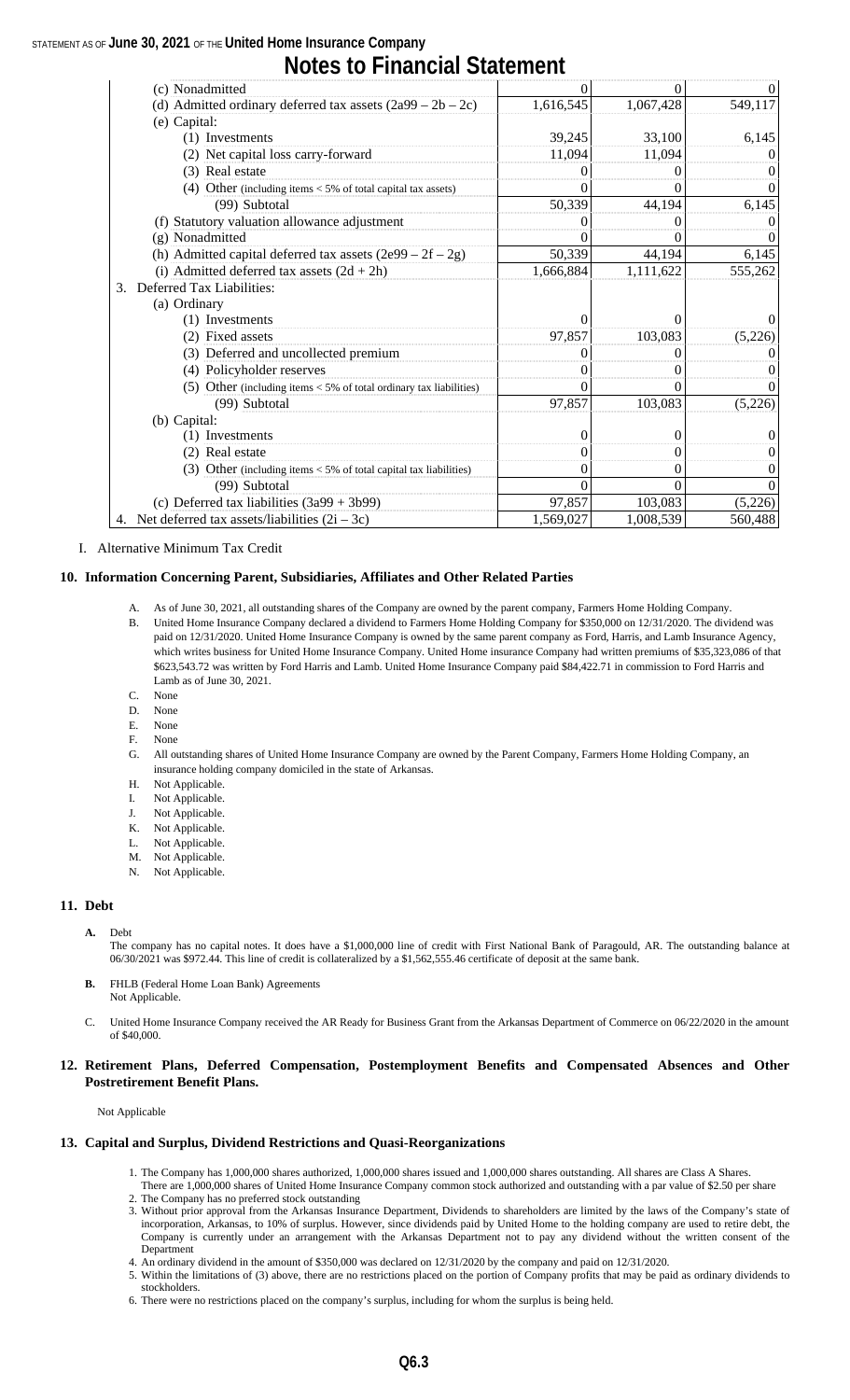## **Notes to Financial Statement**

- 7. The Arkansas Insurance Code requires that every company maintain a minimum surplus of \$750,000 (Section 2363-205 and 2363-207). By any amount that unassigned surplus does not equal the minimum, the Company agrees to recognize that amount of its paid in capital as surplus in order to meet the requirement.
- 8. The amounts of stock held by the Company, including stock of affiliated companies, for special purposes are: None
- 9. The Company does not have any changes in balances of special surplus funds from the prior year.
- 10. The portion of unassigned funds (surplus) represented or reduced by cumulative unrealized gains and losses is \$0
- 11. The Company does not have any surplus debentures or similar obligations. 12. The Company does not have any restatement due to prior quasi-reorganizations.

### **14. Liabilities, Contingencies and Assessments**

- **Contingent Commitments**
- The Company has no commitments, contingent commitments or guarantees or commitments to provide additional capital contributions.
- B. Assessments Not Applicable.
- C. Gain Contingencies

The Company has recorded no gain contingencies as of June 30, 2021.

- D. Claims Related to Extra Contractual Obligations and Bad Faith Losses Stemming from Lawsuits The Company has no claims related to extra contractual obligations or bad faith losses.
- E. Product Warranties Not Applicable.
- F. Joint and Several Liabilities Not Applicable.
- G. All Other Contingencies

In the normal course of business, the Company is subject to various contingent liabilities, including possible income tax assessment resulting from issues raised by taxing or regulatory authorities in their regular examinations. Management does not anticipate any significant losses or costs to result from any known or existing contingencies.

There are no material legal proceedings other than those arising in the normal course of business and which generally pertain to claim matters relating to insurance policies and contracts issued by the Company.

#### **15. Leases**

- A. Lessee Operating Lease Not Applicable.
- B. Lessor Leases Not Applicable.

#### **16. Information About Financial Instruments With Off-Balance-Sheet Risk And Financial Instruments With Concentrations of Credit Risk**

The Company does not invest in swaps, futures, derivatives or options.

#### **17. Sale, Transfer and Servicing of Financial Assets and Extinguishments of Liabilities**

Not Applicable.

**18. Gain or Loss to the Reporting Entity from Uninsured Plans and the Uninsured Portion of Partially Insured Plans**

The Company does not write insurance for these types of A&H Plans.

#### **19. Direct Premium Written/Produced by Managing General Agents/Third Party Administrators**

Not Applicable.

#### **20. Fair Value Measurements**

- A.
	- (1) Fair Value Measurements at Reporting Date

|                                                  |           |           |           | Net Asset   |       |
|--------------------------------------------------|-----------|-----------|-----------|-------------|-------|
| Description for each class of asset or liability | (Level 1) | (Level 2) | (Level 3) | Value (NAV) | Total |
| a. Assets at fair value                          |           |           |           |             |       |
| Common Stock                                     | 039 283   |           |           |             |       |
| Total assets at fair value / NAV                 |           |           |           |             |       |
| b. Liabilities at fair value                     |           |           |           |             |       |
|                                                  |           |           |           |             |       |
| Total liabilities at fair value                  |           |           |           |             |       |

#### **21. Other Items**

- A. Unusual or Infrequent Items Not Applicable.
- B. Troubled Debt Restructuring Not Applicable.
- C. Other Disclosures Not Applicable
- D. Business Interruption Insurance Recoveries Not Applicable
- E. State Transferable and Non-transferable Tax Credits Not Applicable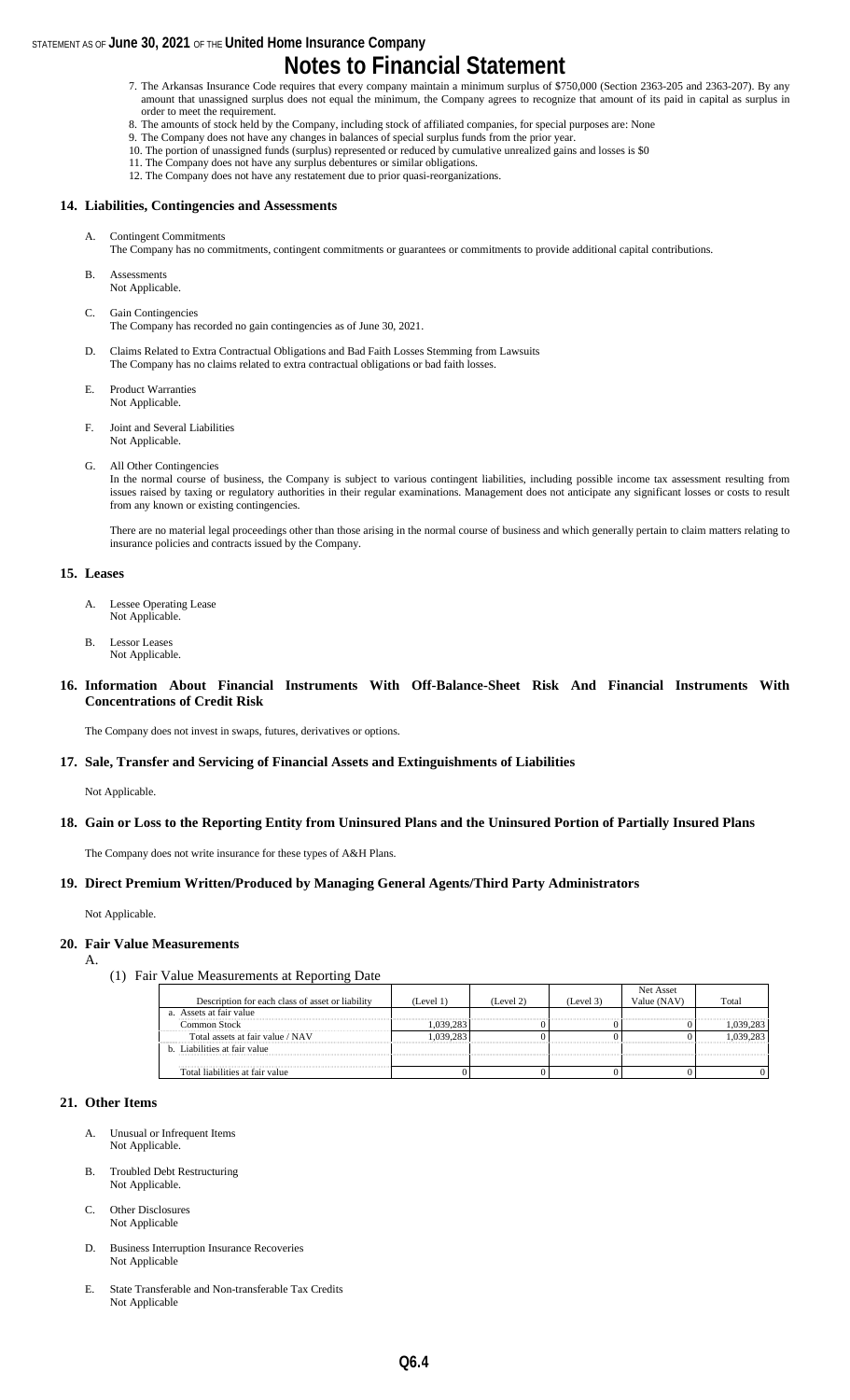### **Notes to Financial Statement**

- F. Subprime-Mortgage-Related Risk Exposure Not Applicable
- G. Insurance-Linked Securities (ILS) Contracts Not Applicable

#### **22. Events Subsequent**

There were no material events subsequent to June 30, 2021.

#### **23. Reinsurance**

#### B. Reinsurance Recoverable in Dispute

The Company has no reinsurance recoverable in dispute exceeding the disclosure requirement of 5% of policyholder's surplus for any one company or 10% of policyholder's surplus in the aggregate.

#### C. Reinsurance Assumed and Ceded

(1)

|    |                                 |         | <b>Assumed Reinsurance</b> |            | Ceded Reinsurance | Net         |                             |
|----|---------------------------------|---------|----------------------------|------------|-------------------|-------------|-----------------------------|
|    |                                 | Premium | Commission                 | Premium    | Commission        | Premium     | Commission                  |
|    | Description                     | Reserve | Equity                     | Reserve    | Equity            | Reserves    | Equity                      |
|    | <b>Affiliates</b>               |         |                            |            |                   |             |                             |
| b. | All Other                       |         |                            | 4,026,489  | 1.252.120         | (4,026,489) | (1.252.120)                 |
| c. | TOTAL                           |         |                            | 4,026,489  | 1.252.120         |             | $(4,026,489)$ $(1,252,120)$ |
|    | Direct Unearned Premium Reserve |         |                            | 31,511,900 |                   |             |                             |

Line (c) of Ceded Reinsurance Premium Reserve Column must equal Page 3, Line 9, first inside amount.

#### (2)

|    | <b>REINSURANCE</b>                          |        |         |         |         |
|----|---------------------------------------------|--------|---------|---------|---------|
|    | Description                                 | Direct | Assumed | Ceded   | Net     |
| a. | <b>Contingent Commission</b>                |        |         | 105.991 | 105,991 |
| b. | <b>Sliding Scale Adjustments</b>            |        |         |         |         |
| c. | <b>Other Profit Commission arrangements</b> |        |         |         |         |
|    | TOTAL.                                      |        |         | 105.991 |         |

(3)

#### D. Uncollectible Reinsurance

The Company has not written off any reinsurance balance during the current calendar year.

#### E. Commutation of Ceded Reinsurance

The Company has not commuted any reinsurance balance during the current calendar year.

#### F. Retroactive Reinsurance

The Company has not entered into any retroactive reinsurance agreements during the current calendar year.

#### G. Reinsurance Accounted for as a Deposit

Not Applicable.

#### I. Certified Reinsurer Rating Downgraded or Status Subject to Revocation

Not Applicable.

#### J. Reinsurance Agreements Qualifying for Reinsurer Aggregation

Not Applicable.

#### **24. Retrospectively Rated Contracts & Contracts Subject to Redetermination**

The Company does not participate in this type of business

#### **25. Changes in Incurred Losses and Loss Adjustment Expenses**

Reserves for losses and loss adjustment expenses as of December 31, 2020 were \$9,099,125. As of June 30, 2021, \$4,534,298 has been paid for incurred losses and loss adjustment expenses attributable to insured events of prior years. Reserves remaining for prior years are now \$2,460,776 as a result of reestimation of unpaid claims and claim adjustment expenses. Therefore, there has been no favorable prior year development from December 31, 2020 to June 30, 2021. The change is generally the result of ongoing analysis of the recent loss development trends. Original estimates are increased or decreased as additional information becomes known regarding individual claims

#### **26. Intercompany Pooling Arrangements**

The Company does not participate in any intercompany pooling arrangements.

#### **27. Structured Settlements**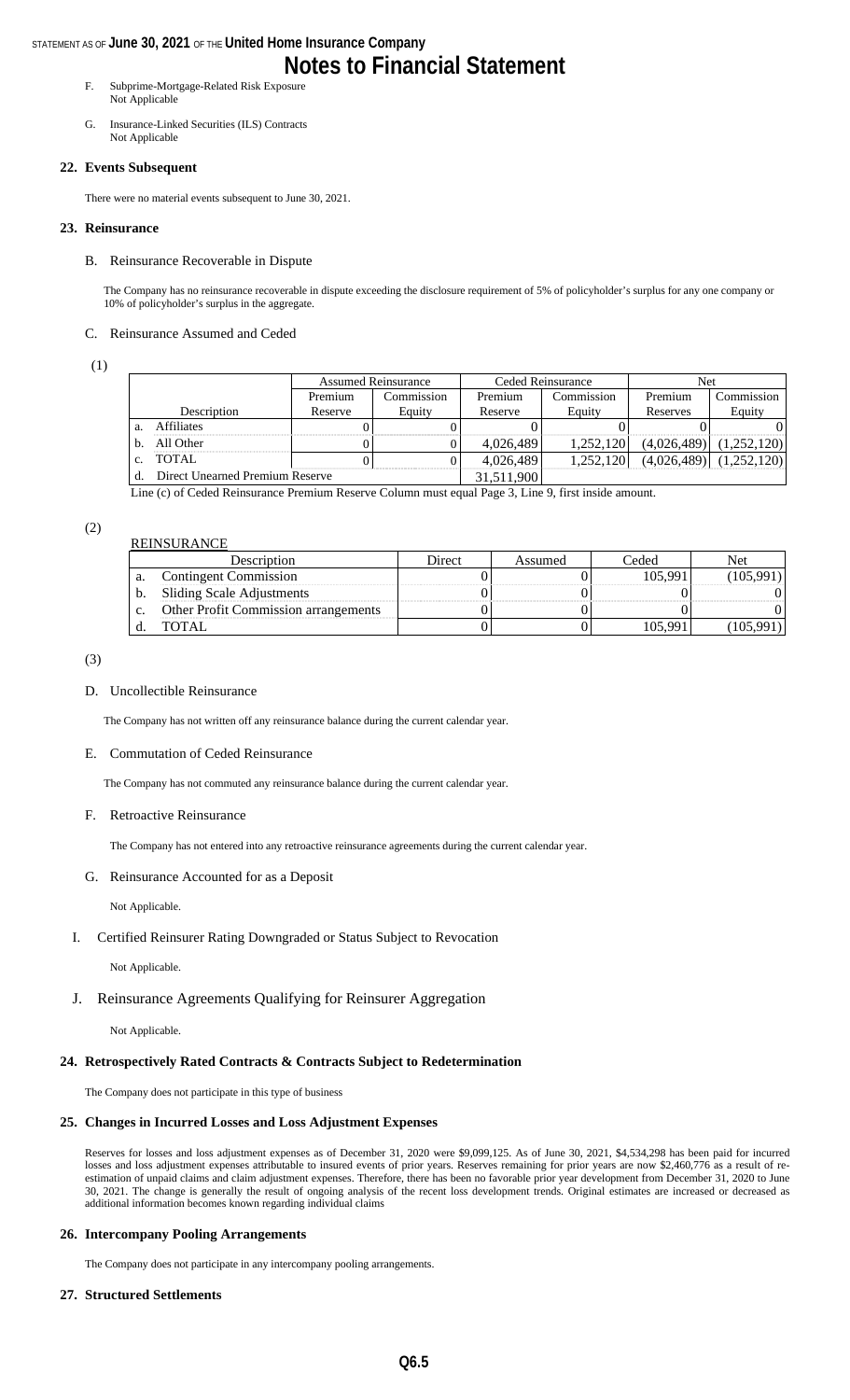### **Notes to Financial Statement**

Not Applicable.

#### **28. Health Care Receivables**

Not Applicable.

#### **29. Participating Policies**

Not Applicable.

#### **30. Premium Deficiency Reserves**

As of June 30, 2021, the Company did not have any liabilities related to premium deficiency reserves.

#### **31. High Deductibles**

Not Applicable.

#### **32. Discounting of Liabilities for Unpaid Losses or Unpaid Loss Adjustment Expenses**

The Company does not discount liabilities for unpaid losses and loss adjustment expenses.

#### **33. Asbestos/Environmental Reserves**

The Company does not have exposure to asbestos or environmental claims.

#### **34. Subscriber Savings Accounts**

The Company does not utilize subscriber savings accounts.

#### **35. Multiple Peril Crop Insurance**

The Company does not write Multiple Peril Crop Insurance.

#### **36. Financial Guaranty Insurance**

The Company does not write Financial Guaranty Insurance.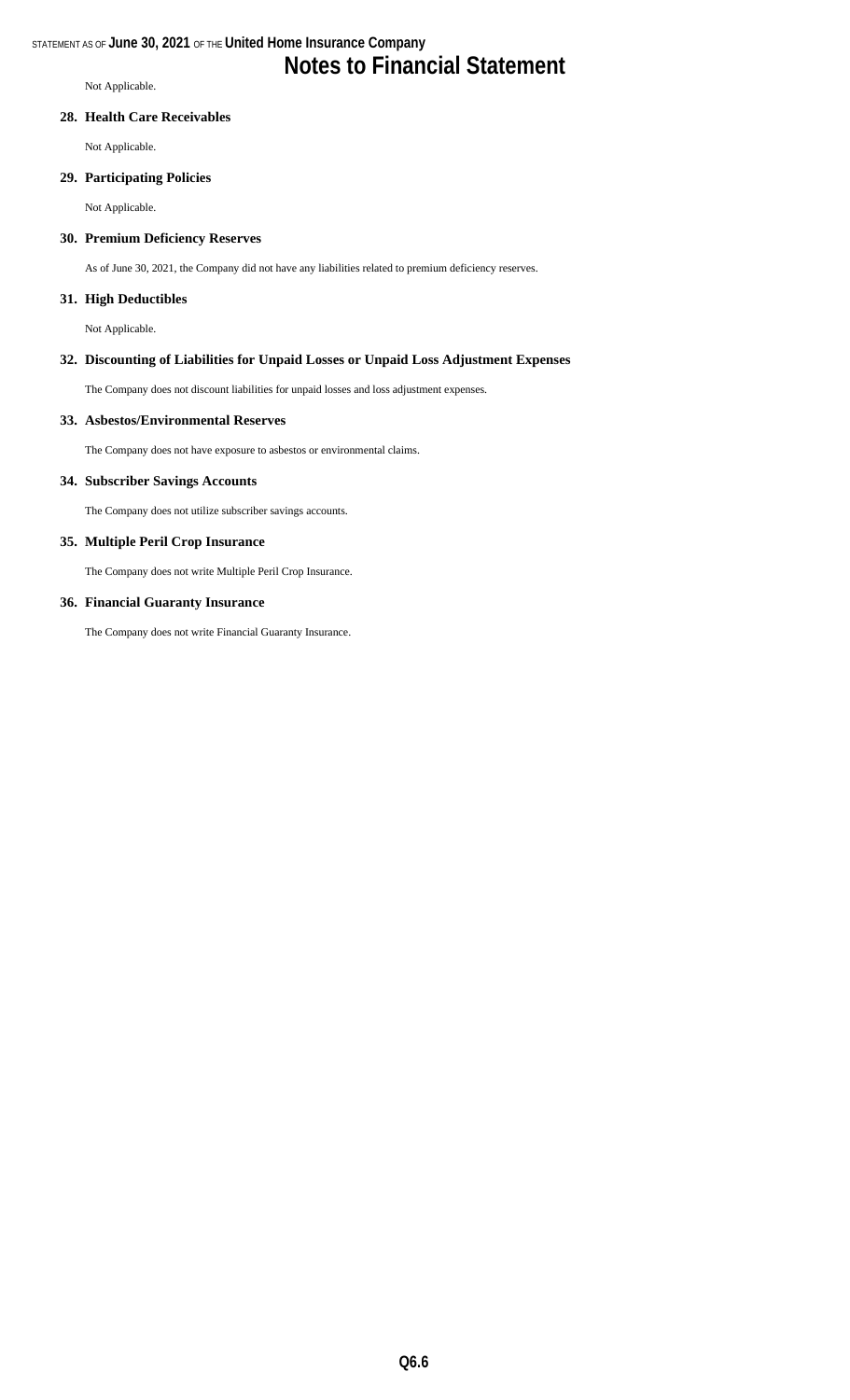### **GENERAL INTERROGATORIES**

#### **PART 1 - COMMON INTERROGATORIES GENERAL**

1.1 Did the reporting entity experience any material transactions requiring the filing of Disclosure of Material Transactions with the State of

| Domicile, as required by the Model Act?<br>1.2 If yes, has the report been filed with the domiciliary state?                                                                                                                                                                                                                                                                                                                                                                                                                                                                                                               | Yes[] No[X]<br>Yes[ ] No[ ] N/A[X]         |
|----------------------------------------------------------------------------------------------------------------------------------------------------------------------------------------------------------------------------------------------------------------------------------------------------------------------------------------------------------------------------------------------------------------------------------------------------------------------------------------------------------------------------------------------------------------------------------------------------------------------------|--------------------------------------------|
| 2.1 Has any change been made during the year of this statement in the charter, by-laws, articles of incorporation, or deed of settlement of the<br>reporting entity?<br>2.2 If yes, date of change:                                                                                                                                                                                                                                                                                                                                                                                                                        | Yes[] No[X]                                |
| 3.1 Is the reporting entity a member of an Insurance Holding Company System consisting of two or more affiliated persons, one or more of which is<br>an insurer?<br>If yes, complete Schedule Y, Parts 1 and 1A.<br>3.2 Have there been any substantial changes in the organizational chart since the prior quarter end?<br>3.3 If the response to 3.2 is yes, provide a brief description of those changes:<br>3.4 Is the reporting entity publicly traded or a member of a publicly traded group?<br>3.5 If the response to 3.4 is yes, provide the CIK (Central Index Key) code issued by the SEC for the entity/group. | Yes[ ] No[X]<br>Yes[] No[X]<br>Yes[] No[X] |
| 4.1 Has the reporting entity been a party to a merger or consolidation during the period covered by this statement?                                                                                                                                                                                                                                                                                                                                                                                                                                                                                                        | Yes[ ] No[X]                               |

If yes, complete and file the merger history data file with the NAIC. 4.2 If yes, provide the name of entity, NAIC Company Code, and state of domicile (use two letter state abbreviation) for any entity that has ceased to exist as a result of the merger or consolidation.

| Name | Code  | nicile |
|------|-------|--------|
| ntit | NAIU. | `toto  |
|      |       |        |

5. If the reporting entity is subject to a management agreement, including third-party administrator(s), managing general agent(s), attorney-in-fact, or similar agreement, have there been any significant changes regarding the terms of the agreement or principals involved? Yes[ ] No[ ] N/A[X] If yes, attach an explanation. 6.1 State as of what date the latest financial examination of the reporting entity was made or is being made. . . . . . . . . . . . . . . . . . . . . . . . . . 12/31/2018 6.2 State the as of date that the latest financial examination report became available from either the state of domicile or the reporting entity. This date should be the date of the examined balance sheet and not the date the report was completed or released. . . . . . . . . . . . . . . . . . . . . . . . . . 12/31/2018 6.3 State as of what date the latest financial examination report became available to other states or the public from either the state of domicile or the reporting entity. This is the release date or completion date of the examination report and not the date of the examination (balance sheet date). . . . . . . . . . . . . . . . . . . . . . . . . . 06/09/2020 6.4 By what department or departments? Arkansas Insurance Department 6.5 Have all financial statement adjustments within the latest financial examination report been accounted for in a subsequent financial statement filed with Departments?<br>
Have all of the recommendations within the latest financial examination report been complied with?<br>
Yes[] No[] N/A[X] 6.6 Have all of the recommendations within the latest financial examination report been complied with? 7.1 Has this reporting entity had any Certificates of Authority, licenses or registrations (including corporate registration, if applicable) suspended or revoked by any governmental entity during the reporting period? Yes[ ] No[X] 7.2 If yes, give full information 8.1 Is the company a subsidiary of a bank holding company regulated by the Federal Reserve Board? Yesel Tho [X] Yesel J No[X] 8.2 If response to 8.1 is yes, please identify the name of the bank holding company. 8.3 Is the company affiliated with one or more banks, thrifts or securities firms? The company affiliated with one or more banks, thrifts or securities firms? The company affiliated with one or more banks, thrifts or secur 8.4 If response to 8.3 is yes, please provide below the names and location (city and state of the main office) of any affiliates regulated by a federal

regulatory services agency [i.e. the Federal Reserve Board (FRB), the Office of the Comptroller of the Currency (OCC), the Federal Deposit Insurance Corporation (FDIC) and the Securities Exchange Commission (SEC)] and identify the affiliate's primary federal regulator.]

| Name | State) | FRE | $\sim$          |              |
|------|--------|-----|-----------------|--------------|
|      |        |     | $\ $ NO $\ $ NO | 1. <b>NO</b> |

| 9.1 Are the senior officers (principal executive officer, principal financial officer, principal accounting officer or controller, or persons performing<br>similar functions) of the reporting entity subject to a code of ethics, which includes the following standards?<br>(a) Honest and ethical conduct, including the ethical handling of actual or apparent conflicts of interest between personal and professional<br>relationships;<br>Full, fair, accurate, timely and understandable disclosure in the periodic reports required to be filed by the reporting entity; | Yes[X] No[ ] |
|-----------------------------------------------------------------------------------------------------------------------------------------------------------------------------------------------------------------------------------------------------------------------------------------------------------------------------------------------------------------------------------------------------------------------------------------------------------------------------------------------------------------------------------------------------------------------------------|--------------|
| Compliance with applicable governmental laws, rules and regulations;<br>(c)<br>The prompt internal reporting of violations to an appropriate person or persons identified in the code; and<br>(d)                                                                                                                                                                                                                                                                                                                                                                                 |              |
| Accountability for adherence to the code.<br>(e)<br>9.11 If the response to 9.1 is No, please explain:                                                                                                                                                                                                                                                                                                                                                                                                                                                                            |              |
| 9.2 Has the code of ethics for senior managers been amended?<br>9.21 If the response to 9.2 is Yes, provide information related to amendment(s).                                                                                                                                                                                                                                                                                                                                                                                                                                  |              |
| 9.3 Have any provisions of the code of ethics been waived for any of the specified officers?<br>9.31 If the response to 9.3 is Yes, provide the nature of any waiver(s).                                                                                                                                                                                                                                                                                                                                                                                                          | Yes[] No[X]  |
| <b>FINANCIAL</b>                                                                                                                                                                                                                                                                                                                                                                                                                                                                                                                                                                  |              |
| 10.1 Does the reporting entity report any amounts due from parent, subsidiaries or affiliates on Page 2 of this statement?<br>10.2 If yes, indicate any amounts receivable from parent included in the Page 2 amount:                                                                                                                                                                                                                                                                                                                                                             | Yes[ ] No[X] |

#### **INVESTMENT**

| 11.1 Were any of the stocks, bonds, or other assets of the reporting entity loaned, placed under option agreement, or otherwise made available for<br>use by another person? (Exclude securities under securities lending agreements.)<br>11.2 If yes, give full and complete information relating thereto: | Yes[ ] No[X] |  |
|-------------------------------------------------------------------------------------------------------------------------------------------------------------------------------------------------------------------------------------------------------------------------------------------------------------|--------------|--|
| 12. Amount of real estate and mortgages held in other invested assets in Schedule BA:                                                                                                                                                                                                                       | $\sim$ 5 0   |  |
| 13. Amount of real estate and mortgages held in short-term investments:                                                                                                                                                                                                                                     | $\sim$ 0     |  |
| 14.1 Does the reporting entity have any investments in parent, subsidiaries and affiliates?                                                                                                                                                                                                                 | Yes[ ] No[X] |  |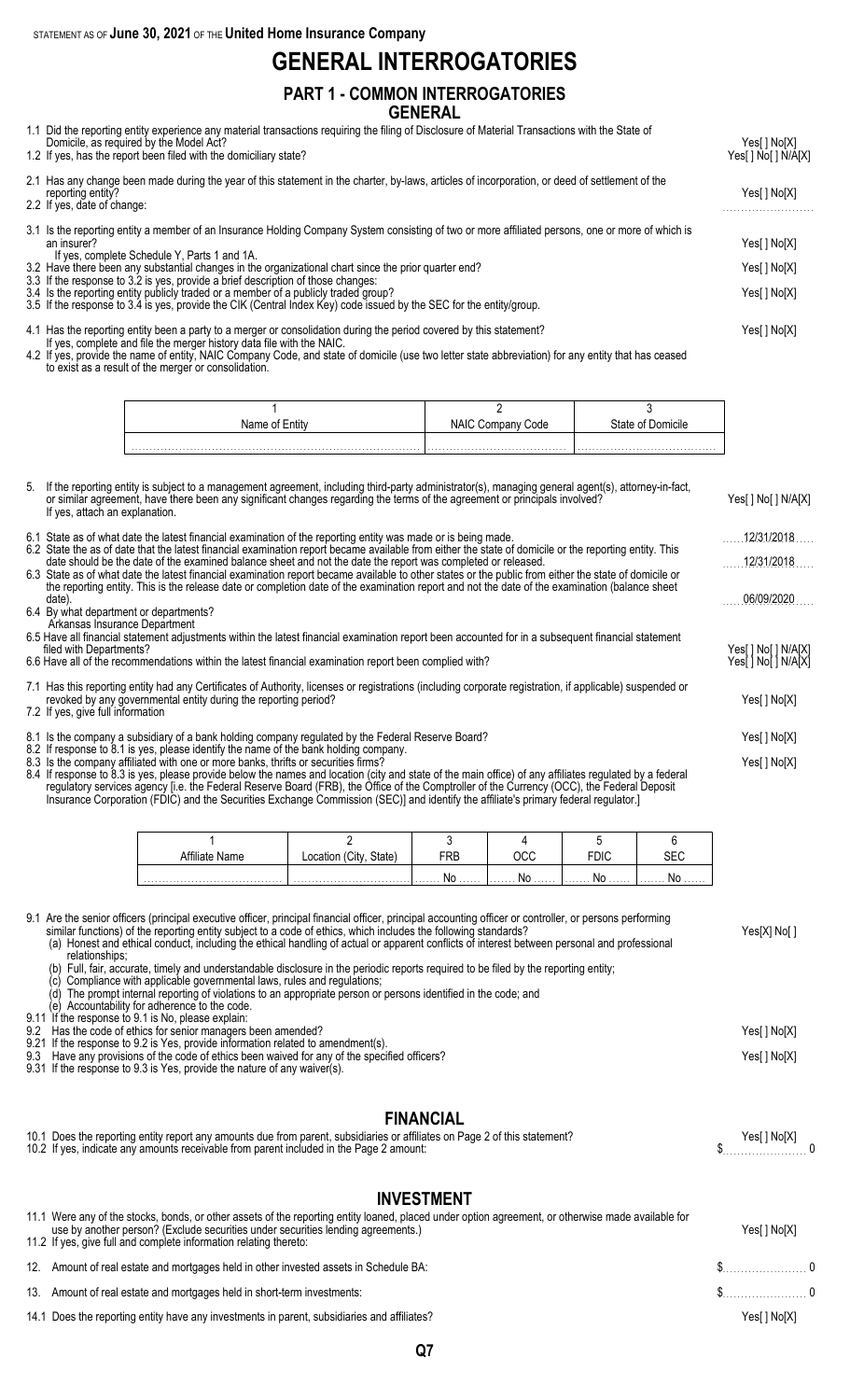## **GENERAL INTERROGATORIES (Continued)**

### **INVESTMENT**

14.2 If yes, please complete the following:

|       |                                                                                                                                                                                                                                                                       | Prior Year-End<br>Book/Adjusted | <b>Current Quarter</b><br>Book/Adjusted |
|-------|-----------------------------------------------------------------------------------------------------------------------------------------------------------------------------------------------------------------------------------------------------------------------|---------------------------------|-----------------------------------------|
|       |                                                                                                                                                                                                                                                                       | Carrying Value                  | Carrying Value                          |
| 14.21 |                                                                                                                                                                                                                                                                       |                                 |                                         |
| 14.22 |                                                                                                                                                                                                                                                                       |                                 |                                         |
| 14.23 |                                                                                                                                                                                                                                                                       |                                 |                                         |
| 14.24 |                                                                                                                                                                                                                                                                       |                                 |                                         |
| 14.25 |                                                                                                                                                                                                                                                                       |                                 |                                         |
| 14.26 | All Other                                                                                                                                                                                                                                                             |                                 |                                         |
| 14.27 |                                                                                                                                                                                                                                                                       |                                 |                                         |
| 14.28 | Total Investment in Parent included in Lines 14.21 to 14.26 above                                                                                                                                                                                                     |                                 |                                         |
|       | 15.1 Has the reporting entity entered into any hedging transactions reported on Schedule DB?<br>15.2 If yes, has a comprehensive description of the hedging program been made available to the domiciliary state?<br>If no, attach a description with this statement. |                                 | Yes[ ] No[X]<br>Yes[] No[] N/A[X]       |

16. For the reporting entity's security lending program, state the amount of the following as of the current statement date:

- 16.1 Total fair value of reinvested collateral assets reported on Schedule DL, Parts 1 and 2 **16.1 Total fair value of reinvested collateral assets reported on Schedule DL**, Parts 1 and 2 \$ . . . . . . . . . . . . . . . . 16.2 Total book adjusted/carrying value of reinvested collateral assets reported on Schedule DL, Parts 1 and 2 \$. . . . . . . . . . . . . . . . . . . . . . . 0
- 16.3 Total payable for securities lending reported on the liability page \$. . . . . . . . . . . . . . . . . . . . . . . 0
- 17. Excluding items in Schedule E Part 3 Special Deposits, real estate, mortgage loans and investments held physically in the reporting entity's offices, vaults or safety deposit boxes, were all stocks, bonds and other securities, owned throughout the current year held pursuant to a custodial agreement with a qualified bank or trust company in accordance with Section 1, III - General Examination Considerations, F. Outsourcing of Critical Functions, Custodial or Safekeeping Agreements of the NAIC Financial Condition Examiners Handbook? Yes[X] No[ ]
- 17.1 For all agreements that comply with the requirements of the NAIC Financial Condition Examiners Handbook, complete the following:

| Custodian Address                                                                          |
|--------------------------------------------------------------------------------------------|
| 2901 E Highland Dr, Jonesboro, AR 72401                                                    |
| 1020 West 2nd Street, Little Rock, AR 72201<br>238 Madison Street, Jefferson City MO 65102 |
|                                                                                            |

17.2 For all agreements that do not comply with the requirements of the NAIC Financial Condition Examiners Handbook, provide the name, location and a complete explanation:

| Jame(s | Location(s) | Complete Explanation(s) |
|--------|-------------|-------------------------|
|        |             |                         |
|        |             |                         |

17.3 Have there been any changes, including name changes, in the custodian(s) identified in 17.1 during the current quarter? Yesell No[X] 17.4 If yes, give full and complete information relating thereto:

| אור | ⊟ustodian<br>10111 | Jate |  |
|-----|--------------------|------|--|
|     |                    |      |  |

17.5 Investment management - Identify all investment advisors, investment managers, broker/dealers, including individuals that have the authority to make investment decisions on behalf of the reporting entity. For assets that are managed internally by employees of the reporting entity, note as such. ["…that have access to the investment accounts"; "…handle securities"]

| Name of Firm or Individual |  |
|----------------------------|--|
|                            |  |

17.5097 For those firms/individuals listed in the table for Question 17.5, do any firms/individuals unaffiliated with the reporting entity (i.e. designated with a "U") manage more than 10% of the reporting entity's invested assets? Yese Yeses are than 10% of the reporting entity's invested assets?

17.5098 For firms/individuals unaffiliated with the reporting entity (i.e. designated with a "U") listed in the table for Question 17.5, does the total assets under management aggregate to more than 50% of the reporting entity's invested assets? Yes[ ] No[X] 17.6 For those firms or individuals listed in the table for 17.5 with an affiliation code of "A" (affiliated) or "U" (unaffiliated), provide the information

for the table below.

| Central Registration |                            | Legal Entity     | Registered | <b>Investment Management</b> |
|----------------------|----------------------------|------------------|------------|------------------------------|
| Depository Number    | Name of Firm or Individual | Identifier (LEI) | With       | Agreement (IMA) Filed        |
|                      |                            |                  |            |                              |

18.1 Have all the filing requirements of the Purposes and Procedures Manual of the NAIC Investment Analysis Office been followed? Yes[X] No[ ] 18.2 If no, list exceptions:

19. By self-designating 5GI securities, the reporting entity is certifying the following elements for each self-designated 5GI security:

a. Documentation necessary to permit a full credit analysis of the security does not exist or an NAIC CRP credit rating for an FE or PL

security is not available. b. Issuer or obligor is current on all contracted interest and principal payments.

Has the reporting entity self-designated 5GI securities? Yes[] No[X]

20. By self-designating PLGI securities, the reporting entity is certifying the following elements of each self-designated PLGI security:

**Q7.1**

The insurer has an actual expectation of ultimate payment of all contracted interest and principal.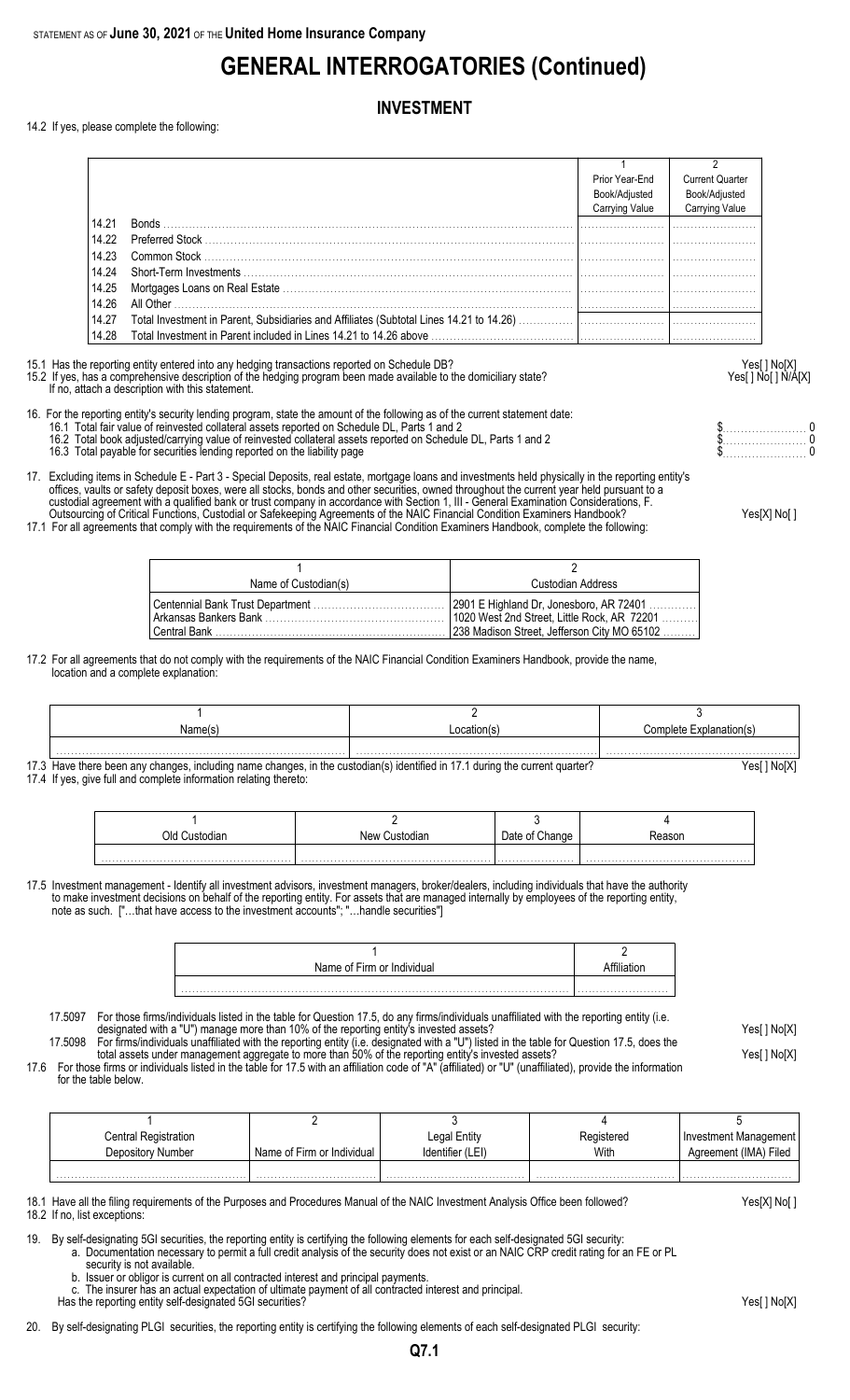# **GENERAL INTERROGATORIES (Continued)** a. The security was purchased prior to January 1, 2018.

- b. The reporting entity is holding capital commensurate with the NAIC Designation reported for the security.
- c. The NAIC Designation was derived from the credit rating assigned by an NAIC CRP in its legal capacity as a NRSRO which is shown
- on a current private letter rating held by the insurer and available for examination by state insurance regulators.

d. The reporting entity is not permitted to share this credit rating of the PL security with the SVO.

Has the reporting entity self-designated PLGI securities? Yes[ ] No[X]

- 21. By assigning FE to a Schedule BA non-registered private fund, the reporting entity is certifying the following elements of each self-designated FE fund:
	- a. The shares were purchased prior to January 1, 2019.
	- b. The reporting entity is holding capital commensurate with the NAIC Designation reported for the security
	- c. The security had a public credit rating(s) with annual surveillance assigned by an NAIC CRP in its legal capacity as an NRSRO prior to January 1, 2019.
	- d. The fund only or predominantly holds bonds in its portfolio.
	- e. The current reported NAIC Designation was derived from the public credit rating(s) with annual surveillance assigned by an NAIC
	- CRP in its legal capacity as an NRSRO. f. The public credit rating(s) with annual surveillance assigned by an NAIC CRP has not lapsed.
	- Has the reporting entity assigned FE to Schedule BA non-registered private funds that complied with the above criteria? Yes[ ] No[X]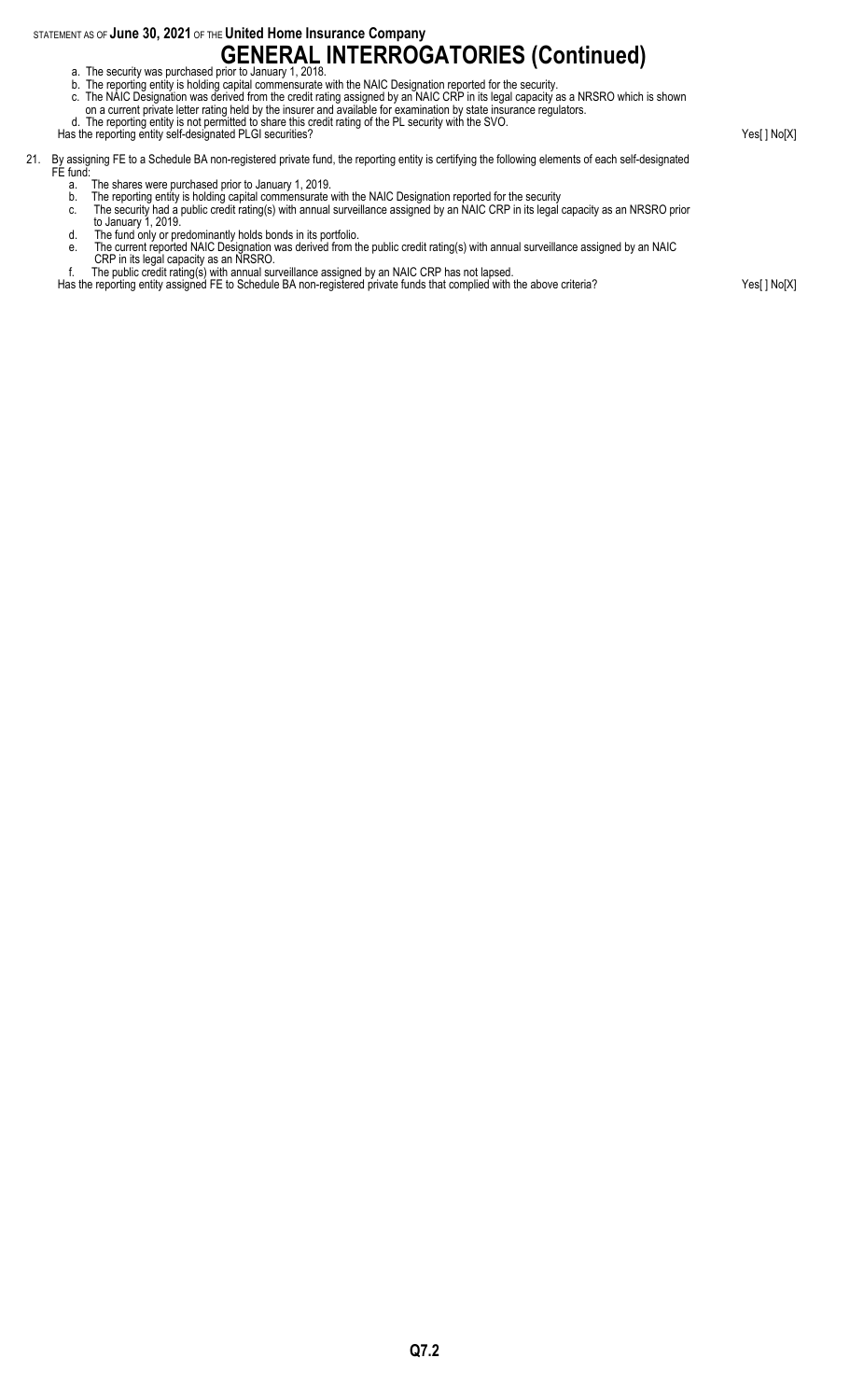### **GENERAL INTERROGATORIES**

### **PART 2 - PROPERTY & CASUALTY INTERROGATORIES**

- 1. If the reporting entity is a member of a pooling arrangement, did the agreement or the reporting entity's participation change? Yes[ ] No[ ] N/A[X] If yes, attach an explanation.
- 2 . Has the reporting entity reinsured any risk with any other reporting entity and agreed to release such entity from liability, in whole or in part, from any loss that may occur on the risk, or portion thereof, reinsured? Yes[ ] No[X] If yes, attach an explanation.
- 3.1 Have any of the reporting entity's primary reinsurance contracts been canceled? Yes[ ] No[X]
- 3.2 If yes, give full and complete information thereto
- 4.1 Are any of the liabilities for unpaid losses and loss adjustment expenses other than certain workers' compensation tabular reserves (see annual statement instructions pertaining to disclosure of discounting for definition of "tabular reserves,") discounted at a rate of interest greater than zero? Yes[ ] No[X]
- 4.2 If yes, complete the following schedule:

|    |                                                                                                                                                                                                                                                                                        |          |                 |        |        | TOTAL DISCOUNT |              |        | DISCOUNT TAKEN DURING PERIOD |              |                               |
|----|----------------------------------------------------------------------------------------------------------------------------------------------------------------------------------------------------------------------------------------------------------------------------------------|----------|-----------------|--------|--------|----------------|--------------|--------|------------------------------|--------------|-------------------------------|
|    |                                                                                                                                                                                                                                                                                        | 2        | 3               |        |        | 6              |              |        | 9                            | 10           | 11                            |
|    |                                                                                                                                                                                                                                                                                        | Maximum  | <b>Discount</b> | Unpaid | Unpaid |                |              | Unpaid | Unpaid                       |              |                               |
|    | Line of Business                                                                                                                                                                                                                                                                       | Interest | Rate            | Losses | LAE    | <b>IBNR</b>    | <b>TOTAL</b> | Losses | LAE                          | <b>IBNR</b>  | TOTAL                         |
|    | 04.2999 Total                                                                                                                                                                                                                                                                          |          |                 |        |        |                |              |        |                              |              |                               |
| 5. | Operating Percentages:<br>5.1 A&H loss percent<br>5.2 A&H cost containment percent<br>5.3 A&H expense percent excluding cost containment expenses                                                                                                                                      |          |                 |        |        |                |              |        |                              |              | 0.000%<br>0.000%<br>$0.000\%$ |
|    | 6.1 Do you act as a custodian for health savings accounts?<br>6.2 If yes, please provide the amount of custodial funds held as of the reporting date.                                                                                                                                  |          |                 |        |        |                |              |        |                              |              | Yes[ ] No[X]                  |
|    | 6.3 Do you act as an administrator for health savings accounts?<br>6.4 If yes, please provide the balance of the funds administered as of the reporting date.                                                                                                                          |          |                 |        |        |                |              |        |                              |              | Yes[ ] No[X]                  |
|    | 7. Is the reporting entity licensed or chartered, registered, qualified, eligible or writing business in at least two states?<br>7.1 If no, does the reporting entity assume reinsurance business that covers risks residing in at least one state other than the state of domicile of |          |                 |        |        |                |              |        |                              | Yes[X] No[ ] |                               |
|    | the reporting entity?                                                                                                                                                                                                                                                                  |          |                 |        |        |                |              |        |                              |              | Yes[] No[X]                   |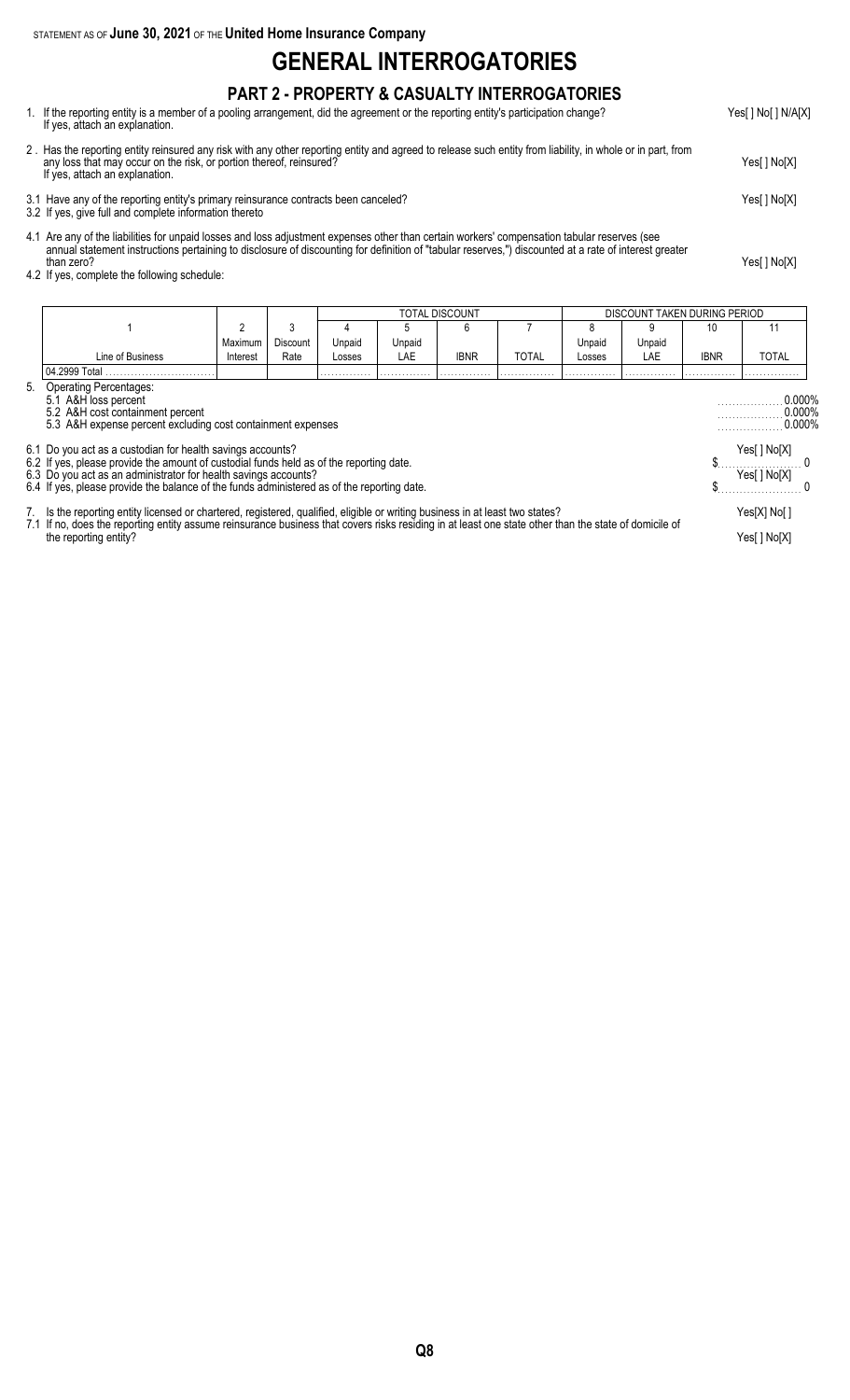## **SCHEDULE F - CEDED REINSURANCE**

**Showing all new reinsurers - Current Year to Date**

| <b>NAIC</b>                               |                  |                                                                 |                          |                          | Certified               | <b>Effective Date</b>   |
|-------------------------------------------|------------------|-----------------------------------------------------------------|--------------------------|--------------------------|-------------------------|-------------------------|
| Company                                   |                  | Name of                                                         | Domiciliary              | Type of                  | <b>Reinsurer Rating</b> | of Certified            |
| Code                                      | <b>ID Number</b> | Reinsurer                                                       | Jurisdiction             | Reinsurer                | $(1$ through $6)$       | <b>Reinsurer Rating</b> |
|                                           |                  |                                                                 |                          |                          |                         |                         |
| U.S. insurers                             |                  |                                                                 |                          |                          |                         |                         |
| 10227                                     | 13-4924125       | $\vert$ MUNICH REINS AMER INC $\ldots$ , $\ldots$               | DE                       | Authorized               |                         |                         |
|                                           |                  |                                                                 |                          |                          |                         |                         |
|                                           |                  |                                                                 |                          |                          |                         |                         |
| All other insurers                        |                  |                                                                 |                          |                          |                         |                         |
| $ 00000 \ldots  $ AA-3191432              |                  |                                                                 | <b>BMU</b>               | Authorized               |                         |                         |
| $ 00000 \ldots  $ AA-1340125.             |                  | Hannover Rueck SE.                                              | DEU                      | Authorized               |                         |                         |
| $ 00000 \ldots  $ AA-1128791.<br>$100000$ | AA-1120096       | LLOYD'S SYNDICATE NUMBER 2791<br>LLOYD'S SYNDICATE NUMBER 1880. | <b>GBR</b><br><b>GBR</b> | Authorized<br>Authorized |                         |                         |
|                                           |                  |                                                                 |                          |                          |                         |                         |
|                                           |                  |                                                                 |                          |                          |                         |                         |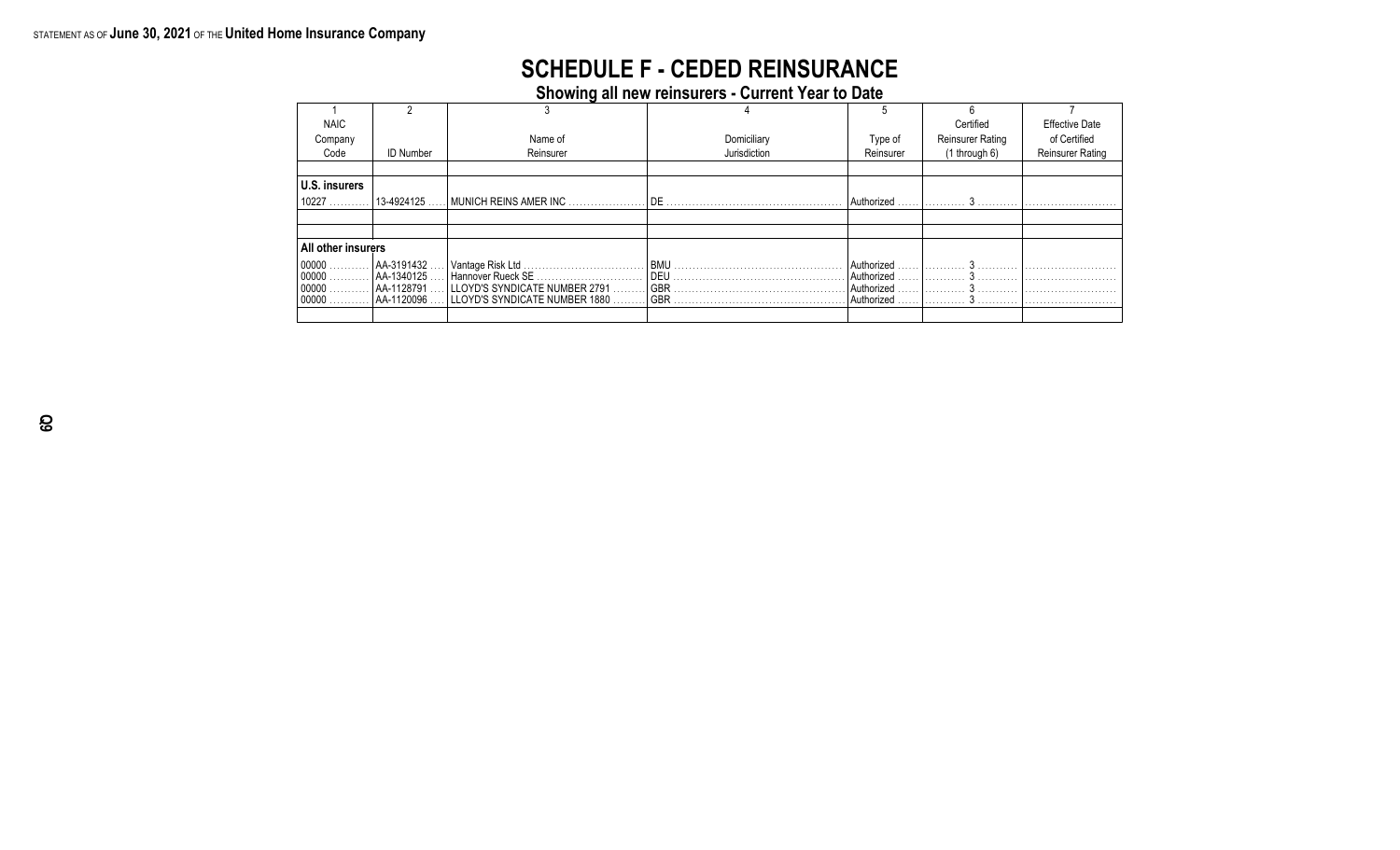## STATEMENT AS OF June 30, 2021 OF THE United Home Insurance Company<br>**SCHEDULE T - EXHIBIT OF PREMIUMS WRITTEN** Current Year to Date - Allocated by States and Territories

|            |                                              |                         | $\sim$ 1 cm to Date - Allocated by | Direct Premiums Written | <b>UMWA MIM TULLIWINA</b> | Direct Losses Paid (Deducting Salvage) |                     | Direct Losses Unpaid |
|------------|----------------------------------------------|-------------------------|------------------------------------|-------------------------|---------------------------|----------------------------------------|---------------------|----------------------|
|            |                                              |                         | $\overline{2}$                     | $\mathbf{3}$            | $\Delta$                  |                                        | 6                   |                      |
|            |                                              |                         |                                    |                         |                           |                                        |                     |                      |
|            |                                              | <b>Active Status</b>    | <b>Current Year</b>                | Prior Year              | <b>Current Year</b>       | Prior Year                             | <b>Current Year</b> | Prior Year           |
|            | States, etc.                                 | (a)                     | To Date                            | To Date                 | To Date                   | To Date                                | To Date             | To Date              |
| 1.         |                                              |                         |                                    | . 1                     | .                         | .                                      | .                   | .                    |
| 2.         |                                              |                         |                                    |                         |                           | .                                      | .                   | .                    |
| 3.         |                                              |                         |                                    |                         |                           |                                        |                     | .                    |
| 4.         |                                              |                         |                                    |                         |                           |                                        |                     |                      |
| 5.         |                                              |                         |                                    |                         |                           |                                        |                     |                      |
| 6.         |                                              |                         |                                    |                         |                           | .                                      |                     | . <b>.</b> .         |
| 7.         |                                              |                         |                                    |                         |                           | .                                      | .                   | .                    |
| 8.         |                                              |                         |                                    |                         |                           |                                        |                     | 1.                   |
| 9.         |                                              |                         |                                    |                         |                           |                                        |                     |                      |
| 10.<br>11. |                                              |                         |                                    |                         |                           |                                        |                     |                      |
| 12.        |                                              |                         |                                    |                         |                           |                                        |                     |                      |
| 13.        |                                              |                         |                                    |                         |                           |                                        |                     |                      |
| 14.        |                                              |                         |                                    |                         |                           |                                        |                     | .                    |
| 15.        |                                              |                         |                                    |                         |                           | .                                      | .                   | .                    |
| 16.        |                                              |                         |                                    |                         |                           | . 1                                    |                     | .                    |
| 17.        |                                              |                         |                                    |                         |                           |                                        |                     |                      |
| 18.        |                                              |                         |                                    |                         |                           |                                        |                     |                      |
| 19.        |                                              |                         |                                    |                         |                           |                                        |                     | 1.                   |
| 20.        |                                              |                         |                                    |                         |                           |                                        |                     |                      |
| 21.        |                                              |                         |                                    |                         |                           |                                        |                     |                      |
| 22.        |                                              |                         |                                    |                         |                           |                                        |                     |                      |
| 23.        |                                              |                         |                                    |                         |                           |                                        |                     |                      |
| 24.        |                                              |                         |                                    |                         |                           |                                        |                     |                      |
| 25.        |                                              |                         |                                    |                         |                           |                                        |                     |                      |
| 26.        |                                              |                         |                                    |                         |                           |                                        |                     |                      |
| 27.        |                                              |                         |                                    |                         |                           |                                        |                     |                      |
| 28.        |                                              |                         |                                    |                         |                           |                                        |                     |                      |
| 29.        |                                              |                         |                                    |                         |                           | .                                      | .                   |                      |
| 30.        |                                              |                         |                                    |                         |                           |                                        |                     | . <b>.</b> .         |
| 31.        |                                              |                         |                                    |                         |                           | .                                      | .                   | .                    |
| 32.        |                                              |                         |                                    |                         |                           |                                        | .                   | .                    |
| 33.<br>34. |                                              |                         |                                    |                         |                           |                                        |                     | .                    |
| 35.        | North Carolina (NC).                         |                         |                                    |                         |                           |                                        |                     |                      |
| 36.        |                                              |                         |                                    |                         |                           |                                        |                     | .                    |
| 37.        |                                              |                         |                                    |                         |                           |                                        |                     |                      |
| 38.        |                                              |                         |                                    |                         |                           |                                        |                     | .                    |
| 39.        |                                              |                         |                                    |                         |                           |                                        |                     | .                    |
| 40.        |                                              |                         |                                    |                         |                           |                                        |                     |                      |
| 41.        |                                              |                         |                                    |                         |                           |                                        |                     | .                    |
| 42.        |                                              |                         |                                    |                         |                           |                                        |                     | . <b>.</b> .         |
| 43.        |                                              |                         |                                    |                         |                           |                                        |                     |                      |
| 44.        |                                              |                         |                                    |                         |                           |                                        |                     | .                    |
| 45.        |                                              |                         |                                    |                         |                           |                                        |                     |                      |
| 46.        |                                              |                         |                                    |                         |                           |                                        |                     |                      |
| 47.        |                                              |                         |                                    |                         |                           |                                        |                     |                      |
| 48.        |                                              |                         |                                    |                         |                           |                                        |                     |                      |
| 49.        |                                              |                         |                                    |                         |                           |                                        |                     | .                    |
| 50.        |                                              |                         |                                    |                         |                           |                                        |                     | .                    |
| 51.        |                                              |                         |                                    |                         |                           | .                                      |                     |                      |
| 52.        |                                              |                         |                                    |                         |                           | .                                      | .                   |                      |
| 53.        |                                              |                         |                                    |                         |                           |                                        |                     |                      |
| 54.        |                                              |                         |                                    |                         |                           |                                        |                     | .<br>.               |
| 55.<br>56. |                                              |                         |                                    |                         |                           |                                        |                     | .                    |
| 57.        |                                              |                         |                                    |                         |                           |                                        |                     | .                    |
| 58.        |                                              |                         |                                    |                         |                           |                                        |                     | 1.                   |
| 59.        |                                              |                         |                                    |                         |                           |                                        |                     |                      |
|            | <b>DETAILS OF WRITE-INS</b>                  |                         |                                    |                         |                           |                                        |                     |                      |
|            |                                              | $\ldots$ X X X $\ldots$ | .                                  |                         |                           | .                                      | .                   | .                    |
|            |                                              | $$ X X X $$             | .                                  |                         |                           | .                                      | .                   | .                    |
|            |                                              | $$ X X X $$             | .                                  |                         |                           | .                                      | .                   |                      |
|            | 58998Summary of remaining write-ins for Line |                         |                                    |                         |                           |                                        |                     |                      |
|            | 58 from overflow page                        |                         |                                    |                         |                           |                                        |                     |                      |
|            | 58999TOTALS (Lines 58001 through 58003       |                         |                                    |                         |                           |                                        |                     |                      |
|            | plus 58998) (Line 58 above)                  | $$ $XXX$                |                                    |                         |                           |                                        |                     | .                    |
|            | (a) Active Status Counts:                    |                         |                                    |                         |                           |                                        |                     |                      |

8 R - Registered - Non-domiciled RRGs<br>
Q - Qualified - Qualified or accredited reinsurer<br>
N - None of the above - Not allowed to write business in the state

 $\frac{1}{\sqrt{10}}$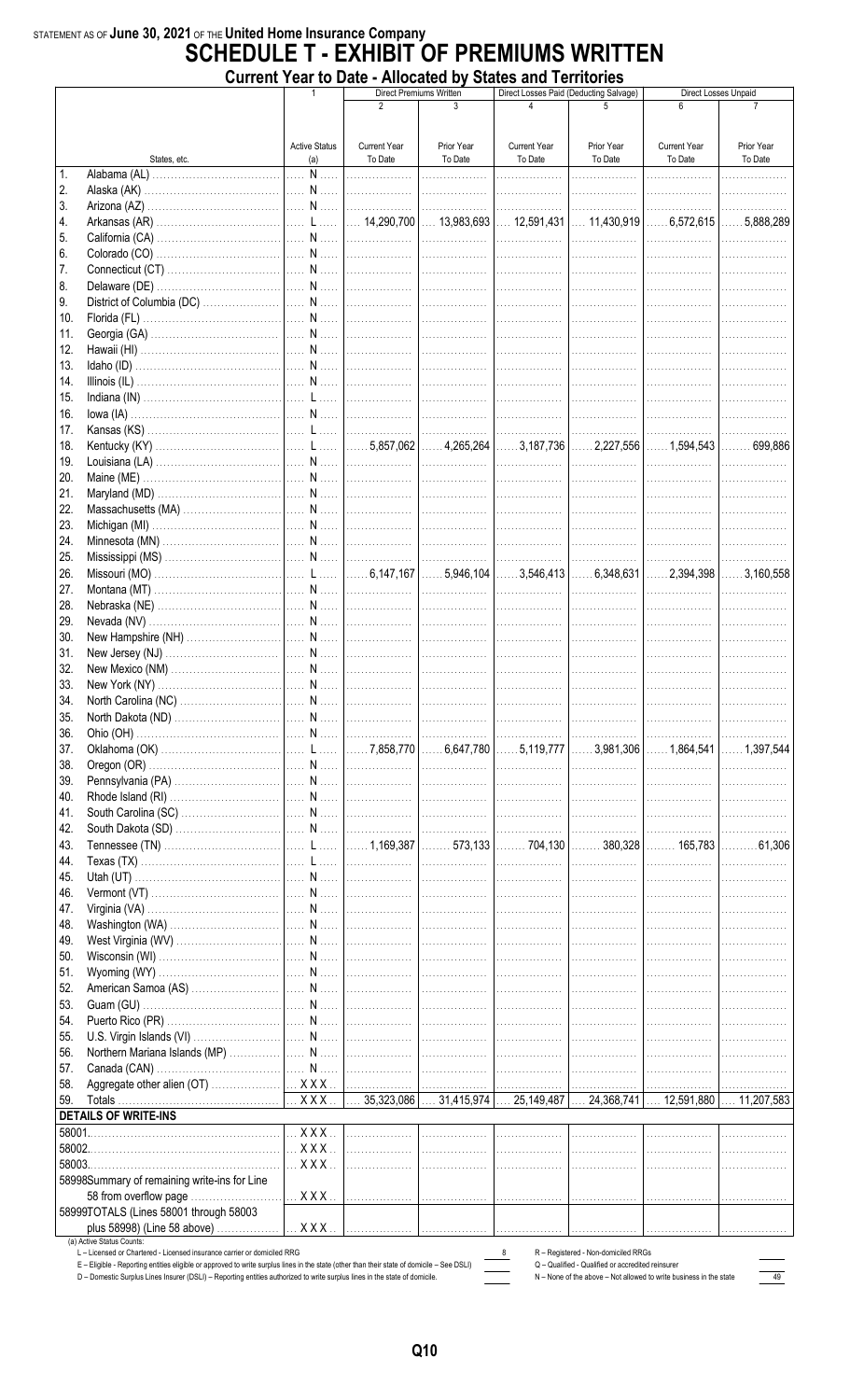### **SCHEDULE Y - INFORMATION CONCERNING ACTIVITIES OF INSURER**

**MEMBERS OF A HOLDING COMPANY GROUP**

**PART 1 - ORGANIZATIONAL CHART**



**Q11**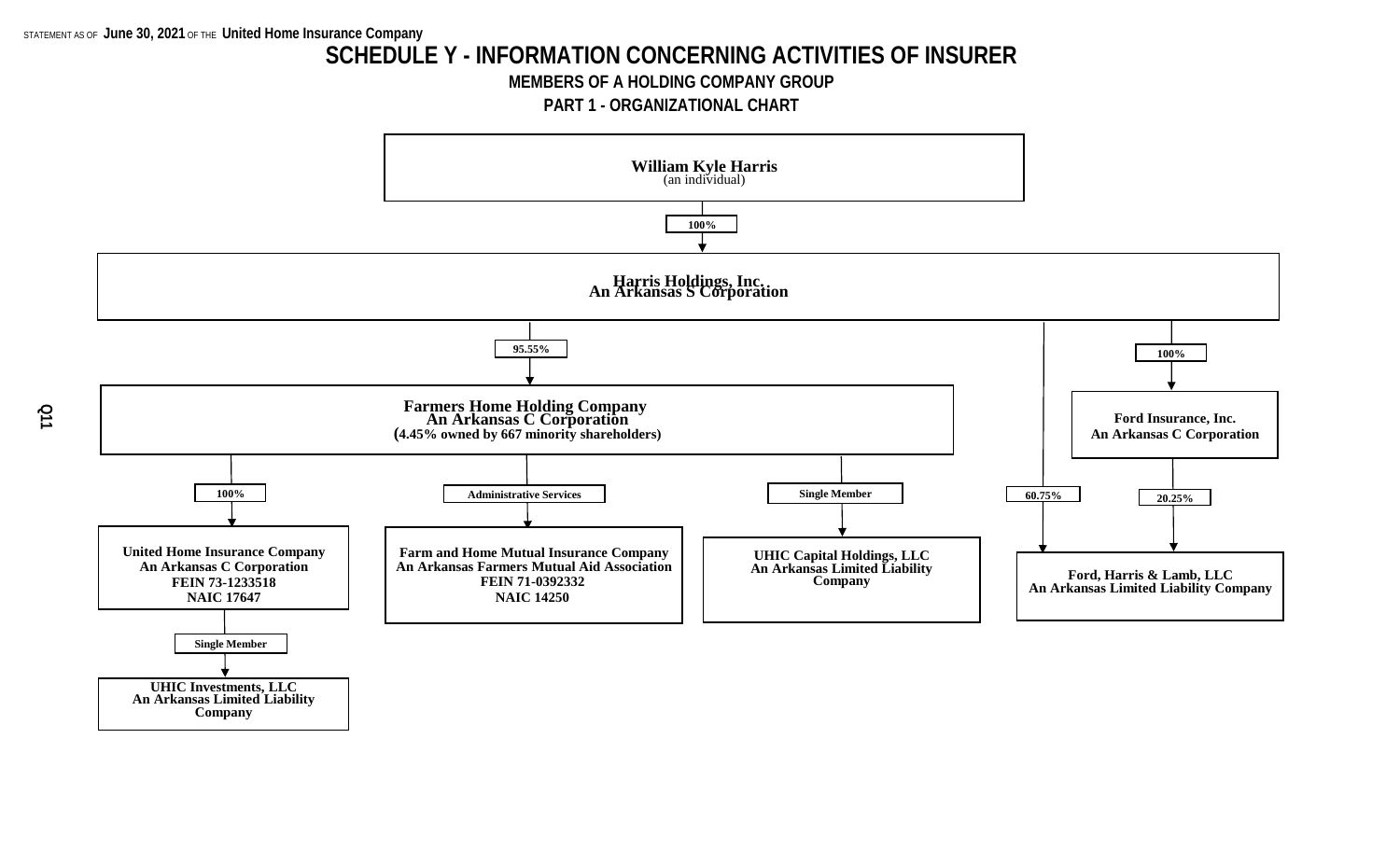# SCHEDULE Y<br>PART 1A - DETAIL OF INSURANCE HOLDING COMPANY SYSTEM

|       |            |             |            |             |            | Name of           |                               |        |            | Directly                       | Type of Control       |            |                                        |             |   |
|-------|------------|-------------|------------|-------------|------------|-------------------|-------------------------------|--------|------------|--------------------------------|-----------------------|------------|----------------------------------------|-------------|---|
|       |            |             |            |             |            | Securities        | Names of                      |        | Relation-  | Controlled                     | (Ownership,           | If Control |                                        | Is an       |   |
|       |            | <b>NAIC</b> |            |             |            | Exchange          | Parent,                       | Domic- | ship to    |                                | <b>Board</b>          |            | Ultimate                               | <b>SCA</b>  |   |
|       |            | Comp        |            |             |            | if Publicly       | <b>Subsidiaries</b>           | iliary | Report-    | (Name of                       | Management.           | Ownership  | Controlling                            | Filina      |   |
| Group |            | any         |            | FEDERAL     |            | Traded (U.S.      |                               | Loca-  |            | Entity                         | Attorney-in-Fact.     | Provide    | Entity(ies)                            |             |   |
| Code  | Group Name | Code        | Number     | <b>RSSD</b> | <b>CIK</b> | or International) | <b>Affiliates</b>             | tion   | Entity     | Person)                        | Influence, Other)     | Percentage | / Person(s)                            | (Y/N)       |   |
| 0000  |            |             | 71-0830390 | .           | .          | .                 | Harris Holdings Inc.          |        | UIP        | . William Kyle Harris          | Ownership, Management |            | 100.0   William Kyle Harris.           |             | . |
|       |            |             | 20-3097003 | .           | .          |                   | Farmers Home Holding<br>. 1   | . AR   | <b>UDP</b> |                                |                       |            | . 95.6   Harris Holdings Inc. $\ldots$ |             | . |
|       |            |             | 73-1233518 |             | .          |                   | United Home Insuracne         |        | <b>UDP</b> | Farmers Home Holding Company   |                       |            | 100.0   Harris Holdings Inc.           |             | . |
| .     |            |             | 47-5373721 | .           | .          |                   | UHIC Investments LLC.<br>.    |        | . UDP      | United Home Insurance Company. |                       |            | 100.0   Harris Holdings Inc.           |             | . |
| . 1   |            | 000001      | 81-4872550 | .           | .          |                   | . UHIC Capital Holdings, LLC. |        | <b>UDP</b> | Farmers Home Holding Company   |                       |            | 100.0   Harris Holdings Inc            | . <b>14</b> | . |
|       |            |             |            |             |            |                   |                               |        |            |                                |                       |            |                                        |             |   |

| Actorick |  |
|----------|--|
| 0000001  |  |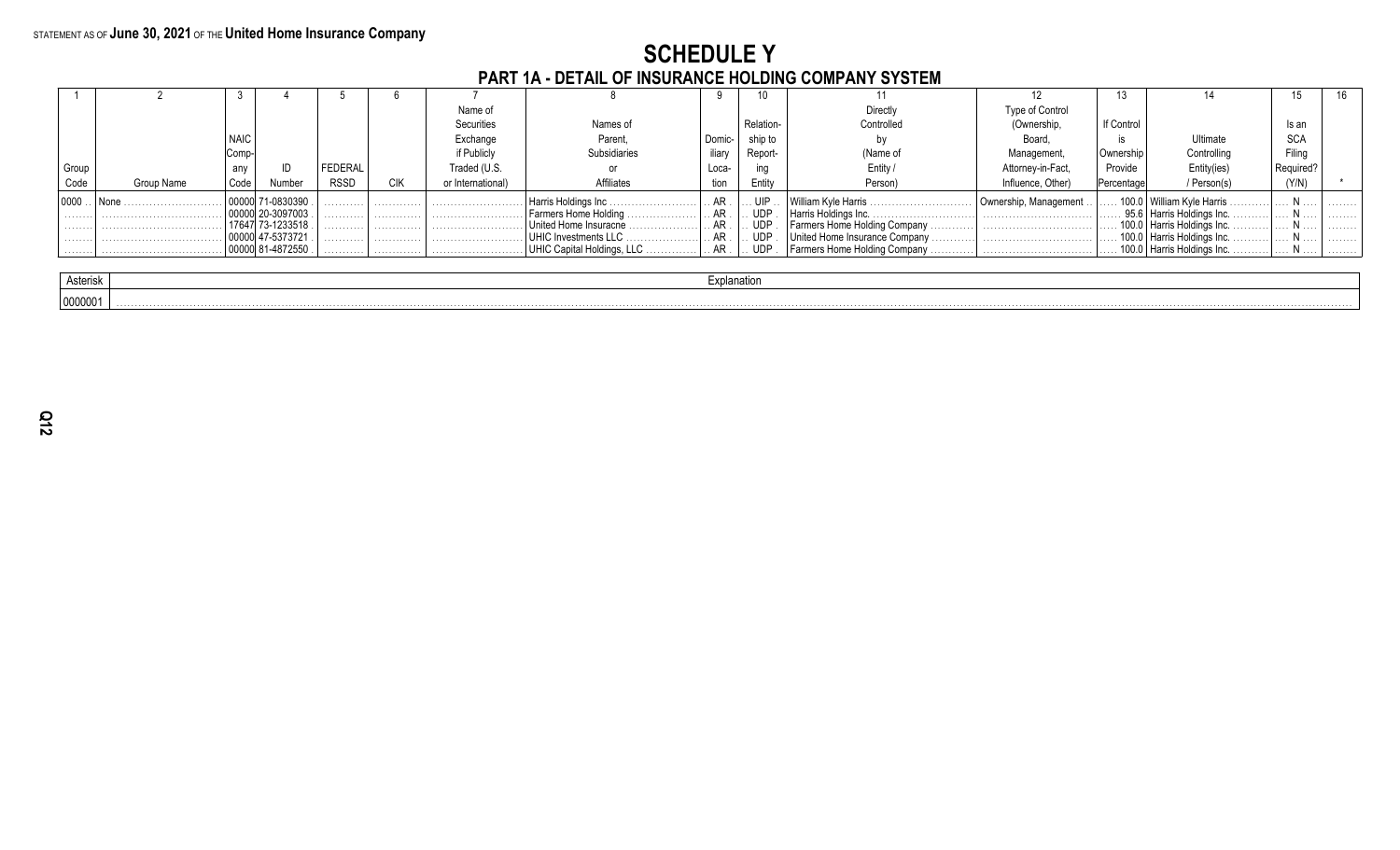# STATEMENT AS OF June 30, 2021 OF THE United Home Insurance Company<br>PART 1 - LOSS EXPERIENCE

|                |                                                                                                                                                                                                                                   | 4                      |                      |                 |                                      |
|----------------|-----------------------------------------------------------------------------------------------------------------------------------------------------------------------------------------------------------------------------------|------------------------|----------------------|-----------------|--------------------------------------|
|                |                                                                                                                                                                                                                                   |                        | Current Year to Date |                 |                                      |
|                |                                                                                                                                                                                                                                   | $\mathbf{1}$           | $\mathfrak{p}$       | $\overline{3}$  | Prior Year to Date                   |
|                |                                                                                                                                                                                                                                   | <b>Direct Premiums</b> | Direct Losses        | Direct          | <b>Direct Loss</b>                   |
|                | Line of Business                                                                                                                                                                                                                  | Earned                 | Incurred             | Loss Percentage | Percentage                           |
| $\mathbf{1}$ . |                                                                                                                                                                                                                                   |                        |                      |                 |                                      |
| 2.             |                                                                                                                                                                                                                                   |                        |                      |                 |                                      |
| 3.             |                                                                                                                                                                                                                                   |                        |                      |                 | $\ldots \ldots \ldots \ldots$ 80.254 |
| 4.             |                                                                                                                                                                                                                                   |                        |                      |                 | 98.535                               |
| 5.             |                                                                                                                                                                                                                                   |                        |                      |                 |                                      |
| 6.             |                                                                                                                                                                                                                                   |                        |                      |                 |                                      |
| 8.             |                                                                                                                                                                                                                                   |                        |                      |                 |                                      |
| 9.             |                                                                                                                                                                                                                                   |                        |                      |                 |                                      |
| 10.            |                                                                                                                                                                                                                                   |                        |                      |                 |                                      |
| 11.1           |                                                                                                                                                                                                                                   |                        |                      |                 |                                      |
| 11.2           |                                                                                                                                                                                                                                   |                        |                      |                 |                                      |
| 12.            |                                                                                                                                                                                                                                   |                        |                      |                 |                                      |
| 13.            |                                                                                                                                                                                                                                   |                        |                      |                 |                                      |
| 14.            |                                                                                                                                                                                                                                   |                        |                      |                 |                                      |
| 15.            |                                                                                                                                                                                                                                   |                        |                      |                 |                                      |
| 16.            |                                                                                                                                                                                                                                   |                        |                      |                 |                                      |
| 17.1           |                                                                                                                                                                                                                                   |                        |                      |                 |                                      |
| 17.2           |                                                                                                                                                                                                                                   |                        |                      |                 |                                      |
| 17.3           |                                                                                                                                                                                                                                   |                        |                      |                 |                                      |
| 18.1           |                                                                                                                                                                                                                                   |                        |                      |                 |                                      |
| 18.2           |                                                                                                                                                                                                                                   |                        |                      |                 |                                      |
| 19.1           |                                                                                                                                                                                                                                   |                        |                      |                 |                                      |
| 19.3           |                                                                                                                                                                                                                                   |                        |                      |                 |                                      |
| 21.            |                                                                                                                                                                                                                                   |                        |                      |                 |                                      |
| 22.            |                                                                                                                                                                                                                                   |                        |                      |                 |                                      |
| 23.            |                                                                                                                                                                                                                                   |                        |                      |                 |                                      |
| 24.            |                                                                                                                                                                                                                                   |                        |                      |                 |                                      |
| 26.            |                                                                                                                                                                                                                                   |                        |                      |                 |                                      |
| 27.            |                                                                                                                                                                                                                                   |                        |                      |                 |                                      |
| 28.            |                                                                                                                                                                                                                                   |                        |                      |                 |                                      |
| 29.            |                                                                                                                                                                                                                                   |                        |                      |                 |                                      |
| 30.            |                                                                                                                                                                                                                                   |                        |                      |                 |                                      |
| 31.            |                                                                                                                                                                                                                                   |                        |                      |                 |                                      |
| 32.            |                                                                                                                                                                                                                                   |                        |                      |                 |                                      |
| 33.            | Reinsurance-Nonproportional Assumed Liability<br>Reinsurance-Nonproportional Assumed Financial Lines<br>WAX MARION WAX MARION WAX MARION WAX WARD NON WAX WAS RESOLUTED AND NON-REVISED ON THE REAL PRINCIPAL PRINCIPAL PRINCIPAL |                        |                      |                 |                                      |
| 34.            |                                                                                                                                                                                                                                   |                        |                      |                 |                                      |
| 35.            |                                                                                                                                                                                                                                   |                        |                      |                 |                                      |
|                | <b>DETAILS OF WRITE-INS</b>                                                                                                                                                                                                       |                        |                      |                 |                                      |
| 3401.          |                                                                                                                                                                                                                                   |                        |                      |                 |                                      |
| 3402.          |                                                                                                                                                                                                                                   |                        |                      |                 |                                      |
| 3403.          |                                                                                                                                                                                                                                   |                        |                      |                 |                                      |
| 3498.          |                                                                                                                                                                                                                                   |                        |                      |                 |                                      |
| 3499.          |                                                                                                                                                                                                                                   |                        |                      |                 |                                      |
|                |                                                                                                                                                                                                                                   |                        |                      |                 |                                      |

### **PART 2 - DIRECT PREMIUMS WRITTEN**

|                 |                                                                                                                                                      |         | z            | 3            |
|-----------------|------------------------------------------------------------------------------------------------------------------------------------------------------|---------|--------------|--------------|
|                 |                                                                                                                                                      | Current | Current      | Prior Year   |
|                 | Line of Business                                                                                                                                     | Quarter | Year to Date | Year to Date |
| $\mathbf{1}$ .  |                                                                                                                                                      |         |              |              |
| 2.              |                                                                                                                                                      |         |              |              |
| 3.              |                                                                                                                                                      |         |              |              |
| 4.              |                                                                                                                                                      |         |              |              |
| 5.              |                                                                                                                                                      |         |              |              |
| 6.              |                                                                                                                                                      |         |              |              |
| 8.              |                                                                                                                                                      |         |              |              |
| 9.              |                                                                                                                                                      |         |              |              |
| 10 <sub>1</sub> |                                                                                                                                                      |         |              |              |
| 11.1            |                                                                                                                                                      |         |              |              |
| 11.2            |                                                                                                                                                      |         |              |              |
| 12.             |                                                                                                                                                      |         |              |              |
| 13.             |                                                                                                                                                      |         |              |              |
| 14.             |                                                                                                                                                      |         |              |              |
| 15.             |                                                                                                                                                      |         |              |              |
| 16.             |                                                                                                                                                      |         |              |              |
| 17.1            |                                                                                                                                                      |         |              |              |
| 17.2            |                                                                                                                                                      |         |              |              |
| 17.3            |                                                                                                                                                      |         |              |              |
| 18.1            |                                                                                                                                                      |         |              |              |
| 18.2            |                                                                                                                                                      |         |              |              |
| 19.1            |                                                                                                                                                      |         |              |              |
| 19.3            |                                                                                                                                                      |         |              |              |
| 21.             |                                                                                                                                                      |         |              |              |
| 22.             |                                                                                                                                                      |         |              |              |
| 23.             |                                                                                                                                                      |         |              |              |
| 24.             |                                                                                                                                                      |         |              |              |
| 26.             |                                                                                                                                                      |         |              |              |
| 27.             |                                                                                                                                                      |         |              |              |
| 28.             |                                                                                                                                                      |         |              |              |
| 29.             |                                                                                                                                                      |         |              |              |
| 30.             |                                                                                                                                                      |         |              |              |
| 31.             |                                                                                                                                                      |         |              |              |
| 32.             |                                                                                                                                                      |         |              |              |
| 33.             |                                                                                                                                                      |         |              |              |
| 34.             |                                                                                                                                                      |         |              |              |
| 35.             |                                                                                                                                                      |         |              |              |
|                 | <b>DETAILS OF WRITE-INS</b><br><u> 1989 - Johann Stoff, deutscher Stoff, der Stoff, der Stoff, der Stoff, der Stoff, der Stoff, der Stoff, der S</u> |         |              |              |
| 3401.           |                                                                                                                                                      |         |              |              |
| 3402.           |                                                                                                                                                      |         |              |              |
| 3403.           |                                                                                                                                                      |         |              |              |
| 3498.           |                                                                                                                                                      |         |              |              |
| 3499.           |                                                                                                                                                      |         |              |              |
|                 |                                                                                                                                                      |         |              |              |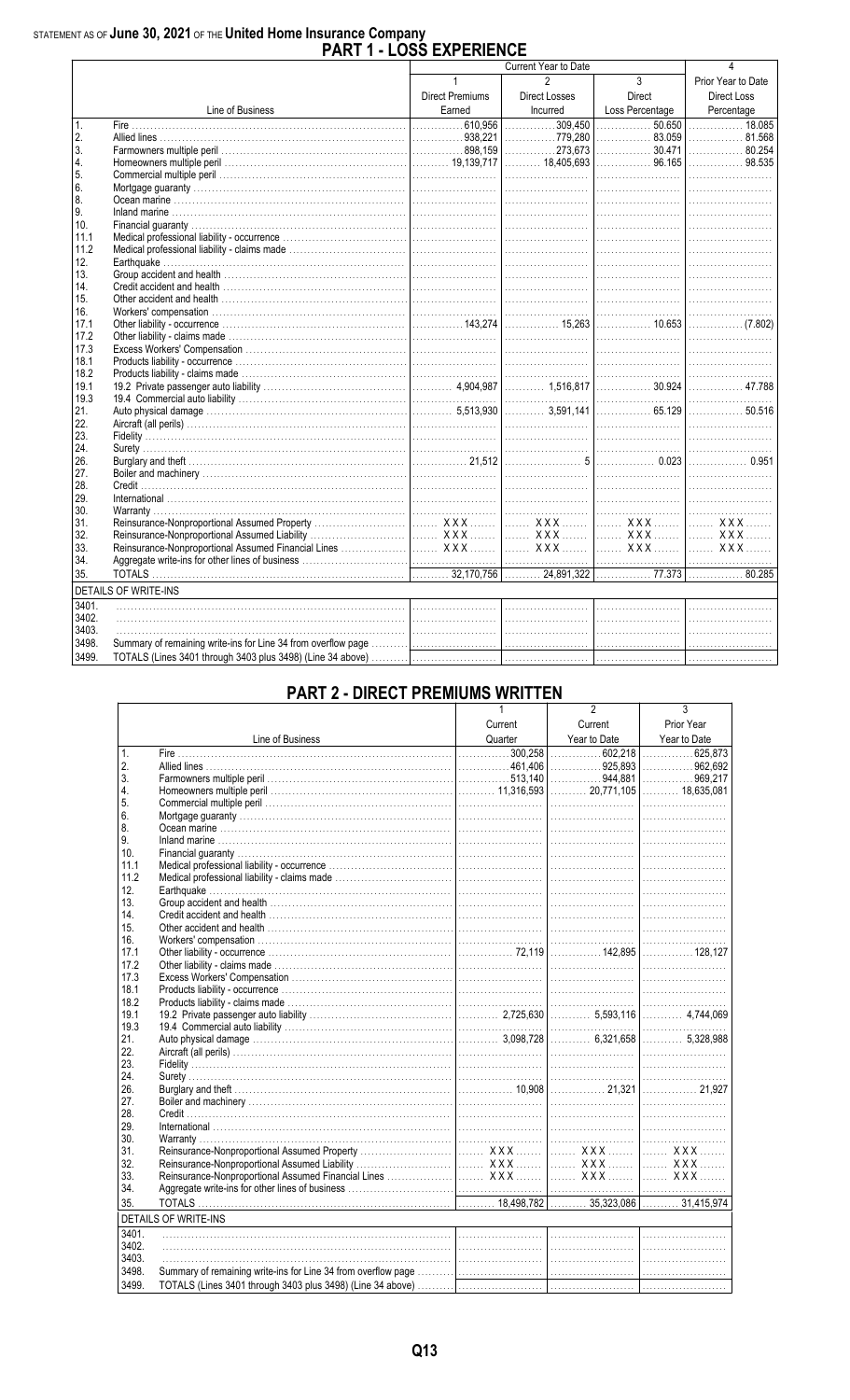### **PART 3 (000 omitted) LOSS AND LOSS ADJUSTMENT EXPENSE RESERVES SCHEDULE**

|     |                           |            |             |                       |                       |             |                        |                  |                    |                  |                       |                  | 12                      | 13                           |
|-----|---------------------------|------------|-------------|-----------------------|-----------------------|-------------|------------------------|------------------|--------------------|------------------|-----------------------|------------------|-------------------------|------------------------------|
|     |                           |            |             |                       |                       |             |                        | Q.S. Date        | Q.S. Date          |                  |                       | Prior Year-End   | Prior Year-End          | Prior Year-End               |
|     |                           |            |             |                       | 2021                  | 2021 Loss   |                        | Known Case       | Known Case         |                  |                       | Known Case Loss  | <b>IBNR Loss</b>        | <b>Total Loss</b>            |
|     |                           | Prior      | Prior       | <b>Total Prior</b>    | Loss and LAE          | and LAE     |                        | Loss and LAE     | Loss and LAE       |                  |                       | and LAE Reserves | and LAE Reserves        | and LAE                      |
|     |                           | Year-End   | Year-End    | Year-End              | Payments              | Payments    | Total                  | Reserves         | Reserves on Claims |                  | Total                 | Developed        | Developed               | Reserves                     |
|     |                           | Known      | <b>IBNR</b> | Loss and              | on Claims             | on Claims   | 2021 Loss              | on Claims        | Reported or        | Q.S. Date        | Q.S. Loss             | (Savings)/       | (Savings)/              | Developed                    |
|     | Years in Which            | Case Loss  | Loss and    | LAE                   | Reported              | Unreported  | and LAE                | Reported and     | Reopened           | <b>IBNR Loss</b> | and LAE               | Deficiency       | Deficiency              | (Savings)/                   |
|     | Losses                    | and LAE    | LAE         | Reserves              | as of Prior           | as of Prior | Payments               | Open as of Prior | Subsequent         | and LAE          | Reserves              | $(Cols. 4 + 7)$  | $(Cols. 5 + 8 + 9)$     | Deficiency                   |
|     | Occurred                  | Reserves   | Reserves    | $(Cols. 1 + 2)$       | Year-End              | Year-End    | $(Cols. 4 + 5)$        | Year-End         | to Prior Year-End  | Reserves         | $(Cols. 7 + 8 + 9)$   | minus Col. 1)    | minus Col. 2)           | (Cols. $11 + 12$ )           |
|     | $2018 + Prior$            | 321        | 290         | 610                   | 73                    |             |                        | 298              |                    | 130              | 428                   |                  | (158)                   |                              |
|     |                           | 574        | 1,187       | 1,762                 | . 240                 | . 20        | 260<br>.               | 621<br>.         |                    | 320              | . 947                 | 287              | (841)                   | . (554)                      |
|     | Subtotals 2019 + Prior.   | 895        | 1,477       | 2,372                 | $\ldots$ 314          | . 21        | . 335                  | 919              |                    | 450              | 1,375                 | . 337            | (999)                   | $\ldots \ldots \ldots (662)$ |
|     | 2020.                     | 3,948      | 2,780       | $\ldots \ldots 6,727$ | $\ldots$ 4,221        | 2,363       | 6,584                  | 1,398<br>.       | .                  | . 771            | $\ldots \ldots 2,596$ | 1,671            | 781                     | . 2,452                      |
|     | Subtotals 2020 + Prior.   | .4,843     | 4,256       | $\ldots$ 9,099        | 4,534                 | 2,384       | $\ldots \ldots 6,918$  | 2,317            | . 433              | $\ldots$ 1,221   | $\ldots \ldots 3,971$ | $\cdots$ 2,008   |                         | . 1,790                      |
| 6.  | 2021                      | XXX.       | <b>XXX</b>  | <b>XXX</b>            | XXX                   | 14,737      | $\ldots \ldots 14,737$ |                  |                    | . 2,044          | . 6,148               | <b>XXX</b>       |                         |                              |
|     | <b>Totals</b>             | 4,843      | 4,256       | $\ldots$ 9,099        | $\ldots \ldots 4,534$ | 17,121      | .21,655                | 2,317<br>.       | . 4,538            | 3,265            | 10,119                |                  |                         |                              |
|     |                           |            |             |                       |                       |             |                        |                  |                    |                  |                       | Col. 11, Line 7  | Col. 12, Line 7         | Col. 13, Line 7              |
|     |                           |            |             |                       |                       |             |                        |                  |                    |                  |                       | As % of Col. 1   | As % of Col. 2          | As % of Col. $3$             |
|     |                           |            |             |                       |                       |             |                        |                  |                    |                  |                       | Line 7           | Line 7                  | Line 7                       |
| 18. | Prior Year-End Surplus As |            |             |                       |                       |             |                        |                  |                    |                  |                       |                  |                         |                              |
|     | Regards Policyholders.    | 20,590,895 |             |                       |                       |             |                        |                  |                    |                  |                       |                  | $41.467$   2<br>(5.123) | . 19.673                     |
|     |                           |            |             |                       |                       |             |                        |                  |                    |                  |                       |                  |                         | Col. 13, Line 7              |
|     |                           |            |             |                       |                       |             |                        |                  |                    |                  |                       |                  |                         | Line 8                       |
|     |                           |            |             |                       |                       |             |                        |                  |                    |                  |                       |                  |                         |                              |
|     |                           |            |             |                       |                       |             |                        |                  |                    |                  |                       |                  |                         | $4$ 0.009                    |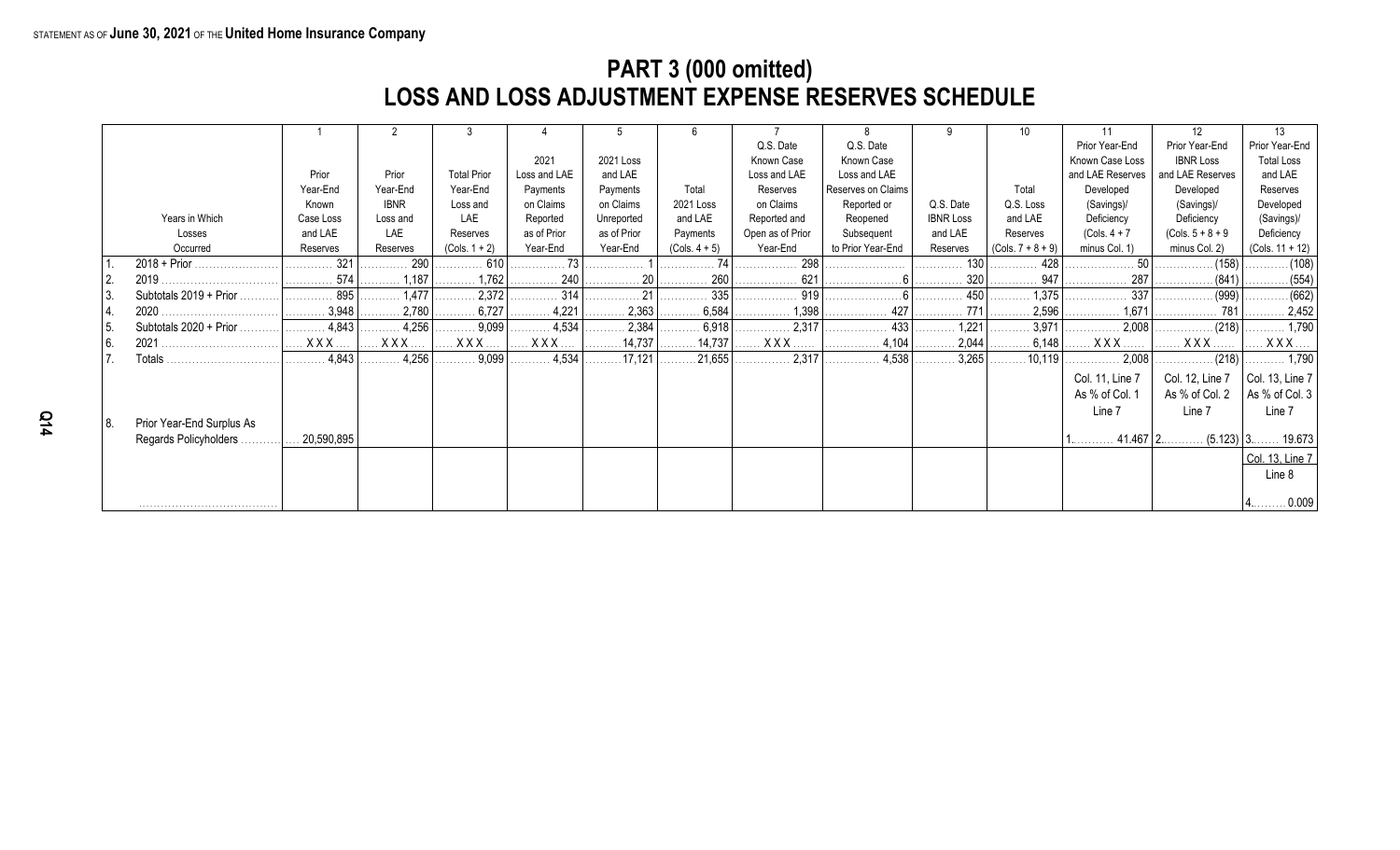## **SUPPLEMENTAL EXHIBITS AND SCHEDULES INTERROGATORIES**

The following supplemental reports are required to be filed as part of your statement filing. However, in the event that your company does not transact the type of business for which the special report must be filed, your response of NO to the specific interrogatory will be accepted in lieu of filing a "NONE" report and a bar code will be printed below. If the supplement is required of your company but is not being filed for whatever reason enter SEE EXPLANATION and provide an explanation following the interrogatory questions.

**RESPONSES** 1. Will the Trusteed Surplus Statement be filed with the state of domicile and the NAIC with this statement? No 2. Will Supplement A to Schedule T (Medical Professional Liability Supplement) be filed with this statement? No 3. Will the Medicare Part D Coverage Supplement be filed with the state of domicile and the NAIC with this statement? No 3. Will the Medicare Part D Coverage Supplement be filed with the state of domicile and the NAIC with this statement?<br>4. Will the Director and Officer Insurance Coverage Supplement be filed with the state of domicile and t Explanations: Bar Codes:







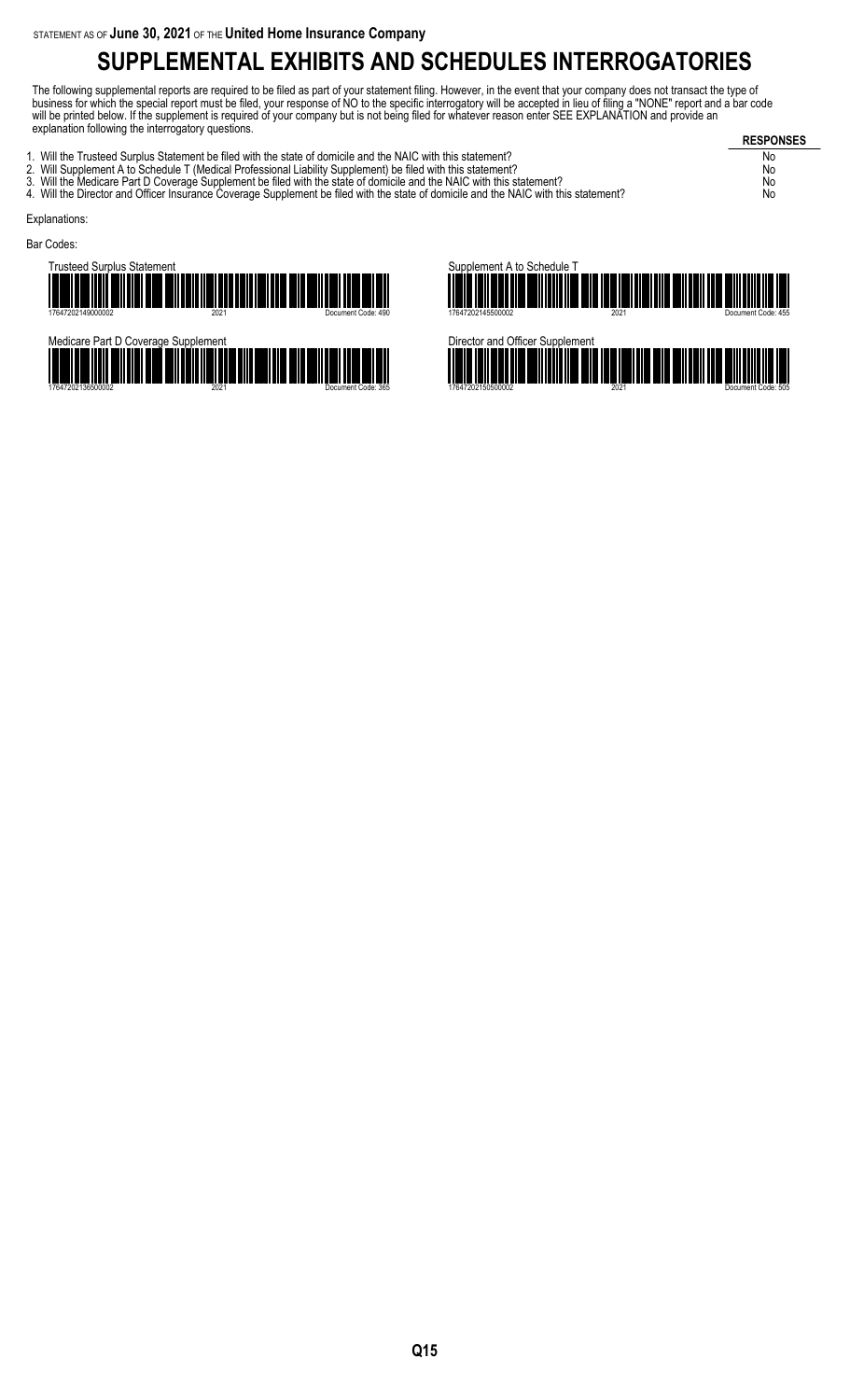### **OVERFLOW PAGE FOR WRITE-INS**

## **STATEMENT OF INCOME**

|       |                                                                       | <b>Current Year</b> | Prior Year | Prior Year Ended |
|-------|-----------------------------------------------------------------------|---------------------|------------|------------------|
|       |                                                                       | to Date             | to Date    | December 31      |
| 0597. | Summary of remaining write-ins for Line 5 (Lines 0504 through 0596)   |                     |            |                  |
| 1404. |                                                                       |                     |            |                  |
| 1405. |                                                                       |                     |            |                  |
| 1497. | Summary of remaining write-ins for Line 14 (Lines 1404 through 1496). |                     |            |                  |
| 3704. |                                                                       |                     |            |                  |
| 3705. |                                                                       |                     |            |                  |
| 3706. |                                                                       |                     |            |                  |
| 3707. |                                                                       |                     |            |                  |
| 3708. |                                                                       |                     |            |                  |
| 3709. |                                                                       |                     |            |                  |
| 3710. |                                                                       |                     |            |                  |
| 3711  |                                                                       |                     |            |                  |
| 3712. |                                                                       |                     |            |                  |
| 3713. |                                                                       |                     |            |                  |
| 3714. |                                                                       |                     |            |                  |
| 3715. |                                                                       |                     |            |                  |
| 3797. | Summary of remaining write-ins for Line 37 (Lines 3704 through 3796). |                     |            |                  |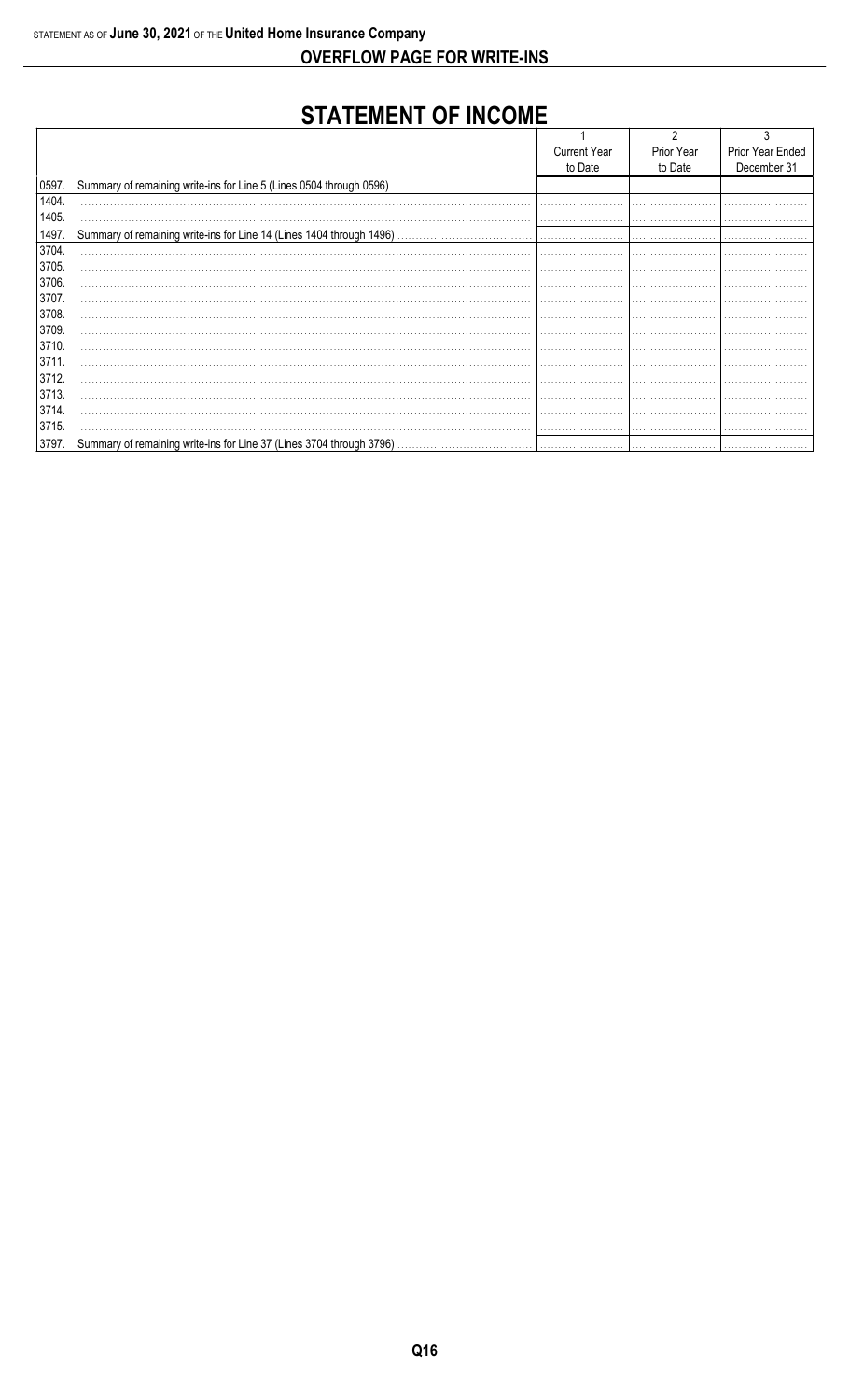**SCHEDULE A - VERIFICATION Real Estate**

|               |                                    |              | Prior Year Ended |
|---------------|------------------------------------|--------------|------------------|
|               |                                    | Year To Date | December 31      |
| 1.            |                                    | 3.670.451    | 4.589.844        |
| <sup>2.</sup> | Cost of acquired:                  |              |                  |
|               | 2.1                                |              | 564.907          |
|               | $2.2^{\circ}$                      |              |                  |
| 3.            |                                    |              |                  |
| 4.            |                                    |              |                  |
| 5.            |                                    |              |                  |
| 6.            |                                    |              |                  |
| 7.            |                                    |              |                  |
| 8.            | Deduct current year's depreciation |              |                  |
| 9.            |                                    |              | 3.670.451        |
| 10.           |                                    |              |                  |
|               |                                    |              | 3.670.451        |

#### **SCHEDULE B - VERIFICATION Mortgage Loans**

|     |                                                                                                                                                                                                                                |              | Prior Year Ended |
|-----|--------------------------------------------------------------------------------------------------------------------------------------------------------------------------------------------------------------------------------|--------------|------------------|
|     |                                                                                                                                                                                                                                | Year To Date | December 31      |
|     | Book value/recorded investment excluding accrued interest, December 31 of prior year                                                                                                                                           |              |                  |
| 2.  | Cost of acquired:                                                                                                                                                                                                              |              |                  |
|     | Actual cost at time of acquisition<br>2.1                                                                                                                                                                                      |              |                  |
|     | $2.2^{\circ}$                                                                                                                                                                                                                  |              |                  |
| 3.  | Capitalized deferred interest and other manufactured in the control of the control of the control of the control of the control of the control of the control of the control of the control of the control of the control of t |              |                  |
| 4.  |                                                                                                                                                                                                                                |              |                  |
| 5.  |                                                                                                                                                                                                                                |              |                  |
| 6.  | Total gain (loss) on disposals<br>Deduct amounts received on disposals<br>Deduct amortization of premium and mortgage interest poin                                                                                            |              |                  |
| 7.  |                                                                                                                                                                                                                                |              |                  |
| 8.  |                                                                                                                                                                                                                                |              |                  |
| 9.  | Total foreign exchange change in book value/recorded inve                                                                                                                                                                      |              |                  |
| 10. | Deduct current year's other-than-temporary impairment recognized.                                                                                                                                                              |              |                  |
| 11. | Book value/recorded investment excluding accrued interest at end of current period (Lines $1 + 2 + 3 + 4 + 5 + 1$ )                                                                                                            |              |                  |
|     |                                                                                                                                                                                                                                |              |                  |
| 12. |                                                                                                                                                                                                                                |              |                  |
| 13. |                                                                                                                                                                                                                                |              |                  |
| 14. |                                                                                                                                                                                                                                |              |                  |
| 15. |                                                                                                                                                                                                                                |              |                  |

#### **SCHEDULE BA - VERIFICATION Other Long-Term Invested Assets**

|      |                                                                                                                                                                                                                                |              | <b>Prior Year Ended</b> |
|------|--------------------------------------------------------------------------------------------------------------------------------------------------------------------------------------------------------------------------------|--------------|-------------------------|
|      |                                                                                                                                                                                                                                | Year To Date | December 31             |
| 1.   |                                                                                                                                                                                                                                |              |                         |
| 2.   | Cost of acquired:                                                                                                                                                                                                              |              |                         |
|      | Actual cost at time of acquisition<br>2.1                                                                                                                                                                                      |              |                         |
|      | 2.2                                                                                                                                                                                                                            |              |                         |
| 3.   | Capitalized deferred interest and other with the contract of the control of the control of the control of the control of the control of the control of the control of the control of the control of the control of the control |              |                         |
| 14.  |                                                                                                                                                                                                                                |              |                         |
| 5.   |                                                                                                                                                                                                                                |              |                         |
| l 6. |                                                                                                                                                                                                                                |              |                         |
| 7.   |                                                                                                                                                                                                                                |              |                         |
| 8.   |                                                                                                                                                                                                                                |              |                         |
| I9.  |                                                                                                                                                                                                                                |              |                         |
| 10.  |                                                                                                                                                                                                                                |              |                         |
| 11.  |                                                                                                                                                                                                                                |              |                         |
| 12.  | Deduct total nonadmitted amounts                                                                                                                                                                                               |              |                         |
| 13.  |                                                                                                                                                                                                                                |              |                         |
|      |                                                                                                                                                                                                                                |              |                         |

#### **SCHEDULE D - VERIFICATION Bonds and Stocks**

|     | <b>DUIIUS AIIU JIULNS</b>                                                                                                                                                                                                      |              |                  |
|-----|--------------------------------------------------------------------------------------------------------------------------------------------------------------------------------------------------------------------------------|--------------|------------------|
|     |                                                                                                                                                                                                                                |              |                  |
|     |                                                                                                                                                                                                                                |              | Prior Year Ended |
|     |                                                                                                                                                                                                                                | Year To Date | December 31      |
|     |                                                                                                                                                                                                                                |              |                  |
| 2.  |                                                                                                                                                                                                                                |              |                  |
| 3.  |                                                                                                                                                                                                                                |              |                  |
| 4.  |                                                                                                                                                                                                                                |              |                  |
| 5.  |                                                                                                                                                                                                                                |              |                  |
| 6.  | Deduct consideration for bonds and stocks disposed of matches and state and state matches and stocks disposed of matches and stocks disposed of matches and stocks disposed of matches and stocks and stocks and stocks and st |              |                  |
| 7.  |                                                                                                                                                                                                                                |              |                  |
| 8.  |                                                                                                                                                                                                                                |              |                  |
| ∣9. |                                                                                                                                                                                                                                |              |                  |
| 10. |                                                                                                                                                                                                                                |              |                  |
| 11. |                                                                                                                                                                                                                                |              |                  |
| 12. | Deduct total nonadmitted amounts                                                                                                                                                                                               |              |                  |
| 13. |                                                                                                                                                                                                                                |              |                  |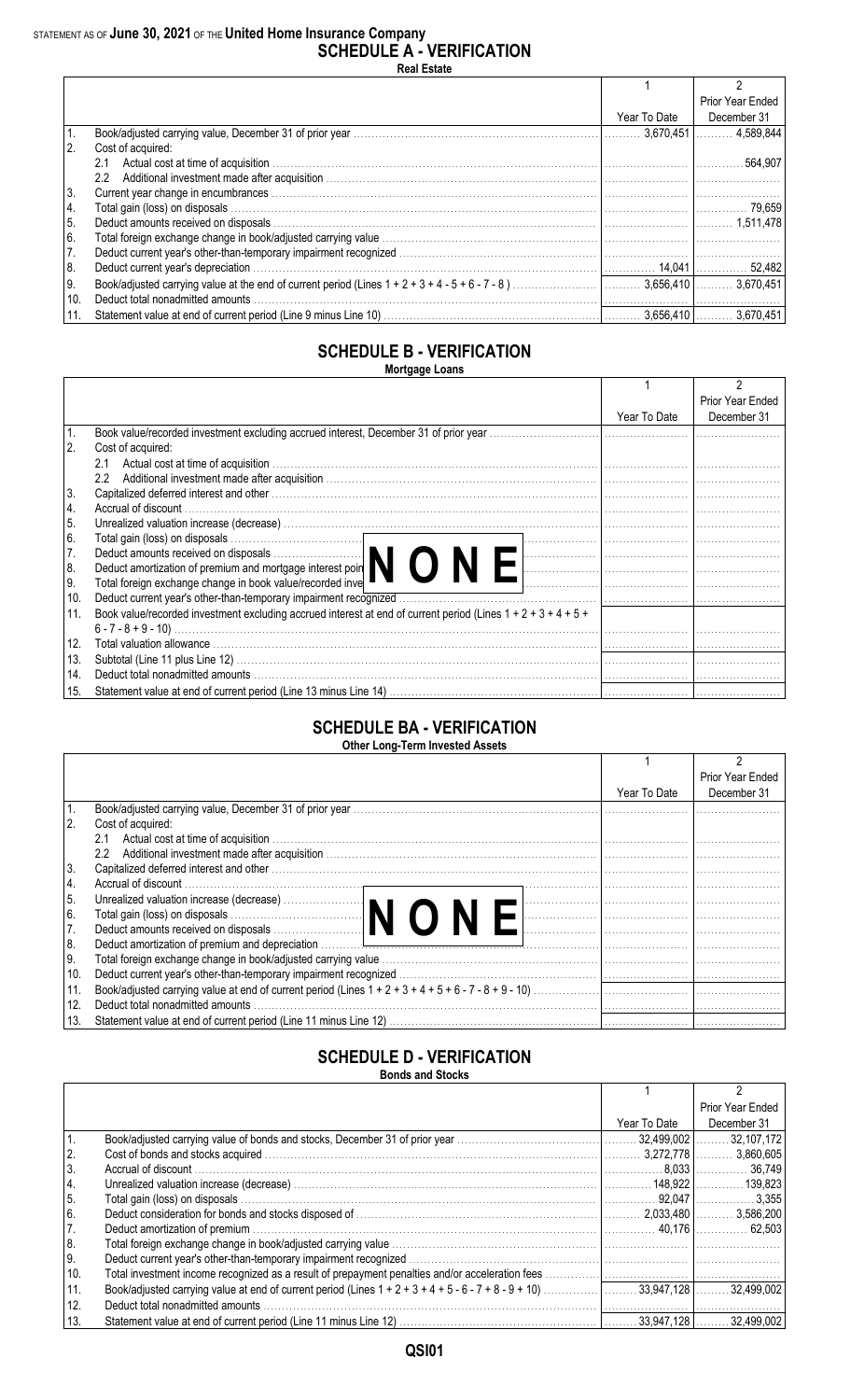### **SCHEDULE D - PART 1B**

Showing the Acquisitions, Dispositions and Non-Trading Activity

During the Current Quarter for all Bonds and Preferred Stock by NAIC Designation

|              |                         | Book/Adjusted          |                |                |                        | Book/Adjusted                                                      | Book/Adjusted         | Book/Adjusted         | Book/Adjusted         |
|--------------|-------------------------|------------------------|----------------|----------------|------------------------|--------------------------------------------------------------------|-----------------------|-----------------------|-----------------------|
|              |                         | Carrying Value         | Acquisitions   | Dispositions   | Non-Trading            | <b>Carrying Value</b>                                              | <b>Carrying Value</b> | <b>Carrying Value</b> | <b>Carrying Value</b> |
|              |                         | Beginning of           | During Current | During Current | <b>Activity During</b> | End of                                                             | End of                | End of                | December 31           |
|              | <b>NAIC Designation</b> | <b>Current Quarter</b> | Quarter        | Quarter        | <b>Current Quarter</b> | <b>First Quarter</b>                                               | Second Quarter        | <b>Third Quarter</b>  | Prior Year            |
| <b>BONDS</b> |                         |                        |                |                |                        |                                                                    |                       |                       |                       |
|              |                         |                        |                |                |                        | 1,255,325    779,000    (15,890)   ……. 29,743,207   ……. 30,203,642 |                       |                       | 28,808,861            |
| 2.           |                         |                        |                |                |                        |                                                                    |                       |                       |                       |
| 3.           |                         |                        |                |                |                        |                                                                    |                       |                       |                       |
| 4.           |                         |                        |                |                |                        |                                                                    |                       |                       |                       |
| 5.           |                         |                        |                |                |                        |                                                                    |                       |                       |                       |
| 6.           |                         |                        |                |                |                        |                                                                    |                       |                       |                       |
|              |                         |                        |                |                |                        |                                                                    |                       |                       |                       |
|              | <b>PREFERRED STOCK</b>  |                        |                |                |                        |                                                                    |                       |                       |                       |
| 8.           | NAIC <sub>1</sub>       |                        |                |                |                        |                                                                    |                       |                       |                       |
| $\vert$ 9.   | NAIC 2                  |                        |                |                |                        |                                                                    |                       |                       |                       |
| 10.          |                         |                        |                |                |                        |                                                                    |                       |                       |                       |
| 11.          |                         |                        |                |                |                        |                                                                    |                       |                       |                       |
| 12.          |                         |                        |                |                |                        |                                                                    |                       |                       |                       |
| 13.          |                         |                        |                |                |                        |                                                                    |                       |                       |                       |
| 14.          |                         |                        |                |                |                        |                                                                    |                       |                       |                       |
| 15.          |                         |                        |                |                |                        |                                                                    |                       |                       |                       |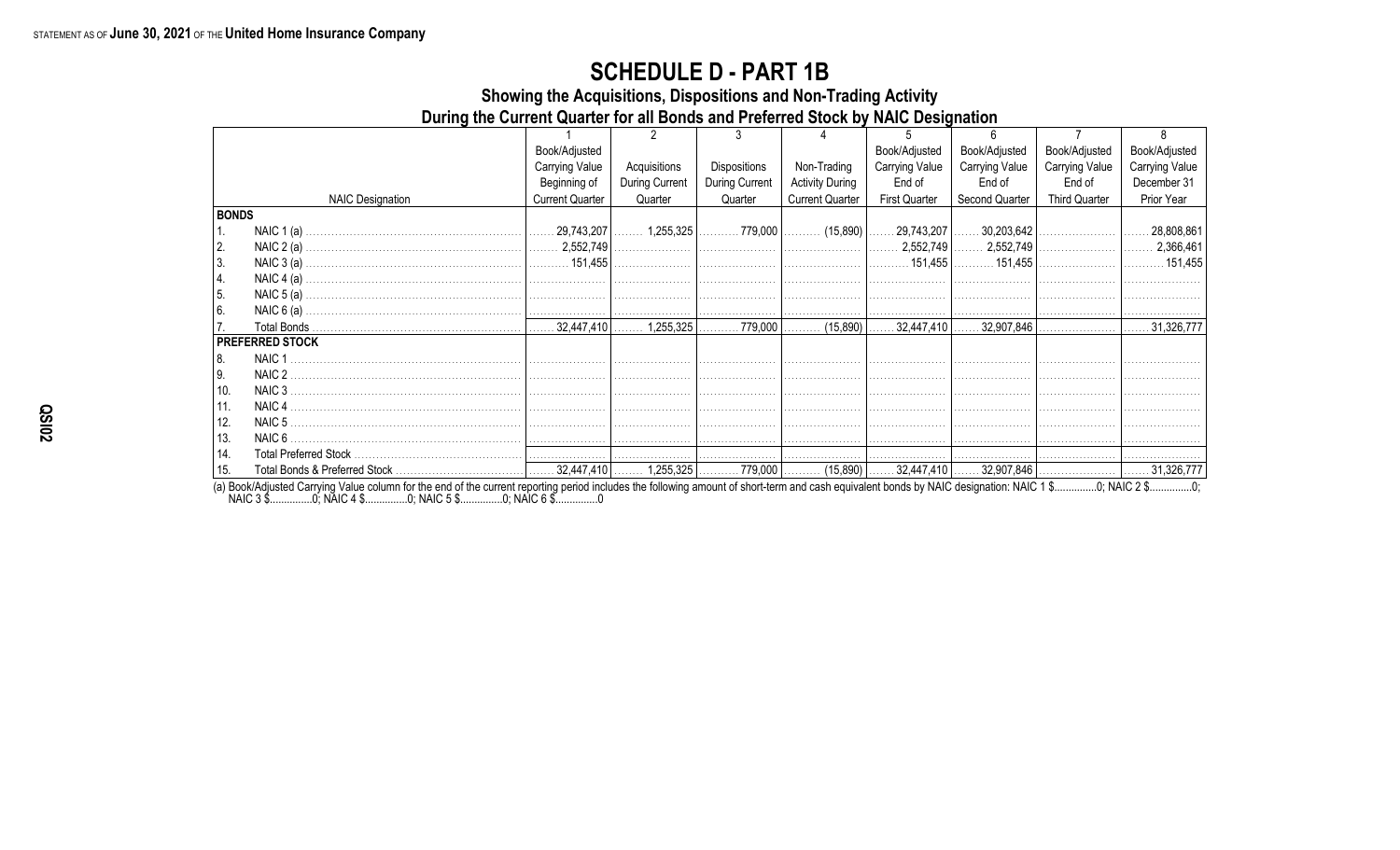| SI08 Schedule E - Verification (Cash Equivalents)  NONE |  |
|---------------------------------------------------------|--|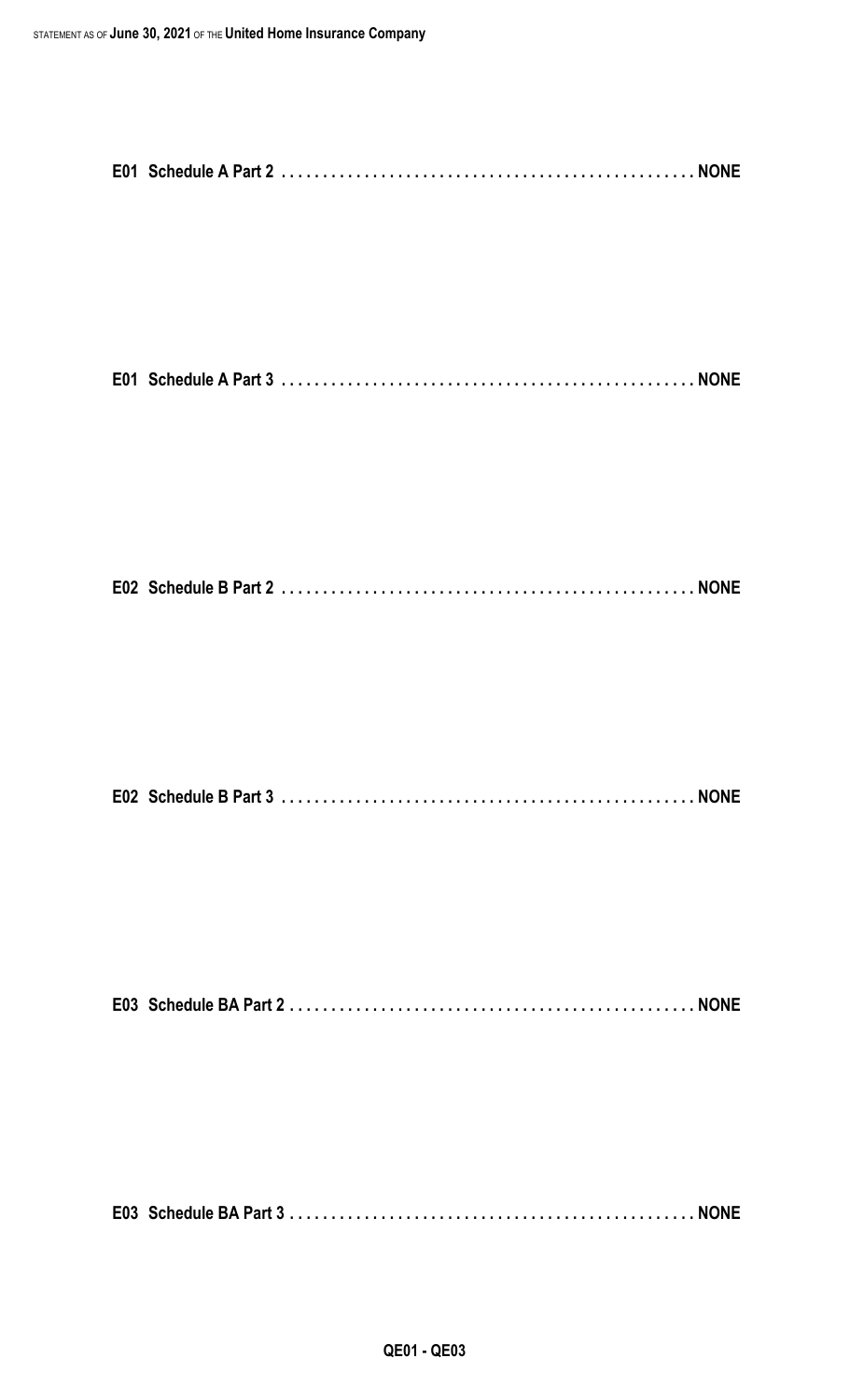# **SCHEDULE D - PART 3**<br>Show All Long-Term Bonds and Stock Acquired During the Current Quarter

|                          |                                                                                               |         |                 |            |                       |                    |                                  |                  | 10                      |
|--------------------------|-----------------------------------------------------------------------------------------------|---------|-----------------|------------|-----------------------|--------------------|----------------------------------|------------------|-------------------------|
|                          |                                                                                               |         |                 |            |                       |                    |                                  |                  | NAIC Designation,       |
|                          |                                                                                               |         |                 |            |                       |                    |                                  | Paid for Accrued | <b>NAIC Designation</b> |
| <b>CUSIP</b>             |                                                                                               |         |                 | Name of    | Number of             |                    |                                  | Interest and     | Modifier and SVO        |
| Identification           | Description                                                                                   | Foreign | Date Acquired   | Vendor     | Shares of Stock       | <b>Actual Cost</b> | Par Value                        | Dividends        | Administrative Symbol   |
|                          | Bonds - U.S. Political Subdivisions of States, Territories and Possessions                    |         |                 |            |                       |                    |                                  |                  |                         |
| 934697GB3.               |                                                                                               | .       | 05/04/2021      | Centennial | XXX                   | 150.000            | 150,000                          |                  | 1.0 Z                   |
|                          | 2499999 Subtotal - Bonds - U.S. Political Subdivisions of States, Territories and Possessions |         |                 |            | . X X X               | 150,000<br>.       | 150,000<br>.                     |                  | $XXX$                   |
|                          | Bonds - U.S. Special Revenue, Special Assessment                                              |         |                 |            |                       |                    |                                  |                  |                         |
| 739560DK3                | Prairie Grove AR Sewer & Water.                                                               |         | 05/25/2021      | Centennial | XXX.                  | 102.863            | 100.000<br>.                     |                  |                         |
| 739560DL1                |                                                                                               |         | 05/25/2021      | Centennial | $XXX$                 | 102,073<br>.       | 100,000<br>.                     |                  |                         |
| 739560DM9                |                                                                                               |         | 05/25/2021      | Centennial | $XXX$                 | 101,550<br>.       | 100,000                          |                  |                         |
| 914391W52                |                                                                                               | .       | 06/03/2021      | Centennial | <b>XXX</b>            | 199,800<br>.       | 200,000<br>.                     |                  |                         |
| 77427LBP0                | Rockwall County Tex Mun Util                                                                  | .       | . 06/29/2021    | Centennial | $XXX$                 | 203,000<br>.       | 200,000<br>.                     |                  |                         |
| 441182NE8                |                                                                                               |         | . 06/14/2021    | Centennial | <b>XXX</b>            | 212,664            | 200,000<br>.                     |                  |                         |
| 92006TQJ9                |                                                                                               |         | 06/28/2021<br>. | Centennial | <b>XXX</b><br>. X X X | 183.375<br>.       | 180.000                          | .                | 1.CZ                    |
|                          |                                                                                               |         |                 |            | XXX                   |                    | $\ldots \ldots \ldots 1,080.000$ | 1.608<br>.       | $X$ $X$ $X$ $X$         |
|                          | <b>Bonds - Industrial and Miscellaneous (Unaffiliated)</b>                                    |         |                 |            |                       |                    |                                  |                  |                         |
|                          |                                                                                               | .       | .               |            | $XXX$                 |                    |                                  |                  |                         |
|                          |                                                                                               |         |                 |            | XXX                   |                    |                                  |                  | <b>XXX</b>              |
|                          | 8399997 Subtotal - Bonds - Part 3                                                             |         |                 |            | XXX                   | 1.255.325          | 1.230.000                        | 1.608            | <b>XXX</b>              |
|                          |                                                                                               |         |                 |            | <b>XXX</b>            | <b>XXX</b>         | <b>XXX</b>                       | <b>XXX</b>       | <b>XXX</b>              |
| 8399999 Subtotal - Bonds |                                                                                               |         |                 |            | <b>XXX</b>            | 1,255,325          | 1,230,000                        | 1.608            | <b>XXX</b>              |
|                          |                                                                                               |         |                 |            | <b>XXX</b>            | <b>XXX</b>         | XXX.                             | XXX              | $\overline{XXX}$        |
|                          |                                                                                               |         |                 |            | <b>XXX</b>            |                    | <b>XXX</b>                       |                  | <b>XXX</b>              |
|                          |                                                                                               |         |                 |            | XXX.                  | $XXX$              | XXX                              | $XXX$            | XXX.                    |
|                          | 9799999 Subtotal - Common Stocks                                                              |         |                 |            | <b>XXX</b>            | .                  | XXX                              | .                | XXX<br>.                |
|                          |                                                                                               |         |                 |            | . X X X               |                    | <b>XXX</b>                       |                  | <b>XXX</b>              |
|                          |                                                                                               |         |                 |            | <b>XXX</b>            | $1,255,325$ .      | XXX                              | 1,608<br>.       | XXX                     |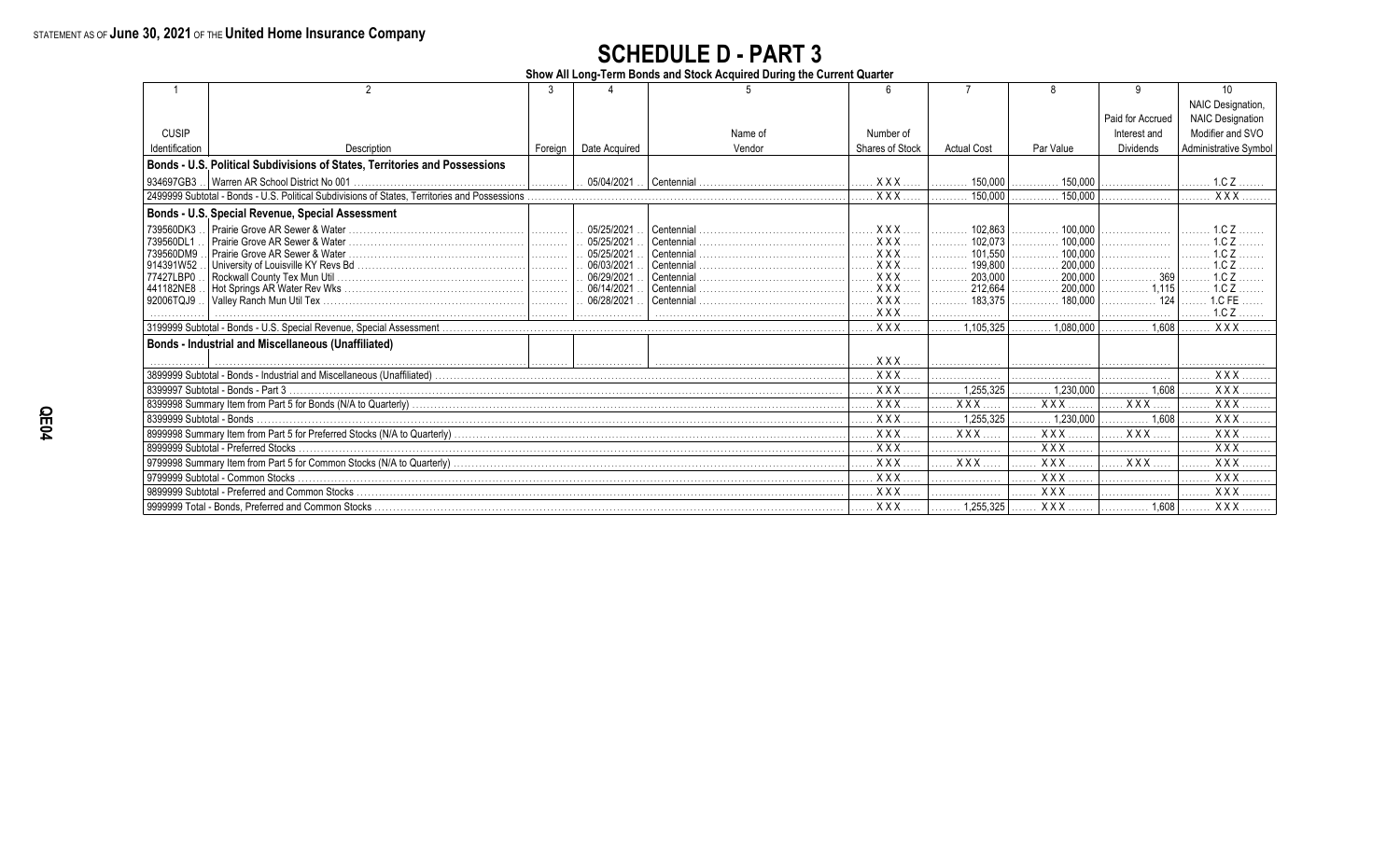## **SCHEDULE D - PART 4**

### **Show All Long-Term Bonds and Stocks Sold, Redeemed or Otherwise Disposed of**

**During the Current Quarter**

|                          |                                                                                  |            |            |                                |                                       |                         |                                              |                                           |              |                             | Change in Book/Adjusted Carrying Value |                              |                                |                        |                |              |              |                        |                          |                         |
|--------------------------|----------------------------------------------------------------------------------|------------|------------|--------------------------------|---------------------------------------|-------------------------|----------------------------------------------|-------------------------------------------|--------------|-----------------------------|----------------------------------------|------------------------------|--------------------------------|------------------------|----------------|--------------|--------------|------------------------|--------------------------|-------------------------|
|                          |                                                                                  |            |            |                                |                                       |                         |                                              |                                           |              |                             |                                        |                              | 15                             |                        |                |              |              |                        |                          |                         |
|                          |                                                                                  |            |            |                                |                                       |                         |                                              |                                           |              |                             | Current                                |                              |                                |                        |                |              |              |                        |                          | Designation.            |
|                          |                                                                                  |            |            |                                |                                       |                         |                                              | Prior Year                                |              |                             | Year's                                 |                              | Total                          | Book/                  |                |              |              | <b>Bond Interest</b>   |                          | <b>NAIC</b>             |
|                          |                                                                                  |            |            |                                |                                       |                         |                                              | Book/                                     | Unrealized   |                             | Other Than                             | Total                        | Foreian                        | Adiusted               | Foreian        |              |              | Stock                  | Stated                   | Designation             |
|                          |                                                                                  |            |            | Number                         |                                       |                         |                                              | Adiusted                                  | Valuation    | :urrent Year                | Temporarv                              | Change in                    | Exchange                       | Carrving Value         | Exchange       | Realized     | Total        | <b>Dividends</b>       | Contractua               | Modifier and            |
| <b>CUSIP</b>             |                                                                                  | Disposal   | Name of    | of Shares                      |                                       | Par                     | Actual                                       | Carrying                                  | Increase/    | Amortization                | Impairment                             | <b>B./A.C.V.</b>             | Change in                      | at Disposal            | Gain (Loss)    | Gain (Loss)  | Gain (Loss)  | Received               | Maturity                 | SVO Admini-             |
| I Identification         | Description                                                                      | Date       | Purchaser  | of Stock                       | I Consideration                       | Value                   | Cost                                         | Value                                     |              | Accretion                   |                                        | $(11 + 12 - 13)$             | B.A.C.V.                       | Date                   | on Disposal    | on Disposal  |              |                        | Date                     | <b>Istrative Symbol</b> |
|                          |                                                                                  |            |            |                                |                                       |                         |                                              |                                           | (Decrease)   |                             | Recognized                             |                              |                                |                        |                |              | on Disposal  | During Year            |                          |                         |
|                          | Bonds - U.S. Political Subdivisions of States, Territories and Possessions       |            |            |                                |                                       |                         |                                              |                                           |              |                             |                                        |                              |                                |                        |                |              |              |                        |                          |                         |
| 660631VS8                | North Little Rock AR SD                                                          | 04/12/2021 |            | XXX.                           | $\ldots$ . 100,000                    | 100,000<br>.            | $\ldots \ldots 99,981$                       | $\ldots \ldots 100,001$                   | .            | .                           | .                                      | . 11                         |                                |                        |                | .            |              |                        | 02/01/2035               |                         |
| 660631VG4<br>330631WR9   | North Little Rock AR SD<br>North Little Rock AR SD                               |            | Centennial | $\ldots$ XXX                   | $\ldots$ 100,000<br>$\ldots$ .100,000 | 100,000<br>100,000      | $\ldots$ 104.352<br>100.730                  | $\ldots$ 99.808<br>$\ldots \ldots 99.975$ |              |                             | .                                      | . 25                         |                                |                        |                | .            |              | 2.266<br>2.092         | 02/01/2025<br>02/01/2031 | $1.CFE$ .<br>$1.CFE$    |
|                          | <b>Bonds - U.S. Political Subdivisions of States Territories and Possessions</b> |            |            | . . XXX                        | 300,000                               | $\ldots \ldots 300.000$ | .305.063<br>.                                | $\ldots$ . 299.784                        | .            | $\ldots$ 216                | .                                      | 216<br>.                     | .                              | 300,000<br>.           | .              | .            | .            | . 7.146                | . XXX .                  | XXX                     |
|                          |                                                                                  |            |            |                                |                                       |                         |                                              |                                           |              |                             |                                        |                              |                                |                        |                |              |              |                        |                          |                         |
|                          | Bonds - U.S. Special Revenue, Special Assessment<br>Ozark AR Sales & Use Tax     |            |            | <b>XXX</b>                     | $\ldots 5.000$                        | 5,000                   | .5.000                                       |                                           |              |                             |                                        |                              |                                |                        |                |              |              |                        | 10/01/2036               | $1.CFE$ .               |
| 499815NG9                | Knoxville TN Waste Water                                                         | 04/19/2021 | Centennia  |                                | $\ldots$ .100,000                     | 100,000                 | $\ldots \ldots 99,680$                       | $\ldots \ldots 99.994$                    | .<br>.       | .                           | .                                      | .                            | .                              | 100.000                |                |              |              | $\ldots \ldots 1.650$  | 04/01/2031               |                         |
| 348761DK0                | Fort Smith AR Sales & Use Tax                                                    | 05/03/2021 |            |                                | $\ldots$ . 20,000                     | $\ldots \ldots 20.000$  | $\ldots$ 20.000                              | $\ldots \ldots 20,000$                    | .            | .                           | .                                      | .                            | .                              | $\ldots \ldots 20,000$ |                | 1.           |              |                        | 05/01/2025               |                         |
| 499731C96                | Knoxville TN Go Bd                                                               |            |            |                                | 100,000                               | 100,000                 | 101.550                                      |                                           | .            | $\ldots \ldots \ldots$ (59) | .                                      | $\ldots \ldots \ldots (59)$  |                                |                        |                |              |              |                        | 05/01/2022               |                         |
| 238388MY5                | Davennort Iowa REDG                                                              | 06/01/2021 |            |                                | 100.000                               | 100.000                 | 102.401                                      |                                           | .            |                             | . (95) $\vert$ $\vert$                 | $  \dots \dots \dots  $ (95) | .                              |                        |                | .            | .            |                        | 06/01/2025               |                         |
| 67884FSH0                | Oklahoma Dev Fin Auth                                                            |            |            | <b>XXX</b>                     | 144.000<br>1.1.1<br>$\ldots$ . 10,000 | 144.000<br>10.000       | $\ldots$ . 144.000<br>$\ldots \ldots 10.000$ |                                           | .            |                             |                                        | .                            | .                              |                        |                |              | .            | $\ldots$ 2.063         | 06/01/2026<br>06/01/2025 | $1.D FE$ .              |
|                          |                                                                                  |            |            |                                |                                       |                         |                                              |                                           |              |                             | .                                      | .                            | .                              |                        |                |              |              |                        |                          | $1.EFE$ .               |
|                          | 3199999 Subtotal - Bonds - U.S. Special Revenue, Special Assessment              |            |            | XXX                            | 479,000                               | 479,000                 | 482.632                                      | $1.111$ 479.148                           | .            | $\ldots \ldots$ (148)       | .                                      | $\ldots \ldots$ (148)        | .                              | 479.000<br>.           |                |              |              | 6.213                  | . XXX                    | $XXX$                   |
|                          |                                                                                  |            |            | XXX                            | $\ldots$ . 779,000                    | $\ldots$ . 779.000      | $\ldots$ . 787.695                           | $\ldots$ . 778.932                        |              | $\ldots \ldots \ldots 681$  | .                                      | . 68 .                       |                                | $\ldots$ . 779,000     |                |              |              | $\ldots \ldots$ 13,359 | . XXX                    | XXX                     |
|                          | 8399998 Summary Item from Part 5 for Bonds (N/A to Quarterly)                    |            |            | $\ldots$ XXX $\ldots$          | . XXX                                 | <b>XXX</b>              | XXX                                          | XXX                                       | XXX          | $\ldots$ XXX $\ldots$       | $\ldots$ XXX.                          | $\ldots$ XXX.                | $\mathbf{X} \times \mathbf{X}$ | . XXX                  | $\mathbf{XXX}$ | $\ldots$ XXX | $\ldots$ XXX | . XXX                  | . XXX                    | $XXX$                   |
| 8399999 Subtotal - Bonds |                                                                                  |            |            | <b>XXX</b>                     | $\ldots$ 779.000                      | $\ldots$ . 779.000      | $\ldots$ . 787.695                           | $\ldots$ . 778.932                        | .            | $\ldots$ 68 $\overline{1}$  | .                                      | $\ldots \ldots \ldots 681$   | .                              | $\ldots$ 779.000       | .              |              | .            | $\ldots$ . 13,359      | XXX.                     | XXX                     |
|                          | 8999998 Summary Item from Part 5 for Preferred Stocks (N/A to Quarterly)         |            |            | XXX.                           | <b>XXX</b> .                          | XXX.                    | XXX .                                        | XXX                                       | $\ldots$ XXX | XXX.                        | <b>XXX</b>                             | $\ldots$ XXX.                | . XXX                          | $\ldots$ XXX           | <b>XXX</b>     | $\ldots$ XXX | XXX          | . XXX.                 | . XXX                    | XXX                     |
|                          |                                                                                  |            |            | XXX.                           | .                                     | <b>XXX</b>              | .                                            | .                                         | .            | .                           | .                                      | .                            | .                              |                        | .              | .            | .            | .                      | . XXX                    | XXX                     |
|                          | 9799998 Summary Item from Part 5 for Common Stocks (N/A to Quarterly)            |            |            | <b>XXX</b>                     | $\mathbf{XXX}$ .                      | XXX                     | . XXX .                                      | $\ldots$ XXX.                             | <b>XXX</b>   | XXX.                        | XXX.                                   | $\ldots$ XXX                 | . . X X X                      | . XXX                  | . XXX          | $\ldots$ XXX | XXX          | . XXX                  | . XXX                    | $XXX$                   |
|                          | 9799999 Subtotal - Common Stocks                                                 |            |            | $\mathbf{X} \times \mathbf{X}$ |                                       | XXX                     |                                              |                                           |              |                             |                                        |                              |                                |                        |                |              |              |                        | XXX.                     | $XXX$                   |
|                          | 9899999 Subtotal - Preferred and Common Stocks                                   |            |            | $\mathbf{XXX}$                 |                                       | $\overline{XXX}$        |                                              |                                           |              |                             |                                        |                              |                                |                        |                |              |              |                        | XXX.                     | $XXX$                   |
|                          |                                                                                  |            |            | . XXX                          | $\ldots$ . 779,000                    | XXX                     | $\ldots \ldots 787,695$                      | . 778,932                                 |              |                             |                                        |                              |                                |                        | .              | .            |              | $\ldots \ldots$ 13,359 | . XXX .                  | X X X                   |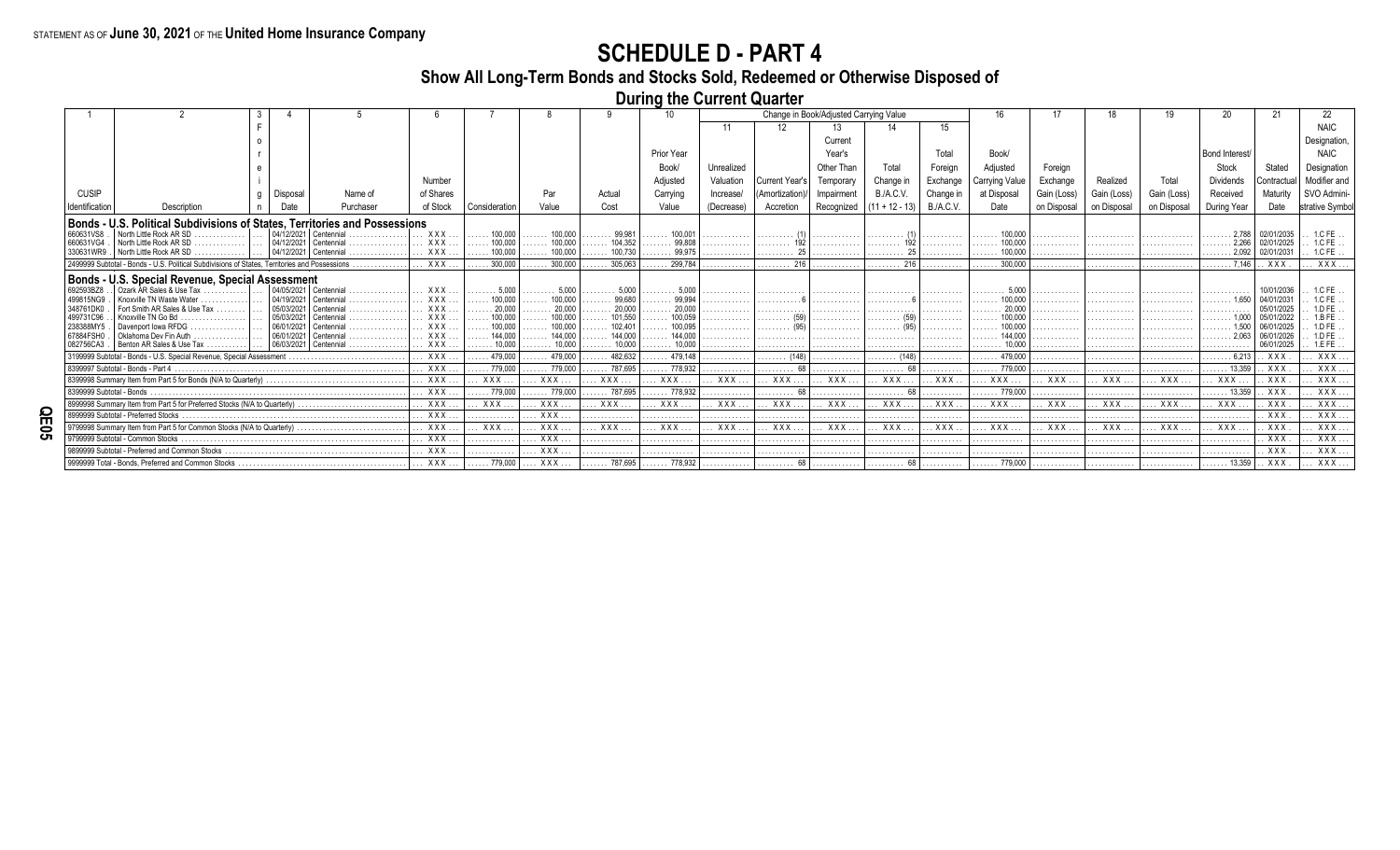|--|--|--|

**E07 Schedule DB Part B Section 1 . . . . . . . . . . . . . . . . . . . . . . . . . . . . . . . . . . . . . . . . NONE**

**E08 Schedule DB Part D Section 1 . . . . . . . . . . . . . . . . . . . . . . . . . . . . . . . . . . . . . . . . NONE**

**E09 Schedule DB Part D Section 2 - Collateral Pledged By Reporting Entity . . . . . . NONE**

**E09 Schedule DB Part D Section 2 - Collateral Pledged To Reporting Entity . . . . . . NONE**

**E10 Schedule DB Part E . . . . . . . . . . . . . . . . . . . . . . . . . . . . . . . . . . . . . . . . . . . . . . . . NONE**

**E11 Schedule DL - Part 1 - Securities Lending Collateral Assets . . . . . . . . . . . . . . . . NONE**

**E12 Schedule DL - Part 2 - Securities Lending Collateral Assets . . . . . . . . . . . . . . . . NONE**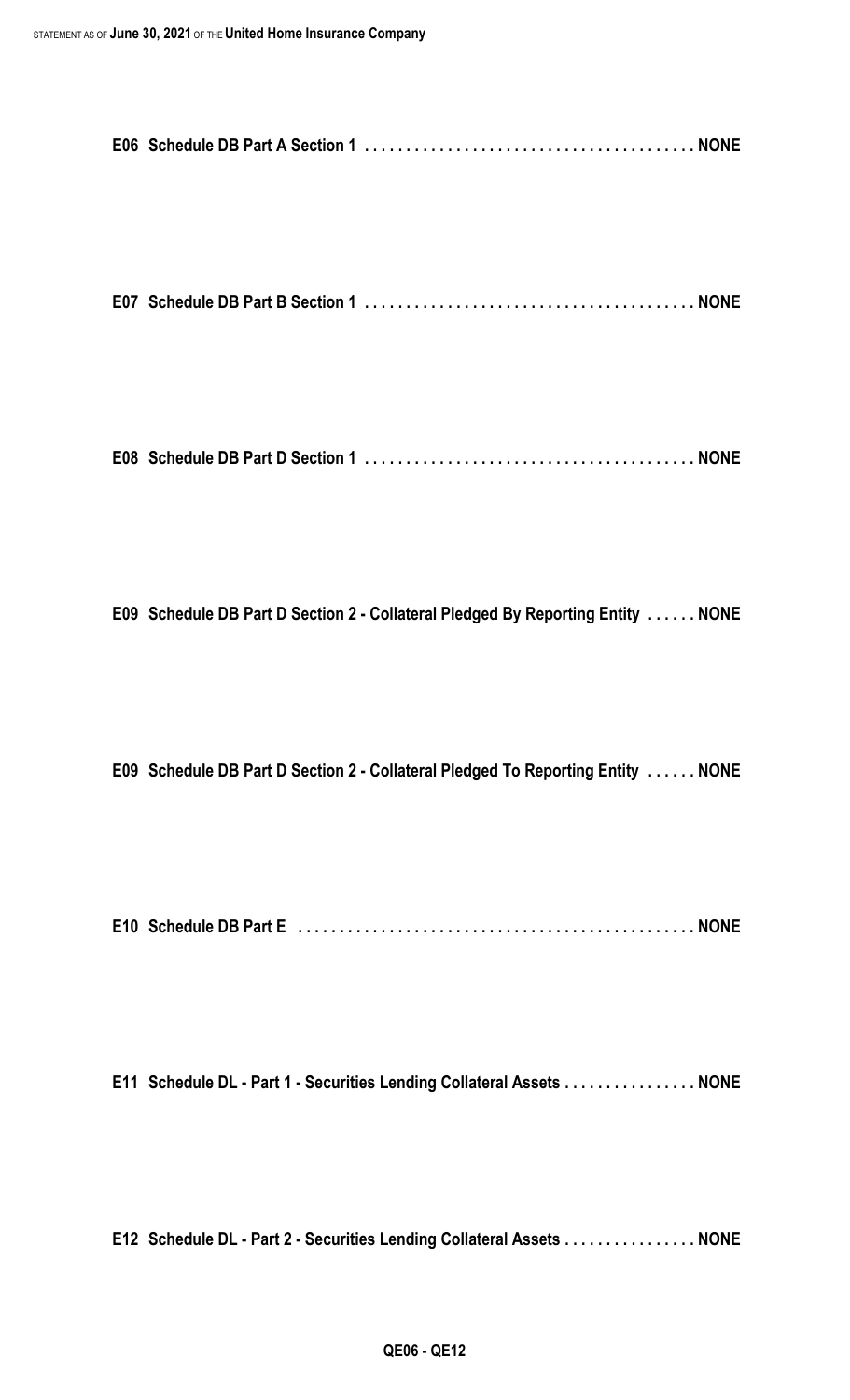### STATEMENT AS OF **June 30, 2021** OF THE **United Home Insurance Company SCHEDULE E - PART 1 - CASH**

| <b>Month End Depository Balances</b>                                                                                             |             |          |                            |            |                        |                                                                                                |                            |                           |  |  |
|----------------------------------------------------------------------------------------------------------------------------------|-------------|----------|----------------------------|------------|------------------------|------------------------------------------------------------------------------------------------|----------------------------|---------------------------|--|--|
|                                                                                                                                  |             |          | 4                          | 5          |                        | Book Balance at End of Each Month                                                              |                            | q                         |  |  |
|                                                                                                                                  |             |          | Amount                     | Amount of  | During Current Quarter |                                                                                                |                            |                           |  |  |
|                                                                                                                                  |             |          | of Interest                | Interest   | 6                      |                                                                                                | 8                          |                           |  |  |
|                                                                                                                                  |             |          | Received                   | Accrued    |                        |                                                                                                |                            |                           |  |  |
|                                                                                                                                  |             |          | During                     | at Current |                        |                                                                                                |                            |                           |  |  |
|                                                                                                                                  |             | Rate of  | Current                    | Statement  | First                  | Second                                                                                         | Third                      |                           |  |  |
| Depository                                                                                                                       | Code        | Interest | Quarter                    | Date       | Month                  | Month                                                                                          | Month                      |                           |  |  |
| open depositories                                                                                                                |             |          |                            |            |                        |                                                                                                |                            |                           |  |  |
| FNB REGULAR CHECKING<br>│PARAGOULD, AR …………… │…………… │……… │……… 0.500│… 17,267│…………… │… 7,251,579│…. 6,043,129│…. 8,794,211│X X X│ |             |          |                            |            |                        |                                                                                                |                            |                           |  |  |
| FNB PAYROLL ACCOUNT                                                                                                              |             |          |                            |            | 523                    | 597<br>.                                                                                       |                            | $423$ $\mid$ X X X $\mid$ |  |  |
| Centennial Bank Money                                                                                                            |             |          |                            |            |                        |                                                                                                |                            |                           |  |  |
|                                                                                                                                  |             |          |                            |            |                        | $1,446,169$ $1,146,636$ 676,558   X X X                                                        |                            |                           |  |  |
| 0199998 Deposits in 0 depositories that do not exceed the                                                                        |             |          |                            |            |                        |                                                                                                |                            |                           |  |  |
| allowable limit in any one depository (see Instructions) - open depositories.                                                    |             |          |                            |            |                        |                                                                                                |                            | XXX                       |  |  |
|                                                                                                                                  | $X$ $X$ $X$ | XXX      |                            |            |                        | $\dots$ 17,510 $ \dots$ 8,698,272 $ \dots$ 7,190,362 $ \dots$ 9,471,192 $ \times$ X X $ \dots$ |                            |                           |  |  |
| 0299998 Deposits in 0 depositories that do not exceed the                                                                        |             |          |                            |            |                        |                                                                                                |                            |                           |  |  |
| allowable limit in any one depository (see Instructions) - suspended                                                             |             |          |                            |            |                        |                                                                                                |                            |                           |  |  |
|                                                                                                                                  | XXX         | XXX      |                            |            |                        |                                                                                                |                            | XXX                       |  |  |
|                                                                                                                                  | XXX         | XXX.     |                            |            |                        |                                                                                                |                            | XXX                       |  |  |
|                                                                                                                                  | XXX         | XXX.     | 17,510                     | .          |                        | $8,698,272$ 7,190,362                                                                          | $\ldots$ 9,471,192   X X X |                           |  |  |
|                                                                                                                                  | <b>XXX</b>  | XXX.     | XXX.                       | XXX.       |                        |                                                                                                | 400                        | XXX                       |  |  |
|                                                                                                                                  | XXX         | XXX.     | $\dots$ 17,510 $\parallel$ | .          | 1.                     | $8,698,672$ 7,190,762  9,471,592   X X X                                                       |                            |                           |  |  |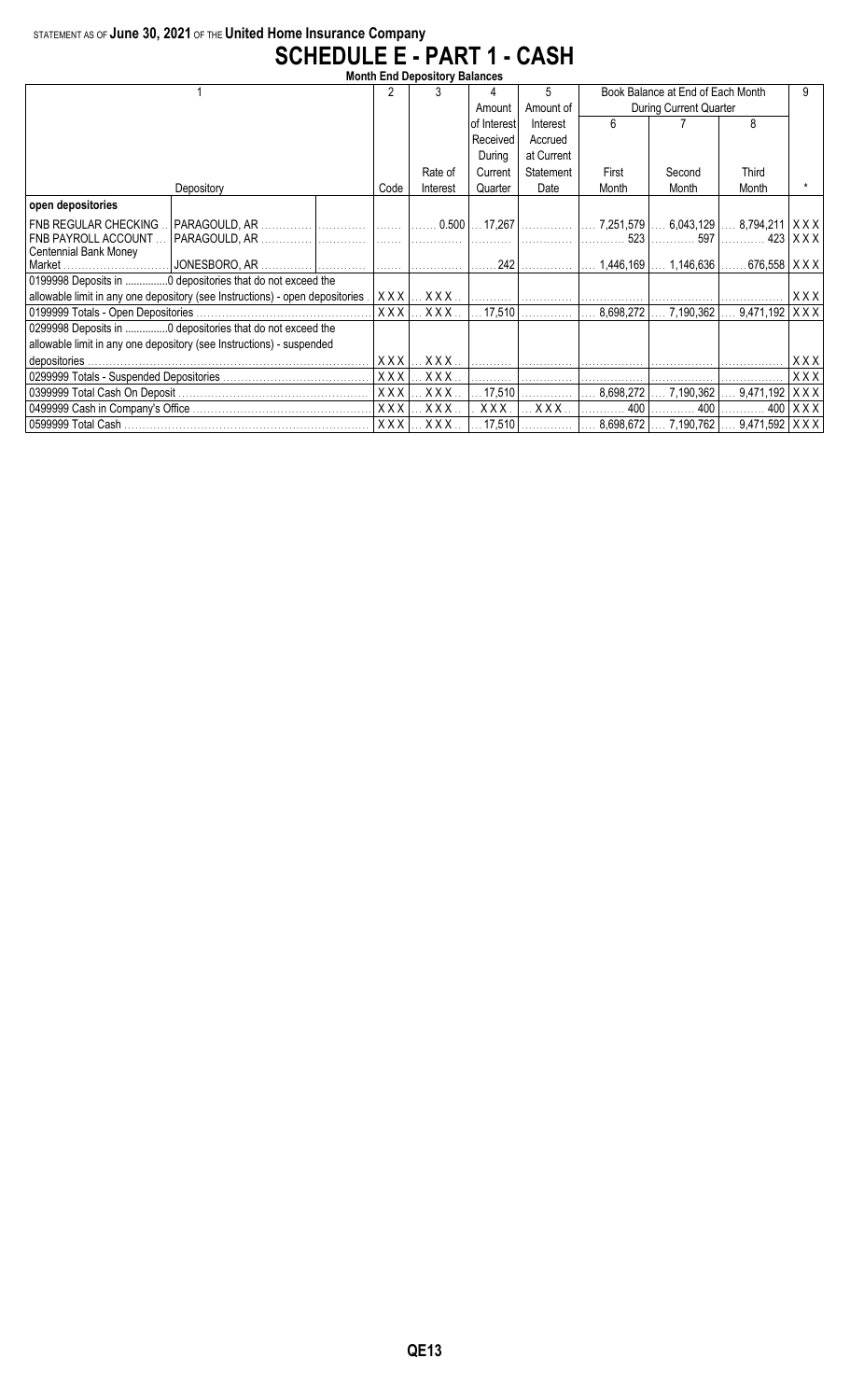## **SCHEDULE E - PART 2 - CASH EQUIVALENTS**

**Show Investments Owned End of Current Quarter**

|              |                                 | ر.   |          |          |          |                |               |                 |  |  |  |
|--------------|---------------------------------|------|----------|----------|----------|----------------|---------------|-----------------|--|--|--|
|              |                                 |      |          |          |          |                | Amount of     |                 |  |  |  |
|              |                                 |      | Date     | Rate of  | Maturity | Book/Adjusted  | Interest      | Amount Received |  |  |  |
| <b>CUSIP</b> | Description                     | Code | Acquired | Interest | Date     | Carrying Value | Due & Accrued | During Year     |  |  |  |
|              |                                 |      |          |          |          |                |               |                 |  |  |  |
|              |                                 |      |          |          |          |                |               |                 |  |  |  |
|              |                                 |      |          |          |          |                |               |                 |  |  |  |
|              |                                 |      |          |          |          |                |               |                 |  |  |  |
|              | 9999999 Total Cash Equivalents. |      |          |          |          |                |               |                 |  |  |  |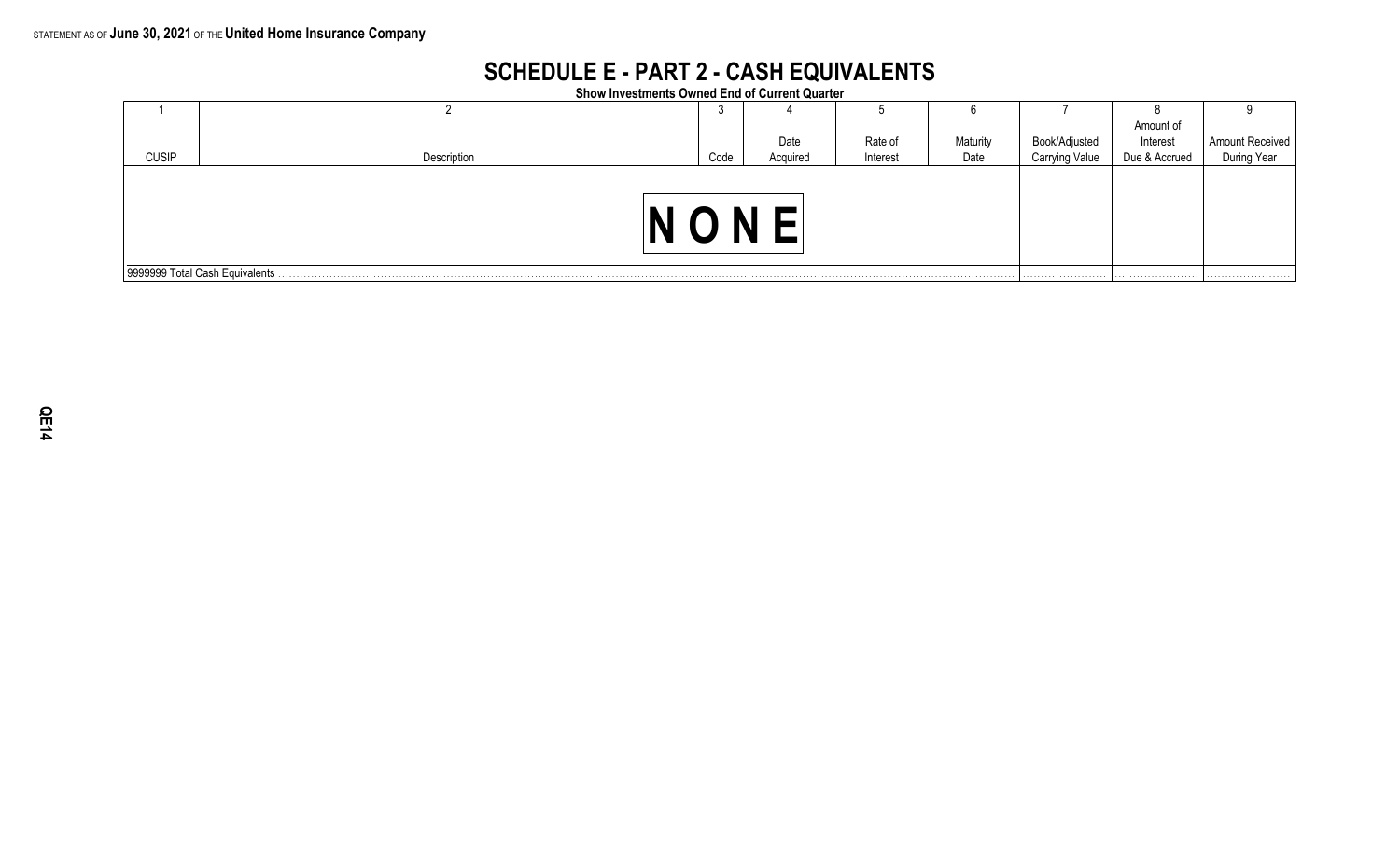## **Amended Statement Cover**